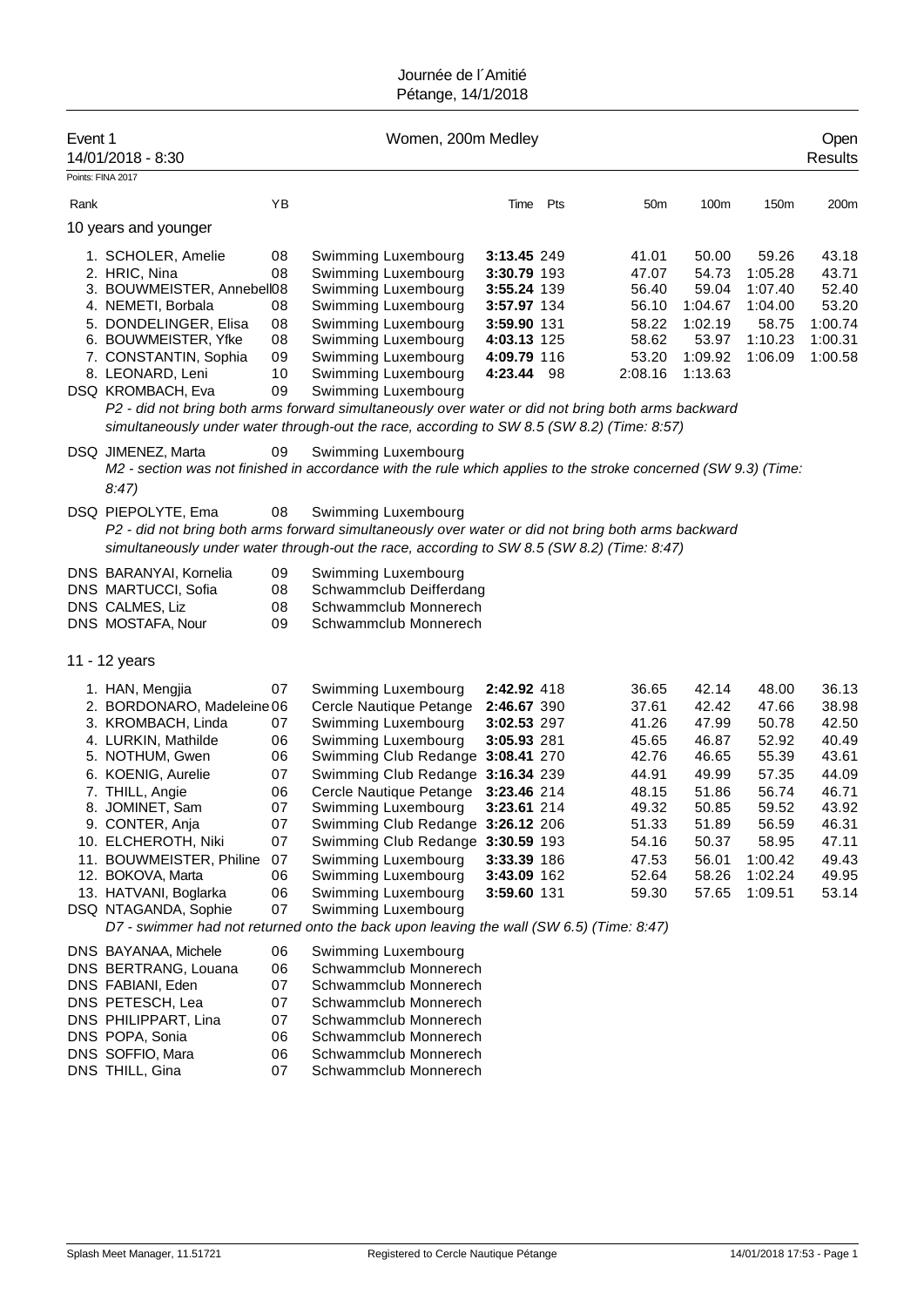#### Event 1, Women, 200m Medley

|         | 13 - 14 years                                                                            |                      |                                                                                                                                                          |                            |      |                                  |                                  |                                    |                                  |
|---------|------------------------------------------------------------------------------------------|----------------------|----------------------------------------------------------------------------------------------------------------------------------------------------------|----------------------------|------|----------------------------------|----------------------------------|------------------------------------|----------------------------------|
|         | 1. HAAG, Nora<br>2. GLODT, Chiara<br>3. DEVISCOUR, Sarah<br>4. JEITZ-WAMPACH, Mia        | 04<br>04<br>05<br>04 | Swimming Club Redange 2:51.99 355<br>Swimming Club Redange 2:52.64 351<br>Cercle Nautique Echternacl3:06.08 280<br>Cercle Nautique Echternacl3:13.14 251 |                            |      | 38.15<br>39.45<br>41.57<br>44.96 | 42.89<br>41.68<br>46.97<br>45.49 | 49.53<br>50.67<br>1:00.18<br>58.10 | 41.42<br>40.84<br>37.36<br>44.59 |
|         | DNS WINKEL, Nadine<br>DNS BERTRANG, Marina<br>DNS HARIZIA, Celia<br>DNS BERNARD, Camille | 04<br>05<br>05<br>05 | Schwammclub Deifferdang<br>Schwammclub Monnerech<br>Schwammclub Monnerech<br>Cercle Nautique Petange                                                     |                            |      |                                  |                                  |                                    |                                  |
|         | 15 - 16 years                                                                            |                      |                                                                                                                                                          |                            |      |                                  |                                  |                                    |                                  |
|         | 1. GLODT, Kelly<br>2. TER HEEGDE, Lisa                                                   | 02<br>02             | Swimming Club Redange 2:41.52 429<br>Cercle Nautique Echternacl3:03.49 292                                                                               |                            |      | 35.09<br>42.17                   | 40.54<br>44.84                   | 47.31<br>55.12                     | 38.58<br>41.36                   |
|         | 17 years and older                                                                       |                      |                                                                                                                                                          |                            |      |                                  |                                  |                                    |                                  |
|         | 1. WIRTH, Mandy                                                                          | 00                   | Cercle Nautique Petange 2:49.46 371                                                                                                                      |                            |      | 35.25                            | 40.54                            | 54.71                              | 38.96                            |
|         | 2. TER HEEGDE, Chantal<br>DNS BROICH, Lea-Sophie                                         | 99<br>00             | Cercle Nautique Echternacl2:54.30 341<br>Cercle de Natation Diekirch                                                                                     |                            |      | 37.07                            | 42.69                            | 53.18                              | 41.36                            |
|         |                                                                                          |                      |                                                                                                                                                          |                            |      |                                  |                                  |                                    |                                  |
| Event 2 | 14/01/2018 - 9:10                                                                        |                      | Men, 200m Medley                                                                                                                                         |                            |      |                                  |                                  |                                    | Open<br>Results                  |
|         | Points: FINA 2017                                                                        |                      |                                                                                                                                                          |                            |      |                                  |                                  |                                    |                                  |
| Rank    |                                                                                          | YB                   |                                                                                                                                                          | Time                       | Pts  | 50 <sub>m</sub>                  | 100m                             | 150m                               | 200m                             |
|         | 12 years and younger                                                                     |                      |                                                                                                                                                          |                            |      |                                  |                                  |                                    |                                  |
|         | 1. RIKKERT, Thijmen                                                                      | 06                   | Swimming Luxembourg                                                                                                                                      | 2:52.91 254                |      | 38.18                            | 45.71                            | 50.84                              | 38.18                            |
|         | 2. PEUSCH, Kevin                                                                         | 06                   | Swimming Luxembourg                                                                                                                                      | 2:57.55 235                |      | 38.96                            | 42.98                            | 57.71                              | 37.90                            |
|         | 3. MOOG, Mathis                                                                          | 06                   | Swimming Luxembourg                                                                                                                                      | 3:06.42 203                |      | 41.83                            | 49.79                            | 54.63                              | 40.17                            |
|         | 4. SCHOCKMEL, Julien                                                                     | 06<br>07             | Swimming Club Redange 3:10.65 190                                                                                                                        |                            |      | 44.16                            | 48.35<br>49.54                   | 56.04<br>58.07                     | 42.10                            |
|         | 5. FEDOSSEEV, Anton<br>6. MILANOVSKI, Stefan                                             | 06                   | Swimming Luxembourg<br>Swimming Luxembourg                                                                                                               | 3:20.31 163<br>3:30.51 141 |      | 44.13<br>47.70                   | 55.11                            | 1:00.36                            | 48.57<br>47.34                   |
|         | 7. KROMBACH, Alex                                                                        | 08                   | Swimming Luxembourg                                                                                                                                      | 3:45.89 114                |      | 51.55                            | 55.81                            | 1:04.00                            | 54.53                            |
|         | 8. VIGUIER, Evan                                                                         | 08                   | Swimming Luxembourg                                                                                                                                      | 3:46.61 113                |      | 54.86                            | 57.39                            | 1:07.10                            | 47.26                            |
|         | 9. PASSER, Daniel                                                                        | 07                   | Swimming Luxembourg                                                                                                                                      | 3:47.32 112                |      | 54.24                            | 55.86                            | 1:03.46                            | 53.76                            |
|         | 10. LEONARD, Lou                                                                         | 07                   | Swimming Luxembourg                                                                                                                                      | 3:52.33 105                |      | 1:00.67                          | 59.12                            | 1:02.60                            | 49.94                            |
|         | 11. RONK, Mac James                                                                      | 08                   | Swimming Luxembourg                                                                                                                                      | 3:56.77                    | 99   | 57.56                            | 59.40                            | 1:03.62                            | 56.19                            |
|         | 12. GEORGIEV, Theodor                                                                    | 08                   | Swimming Luxembourg                                                                                                                                      | 4:16.75                    | - 77 | 1:01.88                          | 1:01.01                          | 1:12.18                            | 1:01.68                          |
|         | DSQ GONZALEZ PEREZ, Rodri07                                                              |                      | Swimming Luxembourg                                                                                                                                      |                            |      |                                  |                                  |                                    |                                  |
|         |                                                                                          |                      | B2 - head did not break the surface at the 2nd arm pull after start / turn (SW 7.4) (Time: 9:36)                                                         |                            |      |                                  |                                  |                                    |                                  |

- DSQ GALLE, Lars 08 Swimming Luxembourg *M2 - section was not finished in accordance with the rule which applies to the stroke concerned (SW 9.3) (Time: 9:32)* DSQ GREIVELDINGER, Leo 08 Swimming Luxembourg *P2 - did not bring both arms forward simultaneously over water or did not bring both arms backward simultaneously under water through-out the race, according to SW 8.5 (SW 8.2) (Time: 9:32)* DNS BOURG, Nicolas 08 Swimming Luxembourg<br>
DNS DUSEMON, Paul 07 Swimming Luxembourg
- DNS DUSEMON, Paul 07 Swimming Luxembourg<br>
DNS TYMRAK, Martin 09 Swimming Luxembourg
- 09 Swimming Luxembourg<br>07 CNDu
- DNS CHAUSSARD, Albert 07 CNDu<br>DNS WESTER Ben 06 CNDu
- DNS WESTER, Ben 06<br>DNS CALMES, Nicolas 06 06 Schwammclub Monnerech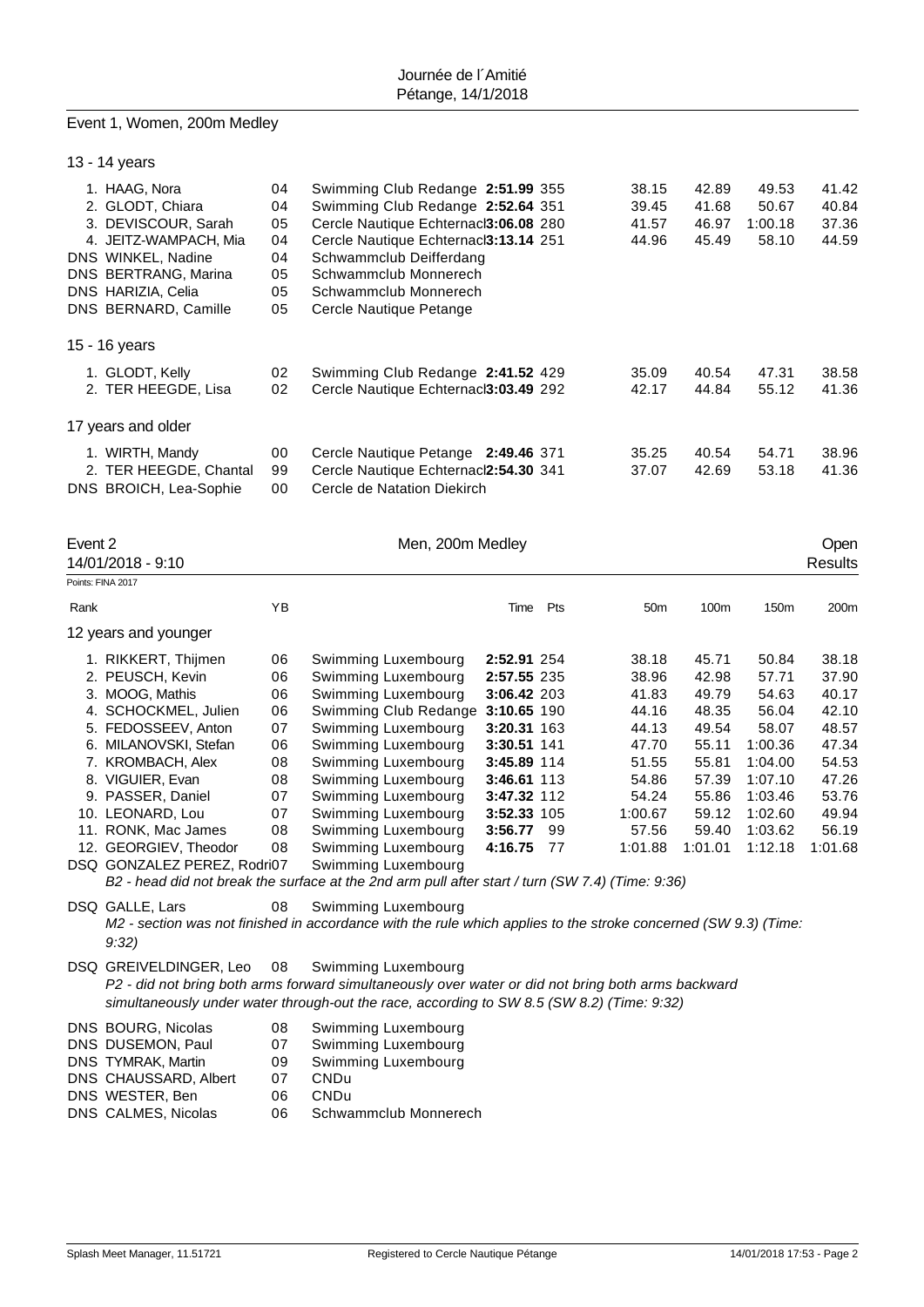# Event 2, Men, 200m Medley

|                                         | 13 - 14 years                                                                                                                                                                                                                                                                                                                                                                                                                                                        |                                                    |                                                                                        |                                                                                                                                                                                                                                                                                                                                                           |                                                                                        |                                                                                                                                                        |                                                                                             |                                                             |                                                                                                                                          |                                                                                                                                              |
|-----------------------------------------|----------------------------------------------------------------------------------------------------------------------------------------------------------------------------------------------------------------------------------------------------------------------------------------------------------------------------------------------------------------------------------------------------------------------------------------------------------------------|----------------------------------------------------|----------------------------------------------------------------------------------------|-----------------------------------------------------------------------------------------------------------------------------------------------------------------------------------------------------------------------------------------------------------------------------------------------------------------------------------------------------------|----------------------------------------------------------------------------------------|--------------------------------------------------------------------------------------------------------------------------------------------------------|---------------------------------------------------------------------------------------------|-------------------------------------------------------------|------------------------------------------------------------------------------------------------------------------------------------------|----------------------------------------------------------------------------------------------------------------------------------------------|
|                                         | 1. SUETOE, Rafael<br>2. MILANOVSKI, Nikola<br>3. BOENTGES, Kimi<br>4. FETZ, Tom<br>5. GERE, Arthur<br>6. SCHOLER, Louis<br>7. NTAGANDA, Alexis<br>DNS LINDMARK MELO, Hugo<br>DNS OLINGER, Liam                                                                                                                                                                                                                                                                       | 05<br>04<br>05<br>04<br>04<br>05<br>05<br>04<br>05 | <b>CNDu</b>                                                                            | Swimming Luxembourg<br>Swimming Luxembourg<br>Cercle Nautique Petange<br>Cercle Nautique Echternacl3:09.31 194<br>Swimming Luxembourg<br>Swimming Luxembourg<br>Swimming Luxembourg<br>Schwammclub Monnerech                                                                                                                                              | 2:47.02 282<br>2:51.04 263<br>3:04.03 211<br>3:09.50 193<br>3:10.84 189<br>3:17.96 169 |                                                                                                                                                        | 36.00<br>36.72<br>40.36<br>41.67<br>44.67<br>44.85<br>43.01                                 | 45.66<br>43.97<br>51.38<br>47.33<br>49.02<br>47.34<br>50.15 | 47.27<br>50.76<br>52.41<br>57.65<br>55.54<br>56.75<br>1:00.91                                                                            | 38.09<br>39.59<br>39.88<br>42.66<br>40.27<br>41.90<br>43.89                                                                                  |
|                                         | 15 - 16 years                                                                                                                                                                                                                                                                                                                                                                                                                                                        |                                                    |                                                                                        |                                                                                                                                                                                                                                                                                                                                                           |                                                                                        |                                                                                                                                                        |                                                                                             |                                                             |                                                                                                                                          |                                                                                                                                              |
|                                         | 1. MOREAUX, Maxime<br>2. BOENTGES, Kevin<br>3. WIRTH, David<br>4. PUETZ, Yann                                                                                                                                                                                                                                                                                                                                                                                        | 02<br>03<br>02<br>02                               |                                                                                        | Swimming Club Redange 2:26.73 417<br>Cercle Nautique Petange<br>Cercle Nautique Petange<br>Swimming Luxembourg                                                                                                                                                                                                                                            | 2:28.47 402<br>2:29.50 394<br>2:47.78 278                                              |                                                                                                                                                        | 30.76<br>30.83<br>31.95<br>36.95                                                            | 37.49<br>39.92<br>38.64<br>45.42                            | 44.48<br>44.70<br>45.70<br>47.88                                                                                                         | 34.00<br>33.02<br>33.21<br>37.53                                                                                                             |
|                                         | 17 - 18 years                                                                                                                                                                                                                                                                                                                                                                                                                                                        |                                                    |                                                                                        |                                                                                                                                                                                                                                                                                                                                                           |                                                                                        |                                                                                                                                                        |                                                                                             |                                                             |                                                                                                                                          |                                                                                                                                              |
|                                         | 1. CAILLIAU, Nils                                                                                                                                                                                                                                                                                                                                                                                                                                                    | 01                                                 |                                                                                        | Swimming Club Redange 2:38.07 333                                                                                                                                                                                                                                                                                                                         |                                                                                        |                                                                                                                                                        | 36.59                                                                                       | 38.30                                                       | 47.33                                                                                                                                    | 35.85                                                                                                                                        |
| Event 3                                 | 14/01/2018 - 9:40                                                                                                                                                                                                                                                                                                                                                                                                                                                    |                                                    |                                                                                        | Women, 100m Breaststroke                                                                                                                                                                                                                                                                                                                                  |                                                                                        |                                                                                                                                                        |                                                                                             |                                                             |                                                                                                                                          | Open<br><b>Results</b>                                                                                                                       |
| Points: FINA 2017                       |                                                                                                                                                                                                                                                                                                                                                                                                                                                                      |                                                    |                                                                                        |                                                                                                                                                                                                                                                                                                                                                           |                                                                                        |                                                                                                                                                        |                                                                                             |                                                             |                                                                                                                                          |                                                                                                                                              |
| Rank                                    |                                                                                                                                                                                                                                                                                                                                                                                                                                                                      |                                                    | YB                                                                                     |                                                                                                                                                                                                                                                                                                                                                           |                                                                                        | Time                                                                                                                                                   | Pts                                                                                         |                                                             | 50 <sub>m</sub>                                                                                                                          | 100m                                                                                                                                         |
|                                         | 10 years and younger                                                                                                                                                                                                                                                                                                                                                                                                                                                 |                                                    |                                                                                        |                                                                                                                                                                                                                                                                                                                                                           |                                                                                        |                                                                                                                                                        |                                                                                             |                                                             |                                                                                                                                          |                                                                                                                                              |
| 2.<br>3.<br>4.<br>6.<br>7.<br>9.<br>11. | 1. ALLAR, Maud<br>GRUJIC-MARTINS, Teodora<br>SCHOLER, Amelie<br>NEMETI, Borbala<br>5. DONDELINGER, Elisa<br>CONSTANTIN, Sophia<br>MILANOVSKI, Maja<br>8. KROMBACH, Eva<br>BOUWMEISTER, Annebelle<br>10. BOUWMEISTER, Yfke<br>LEONARD, Leni<br>12. BOUWMEISTER, Julianne<br>13. PIEPOLYTE, Ema<br>14. JIMENEZ, Marta<br>DSQ CHRISTMANN, Jaya<br>B11 - movements of the legs not simultaneous, not on the same horizontal plane or alternating (SW 7.4) (Time:<br>9:57 |                                                    | 08<br>09<br>08<br>08<br>08<br>09<br>09<br>09<br>08<br>08<br>10<br>10<br>08<br>09<br>09 | Cercle Nautique Petange<br>Swimming Luxembourg<br>Swimming Luxembourg<br>Swimming Luxembourg<br>Swimming Luxembourg<br>Swimming Luxembourg<br>Swimming Luxembourg<br>Swimming Luxembourg<br>Swimming Luxembourg<br>Swimming Luxembourg<br>Swimming Luxembourg<br>Swimming Luxembourg<br>Swimming Luxembourg<br>Swimming Luxembourg<br>Swimming Luxembourg |                                                                                        | 1:43.01<br>1:47.58<br>1:49.20<br>1:52.43<br>1:53.98<br>2:04.10<br>2:05.02<br>2:05.40<br>2:07.96<br>2:08.15<br>2:14.19<br>2:17.69<br>2:20.04<br>2:33.53 | 221<br>194<br>186<br>170<br>163<br>126<br>124<br>122<br>115<br>115<br>100<br>92<br>88<br>67 |                                                             | 47.70<br>52.85<br>51.72<br>52.68<br>54.28<br>1:00.02<br>57.68<br>57.12<br>1:03.62<br>1:01.91<br>1:03.64<br>1:06.55<br>1:05.63<br>1:12.24 | 55.31<br>54.73<br>57.48<br>59.75<br>59.70<br>1:04.08<br>1:07.34<br>1:08.28<br>1:04.34<br>1:06.24<br>1:10.55<br>1:11.14<br>1:14.41<br>1:21.29 |
| <b>DNS</b><br>DNS                       | BARANYAI, Kornelia<br>DNS OLIVERO, Francesca<br>MOSTAFA, Nour                                                                                                                                                                                                                                                                                                                                                                                                        |                                                    | 09<br>08<br>09                                                                         | Swimming Luxembourg<br>Swimming Luxembourg<br>Schwammclub Monnerech                                                                                                                                                                                                                                                                                       |                                                                                        |                                                                                                                                                        |                                                                                             |                                                             |                                                                                                                                          |                                                                                                                                              |
|                                         | 11 - 12 years                                                                                                                                                                                                                                                                                                                                                                                                                                                        |                                                    |                                                                                        |                                                                                                                                                                                                                                                                                                                                                           |                                                                                        |                                                                                                                                                        |                                                                                             |                                                             |                                                                                                                                          |                                                                                                                                              |
| 2.<br>4.<br>5.<br>6.<br>7.<br>8.        | 1. BORDONARO, Madeleine<br>HAN, Mengjia<br>3. LURKIN, Mathilde<br>KROMBACH, Linda<br>THILL, Angie<br>JOMINET, Sam<br><b>BOUWMEISTER, Philine</b><br><b>ELCHEROTH, Niki</b><br>9. BOKOVA, Marta                                                                                                                                                                                                                                                                       |                                                    | 06<br>07<br>06<br>07<br>06<br>07<br>07<br>07<br>06                                     | Cercle Nautique Petange<br>Swimming Luxembourg<br>Swimming Luxembourg<br>Swimming Luxembourg<br>Cercle Nautique Petange<br>Swimming Luxembourg<br>Swimming Luxembourg<br>Swimming Club Redange<br>Swimming Luxembourg                                                                                                                                     |                                                                                        | 1:27.50<br>1:28.66<br>1:34.09<br>1:35.80<br>1:47.43<br>1:49.48<br>1:51.35<br>1:51.79<br>1:54.74                                                        | 361<br>347<br>291<br>275<br>195<br>184<br>175<br>173<br>160                                 |                                                             | 42.41<br>43.28<br>45.59<br>44.92<br>51.06<br>51.69<br>53.67<br>55.15<br>52.65                                                            | 45.09<br>45.38<br>48.50<br>50.88<br>56.37<br>57.79<br>57.68<br>56.64<br>1:02.09                                                              |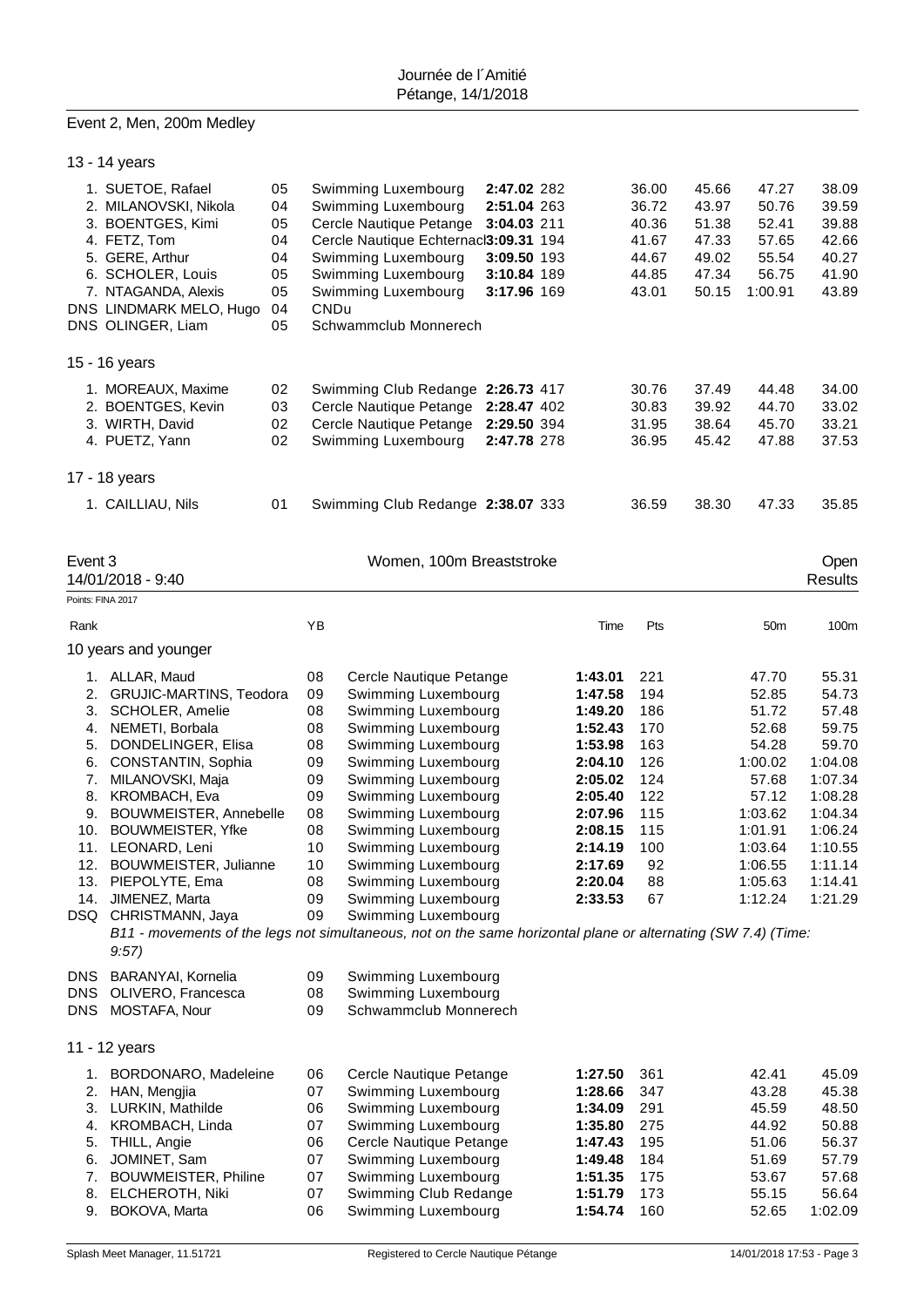|                                                                            | Event 3, Girls, 100m Breaststroke, 11 - 12 years                                                                                                                       |                                                    |                                                                                                                                                                                                                         |                    |            |                    |                        |
|----------------------------------------------------------------------------|------------------------------------------------------------------------------------------------------------------------------------------------------------------------|----------------------------------------------------|-------------------------------------------------------------------------------------------------------------------------------------------------------------------------------------------------------------------------|--------------------|------------|--------------------|------------------------|
| Rank                                                                       |                                                                                                                                                                        | YB                                                 |                                                                                                                                                                                                                         | Time               | Pts        | 50m                | 100m                   |
| 10.<br><b>DNS</b><br><b>DNS</b><br>DNS<br><b>DNS</b><br><b>DNS</b><br>DNS. | HATVANI, Boglarka<br>BAYANAA, Michele<br>DNS MOUSEL, Sarah<br>DNS FABIANI, Eden<br>PHILIPPART, Lina<br>POPA, Sonia<br>REINESCH, Leeloo<br>THILL, Gina<br>THINNES, Lena | 06<br>06<br>07<br>07<br>07<br>06<br>07<br>07<br>07 | Swimming Luxembourg<br>Swimming Luxembourg<br>Swimming Luxembourg<br>Schwammclub Monnerech<br>Schwammclub Monnerech<br>Schwammclub Monnerech<br>Schwammclub Monnerech<br>Schwammclub Monnerech<br>Schwammclub Monnerech | 2:04.26            | 126        | 59.65              | 1:04.61                |
|                                                                            | 13 - 14 years                                                                                                                                                          |                                                    |                                                                                                                                                                                                                         |                    |            |                    |                        |
|                                                                            | 1. HAAG, Nora<br>2. GLODT, Chiara<br>DNS BRANDAO, Lynn                                                                                                                 | 04<br>04<br>05                                     | Swimming Club Redange<br>Swimming Club Redange<br>Schwammclub Monnerech                                                                                                                                                 | 1:26.35<br>1:34.19 | 376<br>290 | 41.28<br>45.46     | 45.07<br>48.73         |
|                                                                            | 15 - 16 years                                                                                                                                                          |                                                    |                                                                                                                                                                                                                         |                    |            |                    |                        |
|                                                                            | 1. DUBOS, Flavie                                                                                                                                                       | 03                                                 | Cercle de Natation Diekirch                                                                                                                                                                                             | 1:57.20            | 150        | 55.73              | 1:01.47                |
|                                                                            | 17 years and older                                                                                                                                                     |                                                    |                                                                                                                                                                                                                         |                    |            |                    |                        |
|                                                                            | 1. FETZ, Melanie<br>2. WIRTH, Mandy                                                                                                                                    | 01<br>00                                           | Cercle Nautique Echternach<br>Cercle Nautique Petange                                                                                                                                                                   | 1:28.52<br>1:37.75 | 349<br>259 | 41.36<br>44.28     | 47.16<br>53.47         |
| Event 4                                                                    | 14/01/2018 - 10:05                                                                                                                                                     |                                                    | Men, 100m Breaststroke                                                                                                                                                                                                  |                    |            |                    | Open<br><b>Results</b> |
| Points: FINA 2017                                                          |                                                                                                                                                                        |                                                    |                                                                                                                                                                                                                         |                    |            |                    |                        |
|                                                                            |                                                                                                                                                                        |                                                    |                                                                                                                                                                                                                         |                    |            |                    |                        |
| Rank                                                                       |                                                                                                                                                                        | YB                                                 |                                                                                                                                                                                                                         | Time               | Pts        | 50 <sub>m</sub>    | 100m                   |
|                                                                            | 12 years and younger                                                                                                                                                   |                                                    |                                                                                                                                                                                                                         |                    |            |                    |                        |
| 2.                                                                         | 1. RIKKERT, Thijmen                                                                                                                                                    | 06<br>06                                           | Swimming Luxembourg                                                                                                                                                                                                     | 1:36.96            | 188<br>177 | 46.43              | 50.53                  |
| 3.                                                                         | LANDRIEUX, Tom<br>MOOG, Mathis                                                                                                                                         | 06                                                 | Cercle Nautique Petange<br>Swimming Luxembourg                                                                                                                                                                          | 1:39.04<br>1:42.89 | 157        | 46.42<br>50.91     | 52.62<br>51.98         |
| 4.                                                                         | HAAG, Yanic                                                                                                                                                            | 07                                                 | Swimming Club Redange                                                                                                                                                                                                   | 1:45.54            | 146        | 51.17              | 54.37                  |
| 5.                                                                         | PASSER, Daniel                                                                                                                                                         | 07                                                 | Swimming Luxembourg                                                                                                                                                                                                     | 1:49.60            | 130        | 51.91              | 57.69                  |
|                                                                            | 6. MILANOVSKI, Stefan                                                                                                                                                  | 06                                                 | Swimming Luxembourg                                                                                                                                                                                                     | 1:50.36            | 127        | 51.63              | 58.73                  |
|                                                                            | 7. KRIES, Leo                                                                                                                                                          | 08                                                 | Swimming Luxembourg                                                                                                                                                                                                     | 1:52.99            | 119        | 54.18              | 58.81                  |
|                                                                            | 8. LEONARD, Lou                                                                                                                                                        | 07                                                 | Swimming Luxembourg                                                                                                                                                                                                     | 1:54.79            | 113        | 55.36              | 59.43                  |
|                                                                            | 9. SAMMARCO, Andrea                                                                                                                                                    | 08                                                 | Swimming Luxembourg                                                                                                                                                                                                     | 1:56.08            | 109        | 54.17              | 1:01.91                |
|                                                                            | 10. RONK, Mac James<br>11. METZLER, Charles                                                                                                                            | 08<br>08                                           | Swimming Luxembourg<br>Swimming Luxembourg                                                                                                                                                                              | 1:59.24<br>2:01.30 | 101<br>96  | 55.57<br>56.81     | 1:03.67<br>1:04.49     |
|                                                                            | 12. PUETZ, Tun                                                                                                                                                         | 06                                                 | Swimming Luxembourg                                                                                                                                                                                                     | 2:03.71            | 90         | 58.40              | 1:05.31                |
|                                                                            | 13. WEYLAND, Philippe                                                                                                                                                  | 07                                                 | Swimming Luxembourg                                                                                                                                                                                                     | 2:05.26            | 87         | 57.33              | 1:07.93                |
|                                                                            | 14. GREIVELDINGER, Leo                                                                                                                                                 | 08                                                 | Swimming Luxembourg                                                                                                                                                                                                     | 2:05.28            | 87         | 59.13              | 1:06.15                |
|                                                                            | 15. GONZALEZ PEREZ, Rodrigo                                                                                                                                            | 07                                                 | Swimming Luxembourg                                                                                                                                                                                                     | 2:10.00            | 78         | 1:01.43            | 1:08.57                |
|                                                                            | 16. GALLE, Lars                                                                                                                                                        | 08                                                 | Swimming Luxembourg                                                                                                                                                                                                     | 2:10.72            | 76         | 1:05.17            | 1:05.55                |
|                                                                            | 17. ANISKO, Leonard<br>18. GEORGIEV, Theodor                                                                                                                           | 08<br>08                                           | Cercle Nautique Petange                                                                                                                                                                                                 | 2:12.95<br>2:19.22 | 73<br>63   | 1:00.96<br>1:04.91 | 1:11.99<br>1:14.31     |
|                                                                            | DSQ FELTZ, Nicolas                                                                                                                                                     | 07                                                 | Swimming Luxembourg<br>Swimming Luxembourg<br>B11 - movements of the legs not simultaneous, not on the same horizontal plane or alternating (SW 7.4) (Time:                                                             |                    |            |                    |                        |
|                                                                            | 10:26                                                                                                                                                                  |                                                    |                                                                                                                                                                                                                         |                    |            |                    |                        |
| DSQ                                                                        | <b>KROMBACH, Alex</b>                                                                                                                                                  | 08                                                 | Swimming Luxembourg                                                                                                                                                                                                     |                    |            |                    |                        |
|                                                                            | 10:24                                                                                                                                                                  |                                                    | B11 - movements of the legs not simultaneous, not on the same horizontal plane or alternating (SW 7.4) (Time:                                                                                                           |                    |            |                    |                        |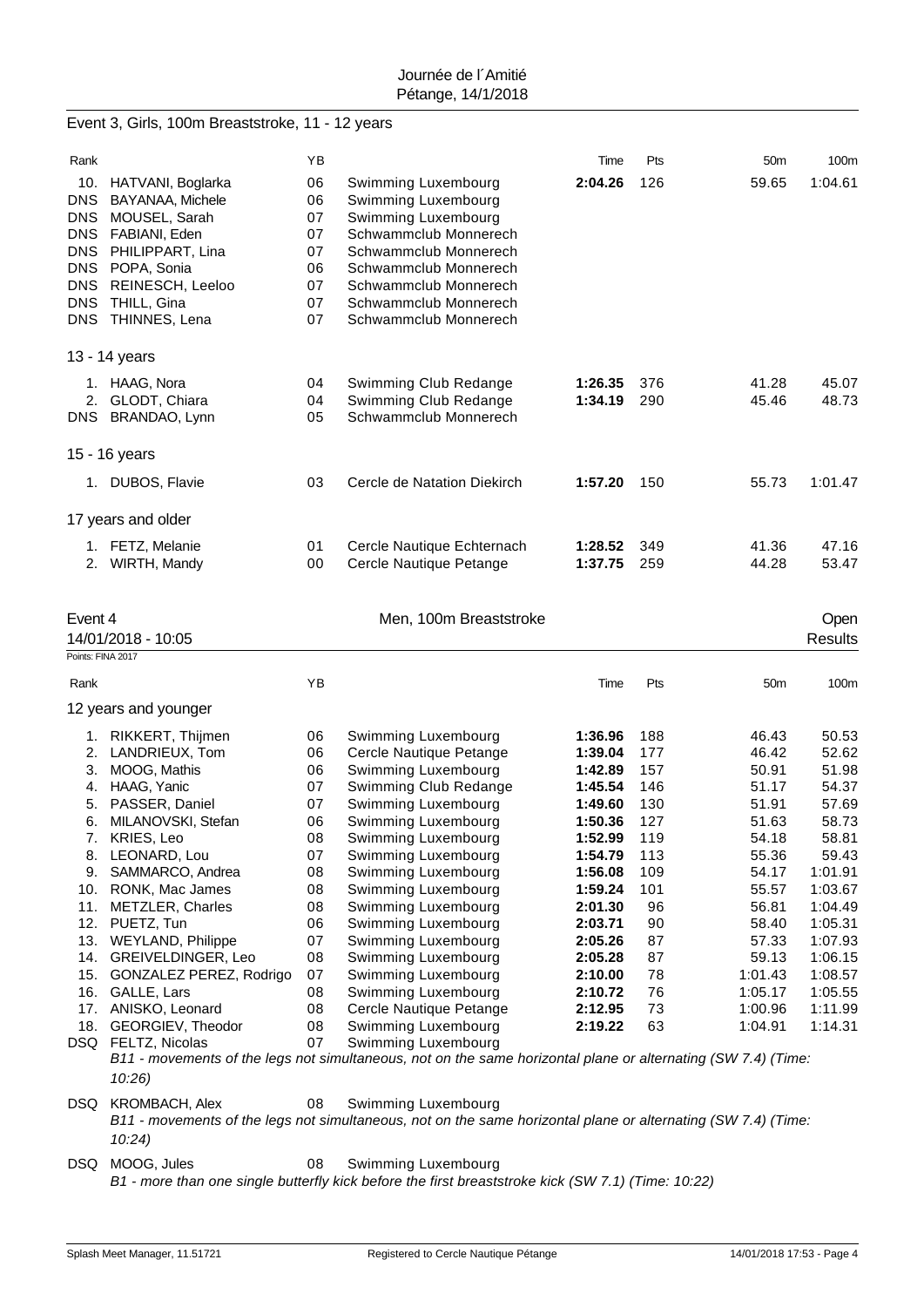|                                                                                    | Event 4, Boys, 100m Breaststroke, 12 years and younger                                                                                                                                              |                |                                                          |                                                                                                                                                                                                                       |                       |                   |                                                                         |                    |                |                               |                       |                        |
|------------------------------------------------------------------------------------|-----------------------------------------------------------------------------------------------------------------------------------------------------------------------------------------------------|----------------|----------------------------------------------------------|-----------------------------------------------------------------------------------------------------------------------------------------------------------------------------------------------------------------------|-----------------------|-------------------|-------------------------------------------------------------------------|--------------------|----------------|-------------------------------|-----------------------|------------------------|
| Rank                                                                               |                                                                                                                                                                                                     |                | ΥB                                                       |                                                                                                                                                                                                                       |                       |                   |                                                                         | Time               | Pts            |                               | 50 <sub>m</sub>       | 100m                   |
| DSQ                                                                                | SCHARF, Herman<br>B11 - movements of the legs not simultaneous, not on the same horizontal plane or alternating (SW 7.4) (Time:<br>10:22)                                                           |                | 07                                                       | Swimming Luxembourg                                                                                                                                                                                                   |                       |                   |                                                                         |                    |                |                               |                       |                        |
| DNS.<br>DNS.<br>DNS<br><b>DNS</b><br><b>DNS</b><br><b>DNS</b><br>DNS<br><b>DNS</b> | <b>BEHLIL, Alp</b><br><b>BOURG, Nicolas</b><br>DUSEMON, Paul<br>MOOG, Paul<br>MULLER, Cyprien<br>MUSY, Sacha<br>OLIVERO, Lorenzo<br><b>TYMRAK, Martin</b><br>DNS WESTER, Ben<br>DNS CALMES, Nicolas |                | 09<br>08<br>07<br>10<br>09<br>07<br>10<br>09<br>06<br>06 | Swimming Luxembourg<br>Swimming Luxembourg<br>Swimming Luxembourg<br>Swimming Luxembourg<br>Swimming Luxembourg<br>Swimming Luxembourg<br>Swimming Luxembourg<br>Swimming Luxembourg<br>CNDu<br>Schwammclub Monnerech |                       |                   |                                                                         |                    |                |                               |                       |                        |
|                                                                                    | 13 - 14 years                                                                                                                                                                                       |                |                                                          |                                                                                                                                                                                                                       |                       |                   |                                                                         |                    |                |                               |                       |                        |
| <b>DNS</b><br><b>DNS</b><br>DNS                                                    | 1. GERE, Arthur<br>2. METZLER, Guillaume<br>KEMP, Finn<br>KIRCH, Paul<br>OLINGER, Liam                                                                                                              |                | 04<br>05<br>05<br>05<br>05                               | Swimming Luxembourg<br>Swimming Luxembourg<br>Swimming Luxembourg<br>CNDu<br>Schwammclub Monnerech                                                                                                                    |                       |                   |                                                                         | 1:47.67<br>1:48.20 | 137<br>135     |                               | 51.67<br>52.11        | 56.00<br>56.09         |
|                                                                                    | 15 - 16 years                                                                                                                                                                                       |                |                                                          |                                                                                                                                                                                                                       |                       |                   |                                                                         |                    |                |                               |                       |                        |
|                                                                                    | 1. MOREAUX, Maxime<br>2. LETSCH, David                                                                                                                                                              |                | 02<br>02                                                 | Swimming Club Redange<br>Cercle Nautique Echternach                                                                                                                                                                   |                       |                   |                                                                         | 1:18.26<br>1:34.99 | 358<br>200     |                               | 37.86<br>43.96        | 40.40<br>51.03         |
|                                                                                    | 17 - 18 years                                                                                                                                                                                       |                |                                                          |                                                                                                                                                                                                                       |                       |                   |                                                                         |                    |                |                               |                       |                        |
|                                                                                    | 1. DUBOS, Simon                                                                                                                                                                                     |                | 00                                                       | Cercle de Natation Diekirch                                                                                                                                                                                           |                       |                   |                                                                         | 1:18.64            | 353            |                               | 37.21                 | 41.43                  |
| Event 5<br>Points: FINA 2017                                                       | 14/01/2018 - 10:40                                                                                                                                                                                  |                |                                                          |                                                                                                                                                                                                                       | Women, 400m Freestyle |                   |                                                                         |                    |                |                               |                       | Open<br><b>Results</b> |
| Rank                                                                               |                                                                                                                                                                                                     |                |                                                          | ΥB                                                                                                                                                                                                                    |                       |                   |                                                                         |                    |                | Time                          | Pts                   |                        |
|                                                                                    | 10 years and younger                                                                                                                                                                                |                |                                                          |                                                                                                                                                                                                                       |                       |                   |                                                                         |                    |                |                               |                       |                        |
|                                                                                    | 1. SCHOLER, Amelie<br>41.08<br>50m:<br>100m: 1:28.05                                                                                                                                                | 41.08<br>46.97 | 150m:<br>200m:                                           | 08<br>2:14.81<br>3:01.53                                                                                                                                                                                              | 46.76<br>46.72        | 250m:<br>300m:    | Swimming Luxembourg<br>3:48.95<br>4:35.64                               | 47.42<br>46.69     | 350m:<br>400m: | 6:02.73<br>5:22.03<br>6:02.73 | 270<br>46.39<br>40.70 |                        |
|                                                                                    | 2. HRIC, Nina<br>50m:<br>44.35<br>100m: 1:32.38                                                                                                                                                     | 44.35<br>48.03 | 150m:<br>200m:                                           | 08<br>2:18.76<br>3:05.36                                                                                                                                                                                              | 46.38<br>46.60        | 250m:<br>$300m$ : | Swimming Luxembourg<br>3:51.85<br>4:38.08                               | 46.49<br>46.23     | 350m:<br>400m: | 6:08.17<br>5:24.36<br>6:08.17 | 258<br>46.28<br>43.81 |                        |
|                                                                                    | 3. GRUJIC-MARTINS, Teodora<br>44.74<br>50m:<br>100m: 1:33.66                                                                                                                                        | 44.74<br>48.92 | 150m:<br>200m:                                           | 09<br>2:24.04<br>3:13.94                                                                                                                                                                                              | 50.38<br>49.90        | 250m:<br>300m:    | Swimming Luxembourg<br>4:04.81<br>4:55.20                               | 50.87<br>50.39     | 350m:<br>400m: | 6:32.37<br>5:45.46<br>6:32.37 | 213<br>50.26<br>46.91 |                        |
|                                                                                    | DNS MARTUCCI, Sofia<br>DNS CALMES, Liz<br>DNS OLIVERO, Francesca                                                                                                                                    |                |                                                          | 08<br>08<br>08                                                                                                                                                                                                        |                       |                   | Schwammclub Deifferdang<br>Schwammclub Monnerech<br>Swimming Luxembourg |                    |                |                               |                       |                        |
|                                                                                    | 11 - 12 years                                                                                                                                                                                       |                |                                                          |                                                                                                                                                                                                                       |                       |                   |                                                                         |                    |                |                               |                       |                        |
|                                                                                    | 1. HAN, Mengjia<br>34.93<br>50m:<br>100m: 1:13.27                                                                                                                                                   | 34.93<br>38.34 | 150m:<br>200m:                                           | 07<br>1:52.53<br>2:30.79                                                                                                                                                                                              | 39.26<br>38.26        | 250m:<br>300m:    | Swimming Luxembourg<br>3:08.96<br>3:46.51                               | 38.17<br>37.55     | 350m:<br>400m: | 5:00.35<br>4:23.61<br>5:00.35 | 476<br>37.10<br>36.74 |                        |
|                                                                                    | 2. NOTHUM, Gwen<br>38.96<br>50m:<br>100m: 1:21.89                                                                                                                                                   | 38.96<br>42.93 | 150m:<br>200m:                                           | 06<br>2:06.20<br>2:51.34                                                                                                                                                                                              | 44.31<br>45.14        | 250m:<br>300m:    | Swimming Club Redange<br>3:36.73<br>4:22.60                             | 45.39<br>45.87     | 350m:<br>400m: | 5:51.74<br>5:08.40<br>5:51.74 | 296<br>45.80<br>43.34 |                        |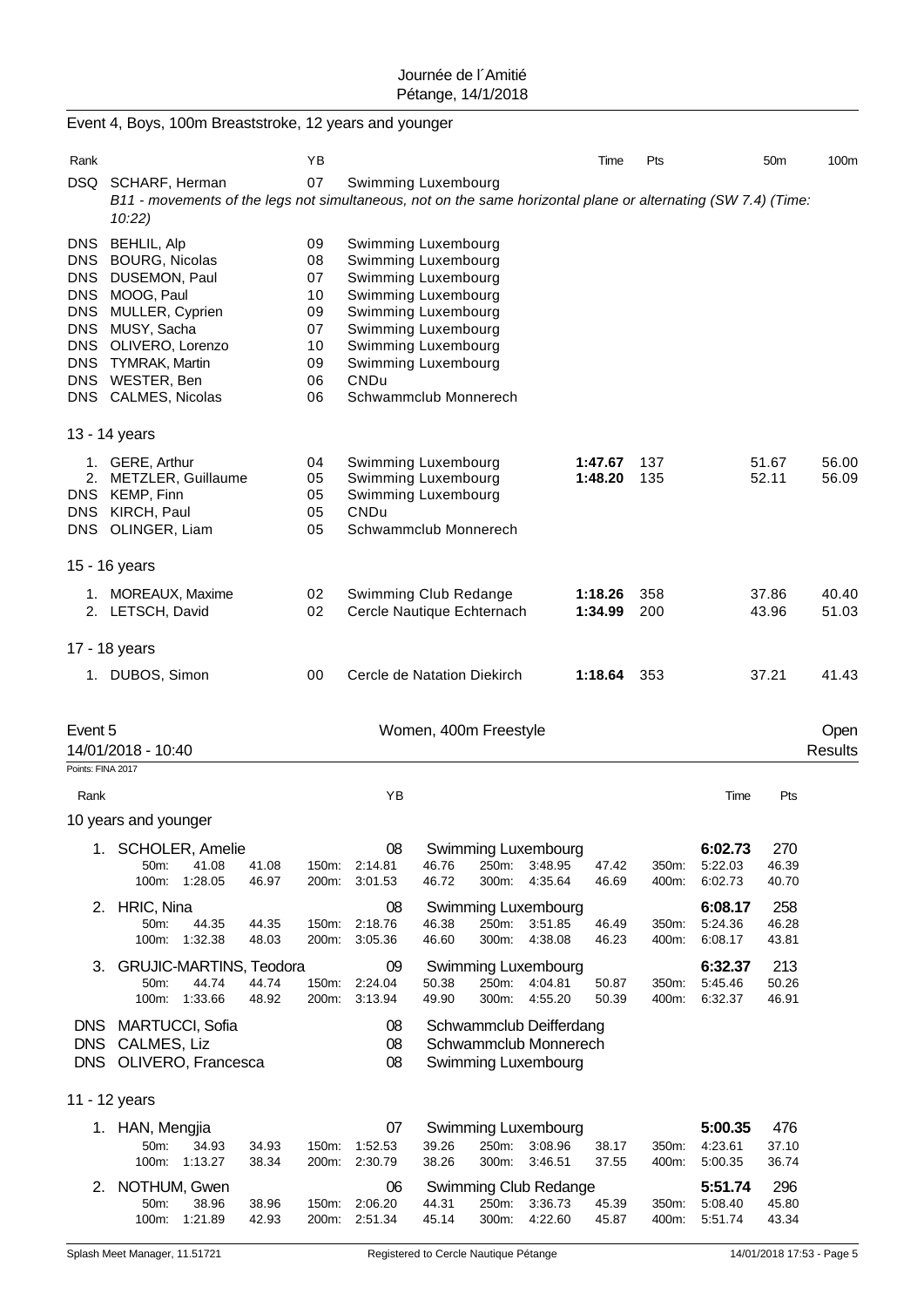# Event 5, Girls, 400m Freestyle, 11 - 12 years

| Rank                                                                                                                                                   |                                                                                                                                                                                                      |                | YB                                                             |                |                |                                                                                                                                                                                                                                                                             |                |                | Time                          | Pts                   |
|--------------------------------------------------------------------------------------------------------------------------------------------------------|------------------------------------------------------------------------------------------------------------------------------------------------------------------------------------------------------|----------------|----------------------------------------------------------------|----------------|----------------|-----------------------------------------------------------------------------------------------------------------------------------------------------------------------------------------------------------------------------------------------------------------------------|----------------|----------------|-------------------------------|-----------------------|
| 3.                                                                                                                                                     | LURKIN, Mathilde<br>39.02<br>39.02<br>50m:<br>100m:<br>1:22.80<br>43.78                                                                                                                              | 150m:<br>200m: | 06<br>2:07.55<br>2:52.75                                       | 44.75<br>45.20 | 250m:<br>300m: | Swimming Luxembourg<br>3:38.72<br>4:24.64                                                                                                                                                                                                                                   | 45.97<br>45.92 | 350m:<br>400m: | 5:55.39<br>5:11.61<br>5:55.39 | 287<br>46.97<br>43.78 |
| 4.                                                                                                                                                     | JOMINET, Sam<br>40.85<br>40.85<br>50m:<br>100m:<br>1:27.84<br>46.99                                                                                                                                  | 150m:<br>200m: | 07<br>2:14.64<br>3:01.09                                       | 46.80<br>46.45 | 250m:<br>300m: | Swimming Luxembourg<br>3:48.18<br>4:35.34                                                                                                                                                                                                                                   | 47.09<br>47.16 | 350m:<br>400m: | 6:04.42<br>5:21.79<br>6:04.42 | 266<br>46.45<br>42.63 |
| 5.                                                                                                                                                     | KOENIG, Aurelie<br>50m:<br>42.12<br>42.12<br>100m:<br>1:28.84<br>46.72                                                                                                                               | 150m:<br>200m: | 07<br>2:16.50<br>3:04.04                                       | 47.66<br>47.54 | 250m:<br>300m: | Swimming Club Redange<br>3:51.94<br>4:40.91                                                                                                                                                                                                                                 | 47.90<br>48.97 | 350m:<br>400m: | 6:11.58<br>5:27.09<br>6:11.58 | 251<br>46.18<br>44.49 |
| 6.                                                                                                                                                     | NTAGANDA, Sophie<br>50m:<br>44.26<br>44.26<br>100m:<br>1:32.38<br>48.12                                                                                                                              | 150m:<br>200m: | 07<br>2:22.18<br>3:12.54                                       | 49.80<br>50.36 | 250m:<br>300m: | Swimming Luxembourg<br>4:02.02<br>4:51.16                                                                                                                                                                                                                                   | 49.48<br>49.14 | 350m:<br>400m: | 6:27.73<br>5:42.08<br>6:27.73 | 221<br>50.92<br>45.65 |
| 7.                                                                                                                                                     | BOKOVA, Marta<br>50m:<br>43.15<br>43.15<br>100m:<br>1:33.65<br>50.50                                                                                                                                 | 150m:<br>200m: | 06<br>2:24.45<br>3:15.99                                       | 50.80<br>51.54 | 250m:<br>300m: | Swimming Luxembourg<br>4:08.31<br>5:02.21                                                                                                                                                                                                                                   | 52.32<br>53.90 | 350m:<br>400m: | 6:43.28<br>5:54.69<br>6:43.28 | 196<br>52.48<br>48.59 |
| 8.                                                                                                                                                     | CONTER, Anja<br>50m:<br>47.35<br>47.35<br>100m:<br>1:38.78<br>51.43                                                                                                                                  | 150m:<br>200m: | 07<br>2:30.59<br>3:21.82                                       | 51.81<br>51.23 | 250m:<br>300m: | Swimming Club Redange<br>4:13.14<br>5:04.85                                                                                                                                                                                                                                 | 51.32<br>51.71 | 350m:<br>400m: | 6:44.40<br>5:56.21<br>6:44.40 | 195<br>51.36<br>48.19 |
| 9.                                                                                                                                                     | <b>BOUWMEISTER, Philine</b><br>50m:<br>46.53<br>46.53<br>100m:<br>1:37.17<br>50.64                                                                                                                   | 150m:<br>200m: | 07<br>2:28.49<br>3:20.34                                       | 51.32<br>51.85 | 250m:<br>300m: | Swimming Luxembourg<br>4:13.23<br>5:07.12                                                                                                                                                                                                                                   | 52.89<br>53.89 | 350m:<br>400m: | 6:50.78<br>6:01.05<br>6:50.78 | 186<br>53.93<br>49.73 |
| <b>DNS</b><br><b>DNS</b><br><b>DNS</b><br><b>DNS</b><br><b>DNS</b><br><b>DNS</b><br><b>DNS</b><br><b>DNS</b><br><b>DNS</b><br><b>DNS</b><br><b>DNS</b> | MOUSEL, Sarah<br>REINESCH, Leeloo<br>SOFFIO, Mara<br>PHILIPPART, Lina<br>THILL, Gina<br>FABIANI, Eden<br><b>BERTRANG, Louana</b><br>PETESCH, Lea<br>POPA, Sonia<br>THINNES, Lena<br>BAYANAA, Michele |                | 07<br>07<br>06<br>07<br>07<br>07<br>06<br>07<br>06<br>07<br>06 |                |                | Swimming Luxembourg<br>Schwammclub Monnerech<br>Schwammclub Monnerech<br>Schwammclub Monnerech<br>Schwammclub Monnerech<br>Schwammclub Monnerech<br>Schwammclub Monnerech<br>Schwammclub Monnerech<br>Schwammclub Monnerech<br>Schwammclub Monnerech<br>Swimming Luxembourg |                |                |                               |                       |
| 13 - 14 years                                                                                                                                          |                                                                                                                                                                                                      |                |                                                                |                |                |                                                                                                                                                                                                                                                                             |                |                |                               |                       |
| 1.                                                                                                                                                     | GLODT, Chiara<br>50m:<br>37.74<br>37.74<br>100m:<br>1:18.48<br>40.74                                                                                                                                 | 150m:<br>200m: | 04<br>1:59.90<br>2:42.06                                       | 41.42<br>42.16 | 250m:<br>300m: | Swimming Club Redange<br>3:24.19<br>4:05.83                                                                                                                                                                                                                                 | 42.13<br>41.64 | 350m:<br>400m: | 5:26.72<br>4:47.17<br>5:26.72 | 369<br>41.34<br>39.55 |
| 2.                                                                                                                                                     | DEVISCOUR, Sarah<br>50m:<br>38.71<br>38.71<br>100m:<br>1:23.24<br>44.53                                                                                                                              | 150m:<br>200m: | 05<br>2:10.59<br>2:58.11                                       | 47.35<br>47.52 | 250m:<br>300m: | Cercle Nautique Echternach<br>3:45.35<br>4:33.54                                                                                                                                                                                                                            | 47.24<br>48.19 | 350m:<br>400m: | 5:54.53<br>5:16.43<br>5:54.53 | 289<br>42.89<br>38.10 |
| <b>DNS</b><br><b>DNS</b><br><b>DNS</b>                                                                                                                 | HARIZIA, Celia<br>WINKEL, Nadine<br><b>BERTRANG, Marina</b><br>DNS BRANDAO, Lynn                                                                                                                     |                | 05<br>04<br>05<br>05                                           |                |                | Schwammclub Monnerech<br>Schwammclub Deifferdang<br>Schwammclub Monnerech<br>Schwammclub Monnerech                                                                                                                                                                          |                |                |                               |                       |
| 15 - 16 years                                                                                                                                          |                                                                                                                                                                                                      |                |                                                                |                |                |                                                                                                                                                                                                                                                                             |                |                |                               |                       |
|                                                                                                                                                        | 1. GLODT, Kelly<br>50m:<br>33.41<br>33.41<br>1:09.52<br>100m:<br>36.11                                                                                                                               | 150m:<br>200m: | 02<br>1:46.29<br>2:23.40                                       | 36.77<br>37.11 | 250m:<br>300m: | Swimming Club Redange<br>3:00.38<br>3:37.85                                                                                                                                                                                                                                 | 36.98<br>37.47 | 350m:<br>400m: | 4:52.01<br>4:15.27<br>4:52.01 | 518<br>37.42<br>36.74 |
| 2.                                                                                                                                                     | <b>TER HEEGDE, Lisa</b><br>50m:<br>38.32<br>38.32<br>1:20.74<br>100m:<br>42.42                                                                                                                       | 150m:<br>200m: | 02<br>2:04.29<br>2:47.59                                       | 43.55<br>43.30 | 250m:<br>300m: | Cercle Nautique Echternach<br>3:31.17<br>4:15.46                                                                                                                                                                                                                            | 43.58<br>44.29 | 350m:<br>400m: | 5:39.71<br>4:58.93<br>5:39.71 | 329<br>43.47<br>40.78 |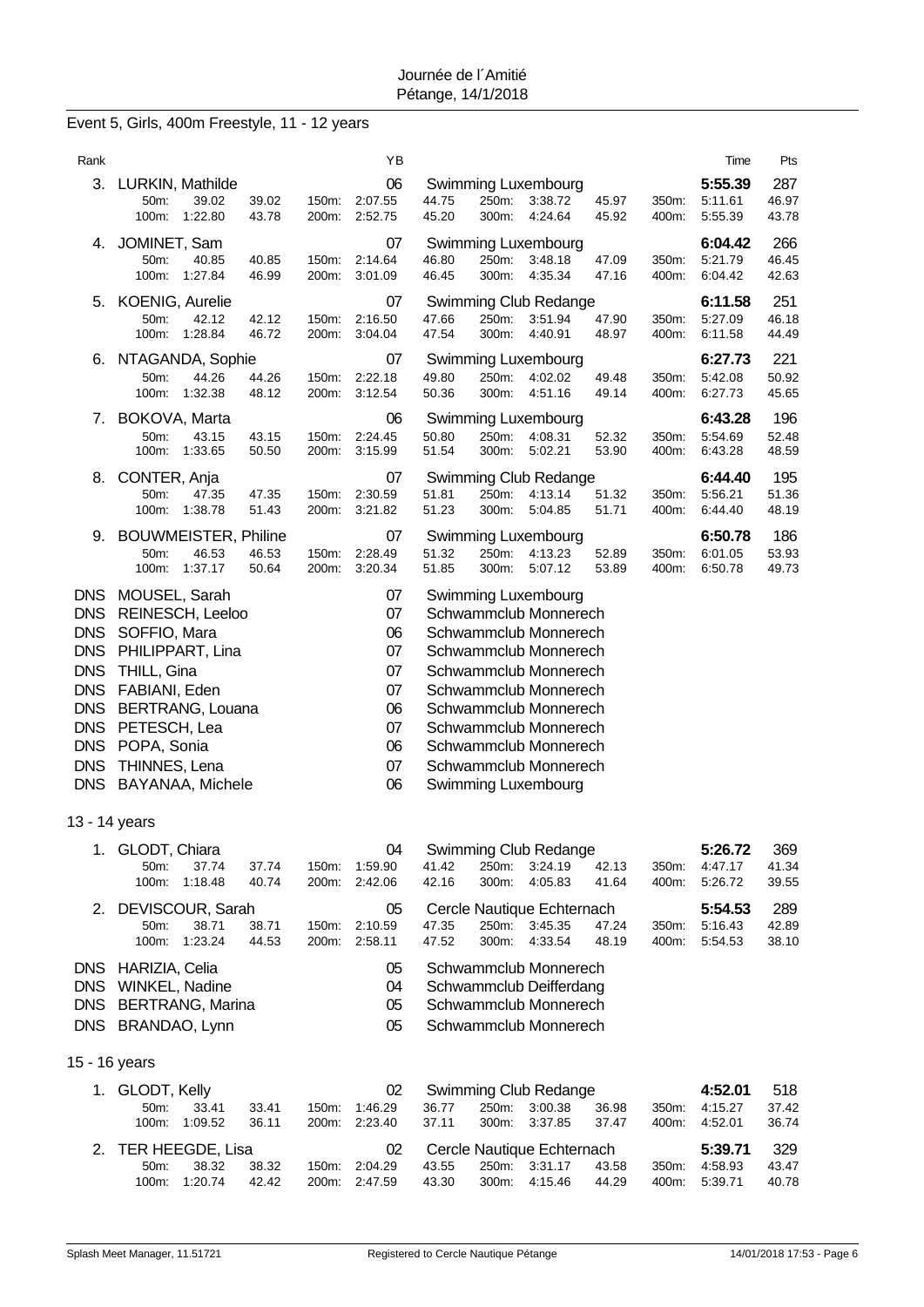# Event 5, Women, 400m Freestyle

|                   | 17 years and older                                           |                                  |                                      |                                  |                                                                       |                |                |                               |                        |                 |
|-------------------|--------------------------------------------------------------|----------------------------------|--------------------------------------|----------------------------------|-----------------------------------------------------------------------|----------------|----------------|-------------------------------|------------------------|-----------------|
| 1.                | MARGUE, Sophie<br>34.84<br>50m:<br>100m:<br>1:11.92          | 34.84<br>150m:<br>37.08<br>200m: | 90<br>1:50.32<br>2:28.96             | 38.40<br>250m:<br>38.64<br>300m: | Schwammclub Monnerech<br>3:08.18<br>3:48.08                           | 39.22<br>39.90 | 350m:<br>400m: | 5:07.55<br>4:28.32<br>5:07.55 | 443<br>40.24<br>39.23  |                 |
| 2.                | RUBIOLO, Emma<br>50m:<br>34.83<br>100m:<br>1:13.20           | 34.83<br>150m:<br>38.37          | 99<br>1:52.32<br>200m: 2:31.74       | 250m:<br>39.12<br>39.42<br>300m: | Schwammclub Deifferdang<br>3:11.54<br>3:51.51                         | 39.80<br>39.97 | 350m:<br>400m: | 5:11.44<br>4:32.18<br>5:11.44 | 426<br>40.67<br>39.26  |                 |
|                   | DNS KREMER, Paule                                            |                                  | 88                                   |                                  | Schwammclub Monnerech                                                 |                |                |                               |                        |                 |
| Event 6           | 14/01/2018 - 11:20                                           |                                  |                                      | Men, 400m Freestyle              |                                                                       |                |                |                               |                        | Open<br>Results |
| Points: FINA 2017 |                                                              |                                  |                                      |                                  |                                                                       |                |                |                               |                        |                 |
| Rank              |                                                              |                                  | YB                                   |                                  |                                                                       |                |                | Time                          | Pts                    |                 |
|                   | 12 years and younger                                         |                                  |                                      |                                  |                                                                       |                |                |                               |                        |                 |
|                   | 1. PEUSCH, Kevin<br>35.32<br>50m:<br>100m: 1:14.85           | 35.32<br>150m:<br>39.53          | 06<br>1:54.76<br>200m: 2:34.65       | 39.91<br>250m:<br>39.89<br>300m: | Swimming Luxembourg<br>3:14.45<br>3:54.49                             | 39.80<br>40.04 | 350m:<br>400m: | 5:11.86<br>4:33.97<br>5:11.86 | 315<br>39.48<br>37.89  |                 |
|                   | 2. RIKKERT, Thijmen<br>50m:<br>34.95<br>100m: 1:14.44        | 34.95<br>150m:<br>39.49          | 06<br>1:54.91<br>200m: 2:35.71       | 40.47<br>250m:<br>40.80<br>300m: | Swimming Luxembourg<br>3:16.26<br>3.56.82                             | 40.55<br>40.56 | 350m:<br>400m: | 5:17.53<br>4:38.04<br>5:17.53 | 298<br>41.22<br>39.49  |                 |
| З.                | MOOG, Mathis<br>50m:<br>36.30<br>100m:<br>1:17.60            | 36.30<br>150m:<br>41.30          | 06<br>1:59.49<br>200m: 2:41.23       | 250m:<br>41.89<br>41.74<br>300m: | Swimming Luxembourg<br>3:23.43<br>4:05.92                             | 42.20<br>42.49 | 350m:<br>400m: | 5:28.59<br>4:48.36<br>5:28.59 | 269<br>42.44<br>40.23  |                 |
| 4.                | SCHOCKMEL, Julien<br>50m:<br>39.30<br>100m:<br>1:25.61       | 39.30<br>150m:<br>46.31          | 06<br>2:12.05<br>200m: 2:57.82       | 250m:<br>46.44<br>300m:<br>45.77 | Swimming Club Redange<br>3:44.53<br>4:32.21                           | 46.71<br>47.68 | 350m:<br>400m: | 6:04.07<br>5:17.72<br>6:04.07 | 198<br>45.51<br>46.35  |                 |
| 5.                | RIES JITCOV, Evghenii<br>50m:<br>40.19<br>100m:<br>1:26.06   | 40.19<br>150m:<br>45.87<br>200m: | 07<br>2:14.03<br>3:02.86             | 47.97<br>250m:<br>48.83<br>300m: | Cercle Nautique Petange<br>3:52.72<br>4:39.77                         | 49.86<br>47.05 | 350m:<br>400m: | 6:16.08<br>5:30.17<br>6:16.08 | 179<br>50.40<br>45.91  |                 |
| 6.                | VIGUIER, Evan<br>50m:<br>42.51<br>100m:<br>1:31.21           | 42.51<br>150m:<br>48.70<br>200m: | 08<br>2:22.92<br>3:13.79             | 250m:<br>51.71<br>50.87<br>300m: | Swimming Luxembourg<br>4:01.93<br>4:49.57                             | 48.14<br>47.64 | 350m:<br>400m: | 6:26.89<br>5:39.47<br>6:26.89 | 165<br>49.90<br>47.42  |                 |
|                   | 7. FEDOSSEEV, Anton<br>50m:<br>39.40<br>100m:<br>1:27.71     | 39.40<br>48.31                   | 07<br>150m: 2:18.65<br>200m: 3:08.42 | 50.94<br>49.77<br>300m:          | Swimming Luxembourg<br>250m:<br>4:00.35<br>4:51.77                    | 51.93<br>51.42 | 350m:<br>400m: | 6:31.38<br>5:41.54<br>6:31.38 | 159<br>49.77<br>49.84  |                 |
|                   | 8. MILANOVSKI, Stefan<br>44.10<br>50m:<br>100m: 1:34.15      | 44.10<br>50.05                   | 06<br>150m: 2:25.44<br>200m: 3:16.93 | 51.29<br>51.49                   | Swimming Luxembourg<br>250m: 4:07.61<br>300m:<br>4:59.38              | 50.68<br>51.77 | 350m:<br>400m: | 6:39.12<br>5:50.84<br>6:39.12 | 150<br>51.46<br>48.28  |                 |
|                   | 9. GONZALEZ PEREZ, Rodrigo<br>50m:<br>45.62<br>100m: 1:35.74 | 45.62<br>50.12                   | 07<br>150m: 2:26.82<br>200m: 3:19.83 | 51.08<br>53.01                   | Swimming Luxembourg<br>250m: 4:10.37<br>300m: 5:04.62                 | 50.54<br>54.25 | 350m:<br>400m: | 6:47.80<br>5:57.06<br>6:47.80 | 140<br>52.44<br>50.74  |                 |
|                   | 10. MOOG, Jules<br>50m:<br>47.14<br>100m: 1:42.07            | 47.14<br>54.93                   | 08<br>150m: 2:34.59<br>200m: 3:28.87 | 52.52<br>54.28                   | Swimming Luxembourg<br>250m: 4:23.31<br>300m:<br>5:16.97              | 54.44<br>53.66 | 350m:<br>400m: | 7:00.34<br>6:11.39<br>7:00.34 | 128<br>54.42<br>48.95  |                 |
|                   | 11. KRIES, Leo<br>50m:<br>46.92<br>100m: 1:41.32             | 46.92<br>54.40                   | 08<br>150m: 2:36.44<br>200m: 3:33.67 | 55.12<br>57.23                   | <b>Swimming Luxembourg</b><br>250m: 4:29.42<br>300m:<br>5:25.73       | 55.75<br>56.31 | 350m:<br>400m: | 7:18.38<br>6:21.94<br>7:18.38 | 113<br>56.21<br>56.44  |                 |
|                   | 12. PUETZ, Tun<br>50m:<br>49.25<br>100m: 1:47.03             | 49.25<br>57.78                   | 06<br>150m: 2:45.56<br>200m: 3:44.89 | 58.53<br>59.33                   | <b>Swimming Luxembourg</b><br>250m: 4:44.33<br>300m: 5:42.85          | 59.44<br>58.52 | 350m:<br>400m: | 7:34.20<br>6:42.09<br>7:34.20 | 102<br>59.24<br>52.11  |                 |
|                   | 13. METZLER, Charles<br>47.68<br>50m:<br>100m: 1:46.39       | 47.68<br>58.71                   | 08<br>150m: 2:48.51<br>200m: 3:48.76 | 1:02.12<br>1:00.25               | Swimming Luxembourg<br>250m: 4:51.08 1:02.32<br>300m: 5:53.89 1:02.81 |                | 350m:<br>400m: | 7:52.33<br>6:54.76<br>7:52.33 | 90<br>1:00.87<br>57.57 |                 |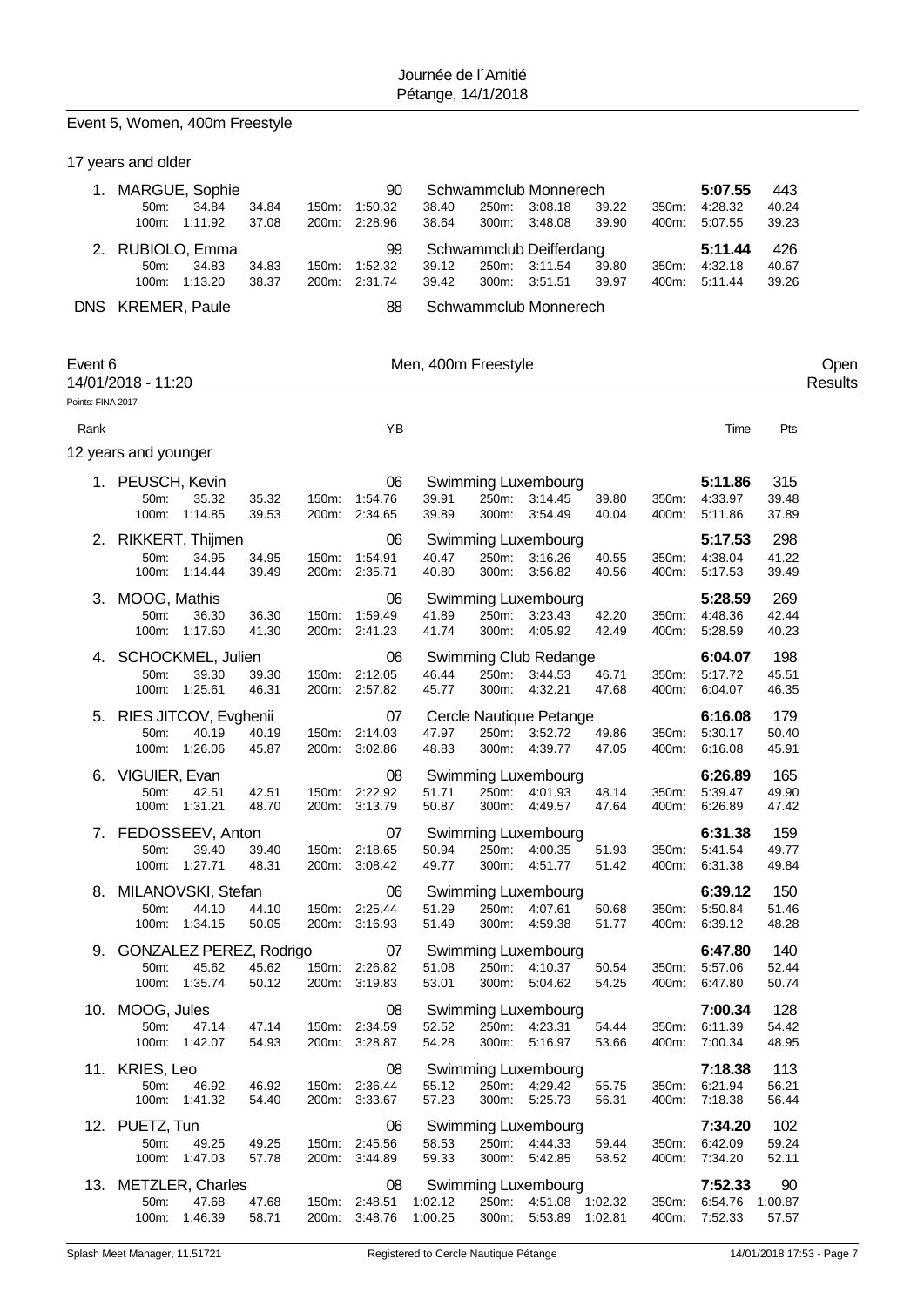|                                        | Event 6, Boys, 400m Freestyle, 12 years and younger                                                                                             |                                            |                                                                                                                                                                   |                                                                           |                                               |                               |                                                             |                                                             |
|----------------------------------------|-------------------------------------------------------------------------------------------------------------------------------------------------|--------------------------------------------|-------------------------------------------------------------------------------------------------------------------------------------------------------------------|---------------------------------------------------------------------------|-----------------------------------------------|-------------------------------|-------------------------------------------------------------|-------------------------------------------------------------|
| Rank                                   |                                                                                                                                                 | YB                                         |                                                                                                                                                                   |                                                                           |                                               | Time                          | Pts                                                         |                                                             |
|                                        | DSQ SAMMARCO, Andrea<br>G11 - did not finish the distance (SW 10.2) (Time: 11:30)                                                               | 08                                         | Swimming Luxembourg                                                                                                                                               |                                                                           |                                               |                               |                                                             |                                                             |
|                                        | DNS CALMES, Nicolas<br>DNS WESTER, Ben<br>DNS CHAUSSARD, Albert<br>DNS DUSEMON, Paul                                                            | 06<br>06<br>07<br>07                       | Schwammclub Monnerech<br><b>CNDu</b><br><b>CNDu</b><br>Swimming Luxembourg                                                                                        |                                                                           |                                               |                               |                                                             |                                                             |
|                                        | 13 - 14 years                                                                                                                                   |                                            |                                                                                                                                                                   |                                                                           |                                               |                               |                                                             |                                                             |
|                                        | 1. VIGUIER, Elyan<br>50m:<br>35.92<br>35.92<br>100m:<br>1:16.53<br>40.61                                                                        | 04<br>1:57.92<br>150m:<br>200m: 2:39.83    | Swimming Luxembourg<br>41.39<br>250m:<br>3:22.38<br>41.91<br>300m:<br>4:04.18                                                                                     | 42.55<br>41.80                                                            | 350m:<br>400m:                                | 5:24.74<br>4:45.80<br>5:24.74 | 279<br>41.62<br>38.94                                       |                                                             |
|                                        | 2. SUETOE, Rafael<br>50m:<br>36.84<br>36.84<br>100m:<br>1:18.61<br>41.77                                                                        | 05<br>2:01.84<br>150m:<br>2:44.25<br>200m: | Swimming Luxembourg<br>43.23<br>250m:<br>3:27.45<br>42.41<br>300m:<br>4:10.39                                                                                     | 43.20<br>42.94                                                            | 350m:<br>400m:                                | 5:31.09<br>4:51.92<br>5:31.09 | 263<br>41.53<br>39.17                                       |                                                             |
| 3.                                     | MILANOVSKI, Nikola<br>50m:<br>37.48<br>37.48<br>100m:<br>1:18.23<br>40.75                                                                       | 04<br>150m:<br>2:00.43<br>200m:<br>2:43.09 | Swimming Luxembourg<br>42.20<br>250m:<br>3:25.81<br>42.66<br>300m:<br>4:08.61                                                                                     | 42.72<br>42.80                                                            | 350m:<br>400m:                                | 5:32.94<br>4:51.49<br>5:32.94 | 259<br>42.88<br>41.45                                       |                                                             |
| 4.                                     | <b>BOENTGES, Kimi</b><br>50m:<br>36.85<br>36.85<br>100m: 1:17.76<br>40.91                                                                       | 05<br>2:02.02<br>150m:<br>200m: 2:47.25    | Cercle Nautique Petange<br>44.26<br>250m:<br>3:30.76<br>45.23<br>300m:<br>4:15.24                                                                                 | 43.51<br>44.48                                                            | 350m:<br>400m:                                | 5:42.67<br>4:57.43<br>5:42.67 | 237<br>42.19<br>45.24                                       |                                                             |
|                                        | 5. NTAGANDA, Alexis<br>50m:<br>40.26<br>40.26<br>100m: 1:26.91<br>46.65                                                                         | 05<br>2:14.50<br>150m:<br>3:01.67<br>200m: | Swimming Luxembourg<br>47.59<br>250m:<br>3:49.30<br>47.17<br>300m:<br>4:36.45                                                                                     | 47.63<br>47.15                                                            | 350m:<br>400m:                                | 6:07.87<br>5:23.31<br>6:07.87 | 192<br>46.86<br>44.56                                       |                                                             |
| <b>DNS</b>                             | DNS OLINGER, Liam<br>LINDMARK MELO, Hugo<br>DNS KIRCH, Paul                                                                                     | 05<br>04<br>05                             | Schwammclub Monnerech<br><b>CNDu</b><br><b>CNDu</b>                                                                                                               |                                                                           |                                               |                               |                                                             |                                                             |
|                                        | 15 - 16 years                                                                                                                                   |                                            |                                                                                                                                                                   |                                                                           |                                               |                               |                                                             |                                                             |
| 1.                                     | MOREAUX, Maxime<br>50m:<br>31.00<br>31.00<br>1:06.58<br>35.58<br>100m:                                                                          | 02<br>150m:<br>1:42.77<br>2:18.35<br>200m: | Swimming Club Redange<br>36.19<br>250m:<br>2:54.42<br>35.58<br>300m:<br>3:30.35                                                                                   | 36.07<br>35.93                                                            | 350m:<br>400m:                                | 4:40.66<br>4:06.11<br>4:40.66 | 432<br>35.76<br>34.55                                       |                                                             |
|                                        | 17 - 18 years                                                                                                                                   |                                            |                                                                                                                                                                   |                                                                           |                                               |                               |                                                             |                                                             |
|                                        | 1. CAILLIAU, Nils<br>50m:<br>34.18<br>34.18<br>1:12.90<br>38.72<br>100m:                                                                        | 01<br>1:52.51<br>150m:<br>2:31.54<br>200m: | Swimming Club Redange<br>39.61<br>250m:<br>3:11.06<br>39.03<br>300m:<br>3:50.09                                                                                   | 39.52<br>39.03                                                            | 350m:<br>400m:                                | 5:05.12<br>4:28.75<br>5:05.12 | 336<br>38.66<br>36.37                                       |                                                             |
| Event 7                                |                                                                                                                                                 |                                            | Women, 100m Backstroke                                                                                                                                            |                                                                           |                                               |                               |                                                             | Open                                                        |
| Points: FINA 2017                      | 14/01/2018 - 11:40                                                                                                                              |                                            |                                                                                                                                                                   |                                                                           |                                               |                               |                                                             | Results                                                     |
| Rank                                   |                                                                                                                                                 | YB                                         |                                                                                                                                                                   | Time                                                                      | Pts                                           |                               | 50 <sub>m</sub>                                             | 100 <sub>m</sub>                                            |
|                                        | 10 years and younger                                                                                                                            |                                            |                                                                                                                                                                   |                                                                           |                                               |                               |                                                             |                                                             |
| 1.<br>2.<br>3.<br>4.<br>5.<br>6.<br>7. | HRIC, Nina<br>ALLAR, Maud<br>GRUJIC-MARTINS, Teodora<br>MILANOVSKI, Maja<br><b>BOUWMEISTER, Yfke</b><br>BOUWMEISTER, Annebelle<br>LEONARD, Leni | 08<br>08<br>09<br>09<br>08<br>08<br>10     | Swimming Luxembourg<br>Cercle Nautique Petange<br>Swimming Luxembourg<br>Swimming Luxembourg<br>Swimming Luxembourg<br>Swimming Luxembourg<br>Swimming Luxembourg | 1:36.46<br>1:42.26<br>1:43.50<br>1:45.17<br>1:49.48<br>1:52.44<br>1:54.05 | 185<br>155<br>150<br>143<br>126<br>117<br>112 |                               | 46.45<br>50.76<br>51.49<br>51.11<br>52.22<br>54.72<br>55.60 | 50.01<br>51.50<br>52.01<br>54.06<br>57.26<br>57.72<br>58.45 |
| 8.<br>9.                               | NEMETI, Borbala<br>PIEPOLYTE, Ema                                                                                                               | 08<br>08                                   | Swimming Luxembourg<br>Swimming Luxembourg                                                                                                                        | 1:56.31<br>1:59.66                                                        | 105<br>97                                     |                               | 56.86<br>57.78                                              | 59.45<br>1:01.88                                            |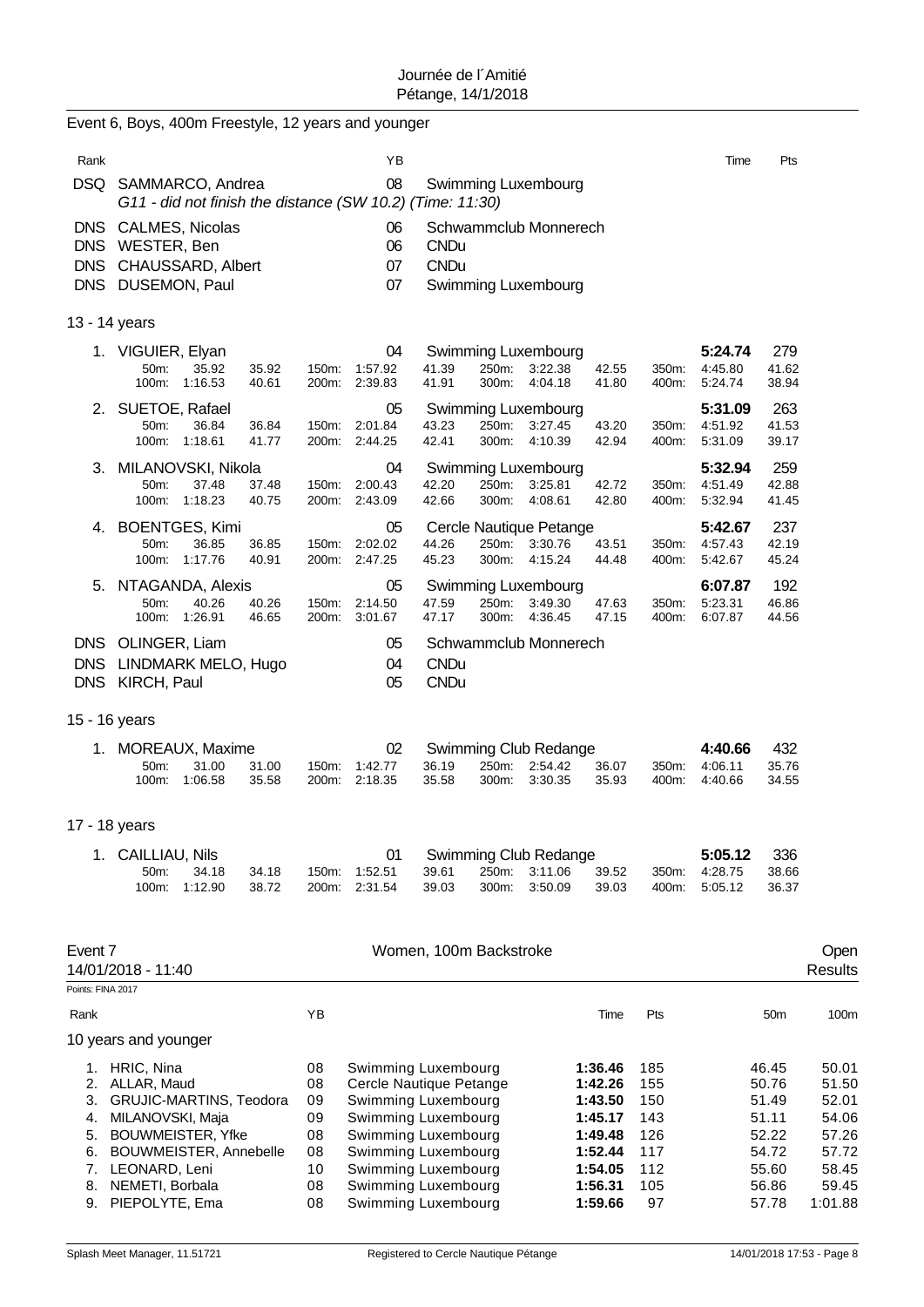|                          | Event 7, Girls, 100m Backstroke, 10 years and younger                                                                                                                                                               |                                                    |                                                                                                                                                                                                                                                                                                                                               |                                                                                      |                                                      |                                                                      |                                                                      |
|--------------------------|---------------------------------------------------------------------------------------------------------------------------------------------------------------------------------------------------------------------|----------------------------------------------------|-----------------------------------------------------------------------------------------------------------------------------------------------------------------------------------------------------------------------------------------------------------------------------------------------------------------------------------------------|--------------------------------------------------------------------------------------|------------------------------------------------------|----------------------------------------------------------------------|----------------------------------------------------------------------|
| Rank                     |                                                                                                                                                                                                                     | ΥB                                                 |                                                                                                                                                                                                                                                                                                                                               | Time                                                                                 | Pts                                                  | 50 <sub>m</sub>                                                      | 100m                                                                 |
|                          | 10. DONDELINGER, Elisa<br>11. BOUWMEISTER, Julianne<br>DSQ KROMBACH, Eva                                                                                                                                            | 08<br>10<br>09                                     | Swimming Luxembourg<br>Swimming Luxembourg<br>Swimming Luxembourg<br>D8 - upon the finish the swimmer did not touch the wall on the back (SW 6.6) (Time: 12:02)                                                                                                                                                                               | 2:09.19<br>2:20.49                                                                   | 77<br>60                                             | 1:02.25<br>1:09.93                                                   | 1:06.94<br>1:10.56                                                   |
|                          | DSQ JIMENEZ, Marta                                                                                                                                                                                                  | 09                                                 | Swimming Luxembourg<br>D8 - upon the finish the swimmer did not touch the wall on the back (SW 6.6) (Time: 12:06)                                                                                                                                                                                                                             |                                                                                      |                                                      |                                                                      |                                                                      |
|                          | DSQ CHRISTMANN, Jaya                                                                                                                                                                                                | 09                                                 | Swimming Luxembourg<br>D8 - upon the finish the swimmer did not touch the wall on the back (SW 6.6) (Time: 12:06)                                                                                                                                                                                                                             |                                                                                      |                                                      |                                                                      |                                                                      |
|                          | DSQ CONSTANTIN, Sophia<br>12:05)                                                                                                                                                                                    | 09                                                 | Swimming Luxembourg<br>D3 - swimmer did not stay upon his back throughout the race except when executing the turn (SW 6.3) (Time:                                                                                                                                                                                                             |                                                                                      |                                                      |                                                                      |                                                                      |
| <b>DNS</b>               | BARANYAI, Kornelia<br>DNS OLIVERO, Francesca<br>DNS MOSTAFA, Nour                                                                                                                                                   | 09<br>08<br>09                                     | Swimming Luxembourg<br>Swimming Luxembourg<br>Schwammclub Monnerech                                                                                                                                                                                                                                                                           |                                                                                      |                                                      |                                                                      |                                                                      |
|                          | 11 - 12 years                                                                                                                                                                                                       |                                                    |                                                                                                                                                                                                                                                                                                                                               |                                                                                      |                                                      |                                                                      |                                                                      |
| 4.                       | 1. BORDONARO, Madeleine<br>2. NOTHUM, Gwen<br>3. KOENIG, Aurelie<br>THILL, Angie<br>5. ELCHEROTH, Niki<br>6. CONTER, Anja<br>7. HATVANI, Boglarka<br>8. NTAGANDA, Sophie<br>DSQ TEIXEIRA FERREIRA, Soraia<br>12:13) | 06<br>06<br>07<br>06<br>07<br>07<br>06<br>07<br>06 | Cercle Nautique Petange<br>Swimming Club Redange<br>Swimming Club Redange<br>Cercle Nautique Petange<br>Swimming Club Redange<br>Swimming Club Redange<br>Swimming Luxembourg<br>Swimming Luxembourg<br>Cercle Nautique Petange<br>D3 - swimmer did not stay upon his back throughout the race except when executing the turn (SW 6.3) (Time: | 1:18.69<br>1:29.52<br>1:31.45<br>1:36.00<br>1:37.64<br>1:41.96<br>1:45.32<br>1:47.53 | 342<br>232<br>217<br>188<br>179<br>157<br>142<br>134 | 38.98<br>43.17<br>44.59<br>45.90<br>48.39<br>50.25<br>51.64<br>51.60 | 39.71<br>46.35<br>46.86<br>50.10<br>49.25<br>51.71<br>53.68<br>55.93 |
| <b>DNS</b><br><b>DNS</b> | MOUSEL, Sarah<br>DNS PETESCH, Lea<br>DNS REINESCH, Leeloo<br>SOFFIO, Mara<br>DNS THINNES, Lena                                                                                                                      | 07<br>07<br>07<br>06<br>07                         | Swimming Luxembourg<br>Schwammclub Monnerech<br>Schwammclub Monnerech<br>Schwammclub Monnerech<br>Schwammclub Monnerech                                                                                                                                                                                                                       |                                                                                      |                                                      |                                                                      |                                                                      |
|                          | 13 - 14 years                                                                                                                                                                                                       |                                                    |                                                                                                                                                                                                                                                                                                                                               |                                                                                      |                                                      |                                                                      |                                                                      |
| DNS<br>DNS               | 1. GLODT, Chiara<br>2. HAAG, Nora<br>3. JEITZ-WAMPACH, Mia<br>4. CORREIA, Eva<br><b>BERTRANG, Marina</b><br>BRANDAO, Lynn<br>DNS HARIZIA, Celia                                                                     | 04<br>04<br>04<br>05<br>05<br>05<br>05             | Swimming Club Redange<br>Swimming Club Redange<br>Cercle Nautique Echternach<br>Cercle de Natation Diekirch<br>Schwammclub Monnerech<br>Schwammclub Monnerech<br>Schwammclub Monnerech                                                                                                                                                        | 1:18.11<br>1:20.52<br>1:20.77<br>1:23.94                                             | 349<br>319<br>316<br>281                             | 38.59<br>39.64<br>39.01<br>40.98                                     | 39.52<br>40.88<br>41.76<br>42.96                                     |
|                          | 15 - 16 years                                                                                                                                                                                                       |                                                    |                                                                                                                                                                                                                                                                                                                                               |                                                                                      |                                                      |                                                                      |                                                                      |
|                          | 1. GLODT, Kelly                                                                                                                                                                                                     | 02                                                 | Swimming Club Redange                                                                                                                                                                                                                                                                                                                         | 1:13.39                                                                              | 421                                                  | 35.71                                                                | 37.68                                                                |
|                          | 17 years and older                                                                                                                                                                                                  |                                                    |                                                                                                                                                                                                                                                                                                                                               |                                                                                      |                                                      |                                                                      |                                                                      |
|                          | 1. WIRTH, Mandy<br>2. RUBIOLO, Emma<br>3. FETZ, Melanie<br>4. TER HEEGDE, Chantal<br>DNS BROICH, Lea-Sophie                                                                                                         | 00<br>99<br>01<br>99<br>00                         | Cercle Nautique Petange<br>Schwammclub Deifferdang<br>Cercle Nautique Echternach<br>Cercle Nautique Echternach<br>Cercle de Natation Diekirch                                                                                                                                                                                                 | 1:12.91<br>1:13.90<br>1:15.18<br>1:16.81                                             | 429<br>412<br>392<br>367                             | 34.78<br>36.13<br>36.00<br>37.16                                     | 38.13<br>37.77<br>39.18<br>39.65                                     |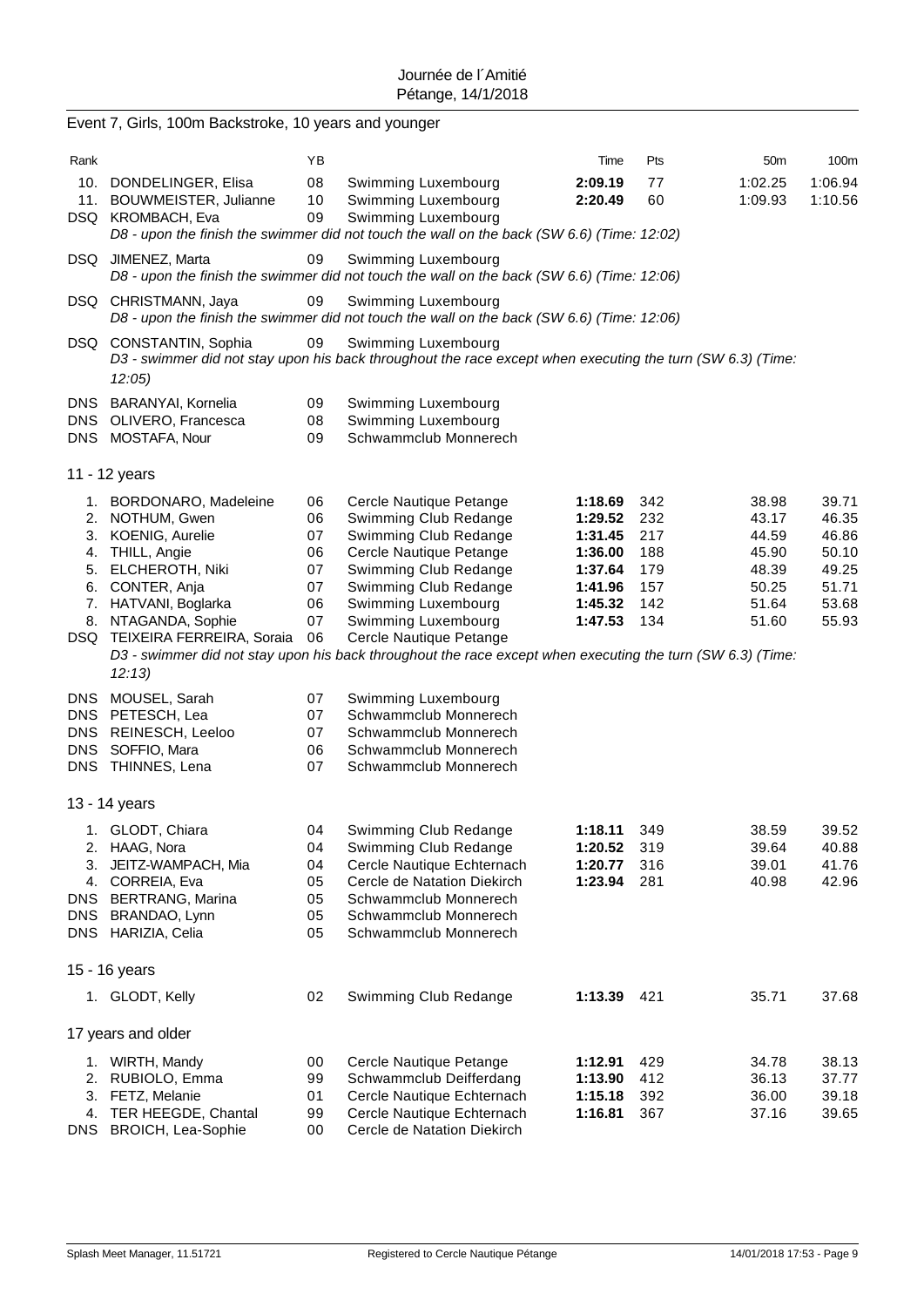| Event 8                                                                                 | 14/01/2018 - 12:00                                                                                                                       |                                        | Men, 100m Backstroke                                                                                                                                                                                                                                        |                                                                |                                  |                                                    | Open<br><b>Results</b>                                 |
|-----------------------------------------------------------------------------------------|------------------------------------------------------------------------------------------------------------------------------------------|----------------------------------------|-------------------------------------------------------------------------------------------------------------------------------------------------------------------------------------------------------------------------------------------------------------|----------------------------------------------------------------|----------------------------------|----------------------------------------------------|--------------------------------------------------------|
| Points: FINA 2017                                                                       |                                                                                                                                          |                                        |                                                                                                                                                                                                                                                             |                                                                |                                  |                                                    |                                                        |
| Rank                                                                                    |                                                                                                                                          | YB                                     |                                                                                                                                                                                                                                                             | Time                                                           | Pts                              | 50 <sub>m</sub>                                    | 100m                                                   |
|                                                                                         | 12 years and younger                                                                                                                     |                                        |                                                                                                                                                                                                                                                             |                                                                |                                  |                                                    |                                                        |
| 4.                                                                                      | 1. PEUSCH, Kevin<br>2. LANDRIEUX, Tom<br>3. FEDOSSEEV, Anton<br>SCHOCKMEL, Julien                                                        | 06<br>06<br>07<br>06                   | Swimming Luxembourg<br>Cercle Nautique Petange<br>Swimming Luxembourg<br>Swimming Club Redange                                                                                                                                                              | 1:20.00<br>1:30.66<br>1:31.51<br>1:32.90                       | 228<br>157<br>152<br>146         | 39.30<br>44.73<br>43.35<br>45.84                   | 40.70<br>45.93<br>48.16<br>47.06                       |
| 5.<br>6.<br>9.                                                                          | HAAG, Yanic<br>MOOG, Jules<br>7. KRIES, Leo<br>8. VIGUIER, Evan<br>KROMBACH, Alex                                                        | 07<br>08<br>08<br>08<br>08             | Swimming Club Redange<br>Swimming Luxembourg<br>Swimming Luxembourg<br>Swimming Luxembourg<br>Swimming Luxembourg                                                                                                                                           | 1:37.80<br>1:41.22<br>1:43.41<br>1:44.73<br>1:46.43            | 125<br>112<br>105<br>101<br>97   | 47.95<br>49.32<br>50.08<br>52.44<br>49.89          | 49.85<br>51.90<br>53.33<br>52.29<br>56.54              |
| 15.                                                                                     | SCHARF, Herman<br>11. GALLE, Lars<br>12. WEYLAND, Philippe<br>13. RONK, Mac James<br>14. METZLER, Charles<br>GEORGIEV, Theodor           | 07<br>08<br>07<br>08<br>08<br>08       | Swimming Luxembourg<br>Swimming Luxembourg<br>Swimming Luxembourg<br>Swimming Luxembourg<br>Swimming Luxembourg<br>Swimming Luxembourg                                                                                                                      | 1:46.43<br>1:51.38<br>1:52.13<br>1:52.49<br>1:53.71<br>1:58.61 | 97<br>84<br>83<br>82<br>79<br>70 | 51.91<br>56.72<br>52.08<br>54.28<br>56.39<br>57.97 | 54.52<br>54.66<br>1:00.05<br>58.21<br>57.32<br>1:00.64 |
|                                                                                         | 16. PUETZ, Tun<br>DSQ SAMMARCO, Andrea                                                                                                   | 06<br>08                               | Swimming Luxembourg<br>Swimming Luxembourg<br>D8 - upon the finish the swimmer did not touch the wall on the back (SW 6.6) (Time: 12:24)                                                                                                                    | 2:05.59                                                        | 59                               | 57.85                                              | 1:07.74                                                |
| DSQ                                                                                     | DSQ FELTZ, Nicolas<br>GREIVELDINGER, Leo                                                                                                 | 07<br>08                               | Swimming Luxembourg<br>D8 - upon the finish the swimmer did not touch the wall on the back (SW 6.6) (Time: 12:32)<br>Swimming Luxembourg                                                                                                                    |                                                                |                                  |                                                    |                                                        |
| DNS<br><b>DNS</b><br><b>DNS</b><br><b>DNS</b><br><b>DNS</b><br><b>DNS</b><br><b>DNS</b> | <b>BEHLIL, Alp</b><br><b>BOURG, Nicolas</b><br>MOOG, Paul<br>MULLER, Cyprien<br>MUSY, Sacha<br>OLIVERO, Lorenzo<br><b>TYMRAK, Martin</b> | 09<br>08<br>10<br>09<br>07<br>10<br>09 | D8 - upon the finish the swimmer did not touch the wall on the back (SW 6.6) (Time: 12:33)<br>Swimming Luxembourg<br>Swimming Luxembourg<br>Swimming Luxembourg<br>Swimming Luxembourg<br>Swimming Luxembourg<br>Swimming Luxembourg<br>Swimming Luxembourg |                                                                |                                  |                                                    |                                                        |
|                                                                                         | 13 - 14 years                                                                                                                            |                                        |                                                                                                                                                                                                                                                             |                                                                |                                  |                                                    |                                                        |
|                                                                                         | 1. FETZ, Tom<br>2. SCHOLER, Louis<br>3. VIGUIER, Elyan<br>4. NTAGANDA, Alexis<br>DNS KEMP, Finn<br>DNS LINDMARK MELO, Hugo               | 04<br>05<br>04<br>05<br>05<br>04       | Cercle Nautique Echternach<br>Swimming Luxembourg<br>Swimming Luxembourg<br>Swimming Luxembourg<br>Swimming Luxembourg<br><b>CNDu</b>                                                                                                                       | 1:22.99<br>1:28.63<br>1:29.31<br>1:30.88                       | 204<br>168<br>164<br>155         | 40.41<br>42.94<br>42.31<br>43.09                   | 42.58<br>45.69<br>47.00<br>47.79                       |
|                                                                                         | 15 - 16 years                                                                                                                            |                                        |                                                                                                                                                                                                                                                             |                                                                |                                  |                                                    |                                                        |
| 1.                                                                                      | MOREAUX, Maxime<br>2. WIRTH, David<br>3. PUETZ, Yann<br>4. LETSCH, David                                                                 | 02<br>02<br>02<br>02                   | Swimming Club Redange<br>Cercle Nautique Petange<br>Swimming Luxembourg<br>Cercle Nautique Echternach                                                                                                                                                       | 1:07.47<br>1:08.61<br>1:24.72<br>1:36.17                       | 381<br>362<br>192<br>131         | 33.23<br>33.48<br>41.52<br>46.46                   | 34.24<br>35.13<br>43.20<br>49.71                       |
|                                                                                         | 17 - 18 years                                                                                                                            |                                        |                                                                                                                                                                                                                                                             |                                                                |                                  |                                                    |                                                        |
|                                                                                         | 1. CAILLIAU, Nils                                                                                                                        | 01                                     | Swimming Club Redange                                                                                                                                                                                                                                       | 1:07.82 375                                                    |                                  | 33.52                                              | 34.30                                                  |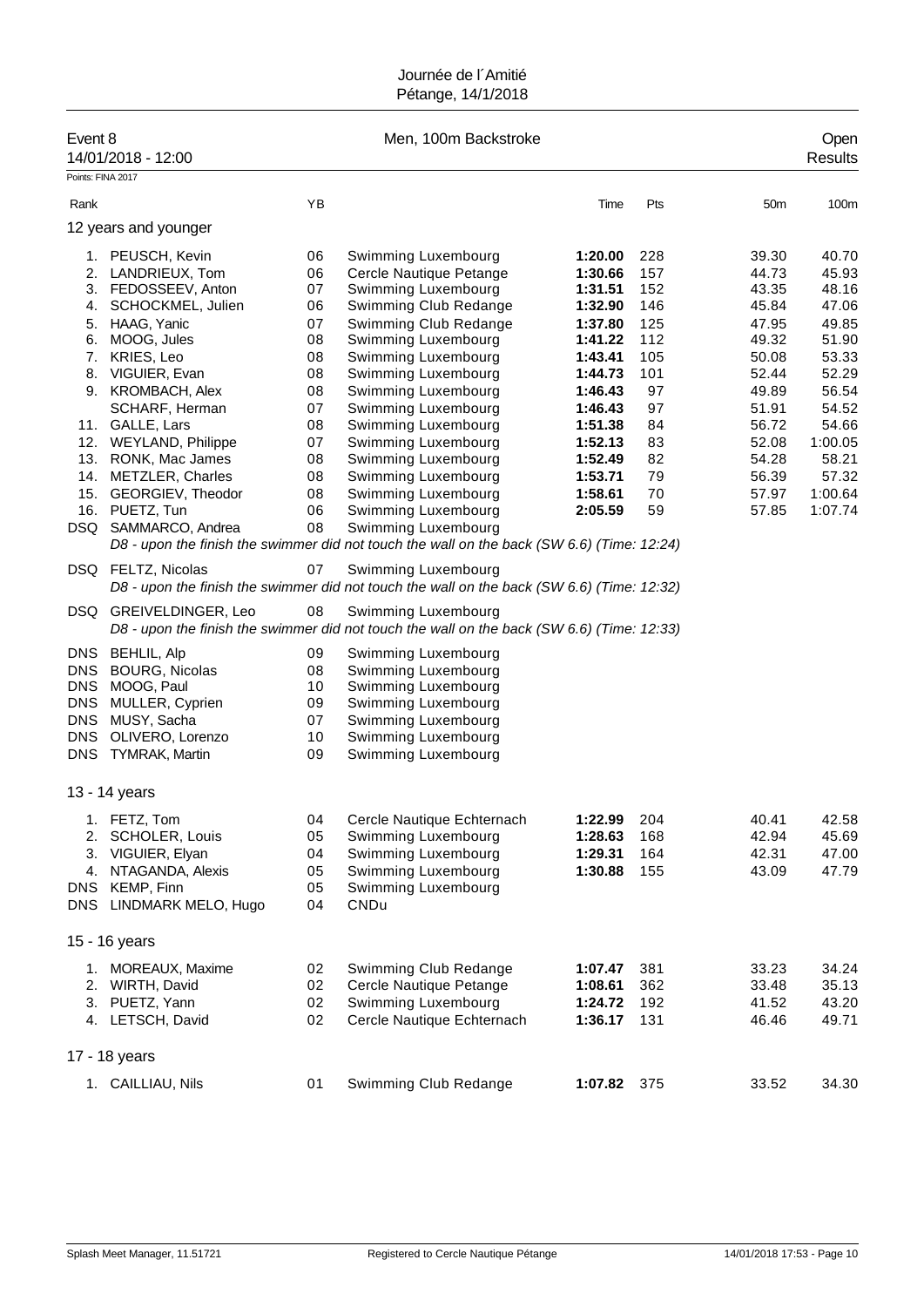| Event <sub>9</sub>                                         | 14/01/2018 - 14:15                                                                                                                                                                                                                                                                                                                            |                                                                                        | Women, 50m Freestyle                                                                                                                                                                                                                                                                                                                           |                                                                                                                            |                                                                                              | Open<br><b>Results</b> |
|------------------------------------------------------------|-----------------------------------------------------------------------------------------------------------------------------------------------------------------------------------------------------------------------------------------------------------------------------------------------------------------------------------------------|----------------------------------------------------------------------------------------|------------------------------------------------------------------------------------------------------------------------------------------------------------------------------------------------------------------------------------------------------------------------------------------------------------------------------------------------|----------------------------------------------------------------------------------------------------------------------------|----------------------------------------------------------------------------------------------|------------------------|
| Points: FINA 2017                                          |                                                                                                                                                                                                                                                                                                                                               |                                                                                        |                                                                                                                                                                                                                                                                                                                                                |                                                                                                                            |                                                                                              |                        |
| Rank                                                       |                                                                                                                                                                                                                                                                                                                                               | YB                                                                                     |                                                                                                                                                                                                                                                                                                                                                | Time                                                                                                                       | Pts                                                                                          |                        |
|                                                            | 10 years and younger                                                                                                                                                                                                                                                                                                                          |                                                                                        |                                                                                                                                                                                                                                                                                                                                                |                                                                                                                            |                                                                                              |                        |
| 3.<br>6.<br>7.<br>8.                                       | 1. BLESES, Joyce<br>2. ALLAR, Maud<br><b>WAGNER, Caroline</b><br>4. ALBERS, Emely<br>5. AVEZ, Paule Audrey<br>PEIFFER, Noemie<br>OLINGER, Lilli<br>ALVES CABRAL, Kiara<br>9. THILL, Shana<br>10. THILL, Lilly-Jana<br>11. ANTUNES-BOURGEOIS, Gabrielle                                                                                        | 08<br>08<br>08<br>08<br>08<br>08<br>09<br>09<br>10<br>09<br>08                         | Swimming Club Le Dauphin Ett<br>Cercle Nautique Petange<br><b>CNDu</b><br>Swimming Club Le Dauphin Ett<br>Cercle Nautique Petange<br>Schwammclub Monnerech<br>Cercle de Natation Wiltz<br>Schwammclub Monnerech<br>Cercle Nautique Petange<br><b>CNDu</b><br><b>CNDu</b>                                                                       | 36.61<br>38.29<br>42.09<br>43.66<br>44.87<br>47.51<br>52.53<br>53.51<br>54.48<br>56.31<br>1:01.57                          | 255<br>223<br>168<br>150<br>138<br>117<br>86<br>81<br>77<br>70<br>53                         |                        |
|                                                            | 11 - 12 years                                                                                                                                                                                                                                                                                                                                 |                                                                                        |                                                                                                                                                                                                                                                                                                                                                |                                                                                                                            |                                                                                              |                        |
| 2.<br>3.<br>4.                                             | 1. HAN, Mengjia<br>OLINGER, Tina<br>KROMBACH, Linda<br>NOTHUM, Gwen<br>5. BARBEY, Sarah<br>6. KOENIG, Aurelie<br>7. REDING, Sevda<br>8. CONTER, Anja<br>9. ELCHEROTH, Niki<br>10. TEIXEIRA FERREIRA, Soraia<br>11. MARQUES MINISTRO, Luana<br>12. SHEHU, Alishia<br>13. BOGDANOVIC, Natalija<br>14. NETO CACAO, Kiara Rosa<br>DNS FRERE, Lina | 07<br>06<br>07<br>06<br>07<br>07<br>07<br>07<br>07<br>06<br>06<br>07<br>07<br>06<br>06 | Swimming Luxembourg<br>Cercle de Natation Wiltz<br>Swimming Luxembourg<br>Swimming Club Redange<br>Swimming Club Le Dauphin Ett<br>Swimming Club Redange<br><b>CNDu</b><br>Swimming Club Redange<br>Swimming Club Redange<br>Cercle Nautique Petange<br>Schwammclub Monnerech<br>SC Era<br><b>CNDu</b><br>Schwammclub Monnerech<br><b>CNDu</b> | 32.06<br>35.49<br>35.56<br>36.93<br>37.12<br>37.53<br>38.80<br>39.99<br>40.14<br>43.85<br>48.31<br>49.41<br>50.81<br>55.06 | 380<br>280<br>279<br>249<br>245<br>237<br>214<br>196<br>194<br>148<br>111<br>104<br>95<br>75 |                        |
|                                                            | 13 - 14 years                                                                                                                                                                                                                                                                                                                                 |                                                                                        |                                                                                                                                                                                                                                                                                                                                                |                                                                                                                            |                                                                                              |                        |
| 2.<br>3.<br>4.<br>5.<br>6.<br>7.<br>8.<br>9.<br><b>DNS</b> | 1. KETTENMEYER, Ly<br>DEVISCOUR, Sarah<br>GLODT, Chiara<br>PINTO TEIXEIRA, Martha<br>JEITZ-WAMPACH, Mia<br><b>MERTENS, Malika</b><br>BLODEN, Lola<br>GONCALVES, Daniela<br>ANSELM, Ines<br><b>TOBALDI, Mara</b><br>DNS BERNARD, Camille                                                                                                       | 04<br>05<br>04<br>04<br>04<br>05<br>05<br>04<br>05<br>05<br>05                         | Swimming Club Le Dauphin Ett<br>Cercle Nautique Echternach<br>Swimming Club Redange<br>Cercle de Natation Wiltz<br>Cercle Nautique Echternach<br><b>CNDu</b><br><b>Cercle de Natation Wiltz</b><br>SC Era<br>SC Era<br><b>CNDu</b><br>Cercle Nautique Petange                                                                                  | 30.98<br>31.16<br>32.67<br>35.24<br>35.45<br>36.22<br>37.10<br>38.98<br>44.78                                              | 422<br>414<br>359<br>286<br>281<br>264<br>245<br>211<br>139                                  |                        |
|                                                            | 15 - 16 years                                                                                                                                                                                                                                                                                                                                 |                                                                                        |                                                                                                                                                                                                                                                                                                                                                |                                                                                                                            |                                                                                              |                        |
| 1.<br>2.<br>3.                                             | GLODT, Kelly<br>TER HEEGDE, Lisa<br>HANNEN, Jil<br>DNS POTT, Noemie                                                                                                                                                                                                                                                                           | 02<br>02<br>03<br>03                                                                   | Swimming Club Redange<br>Cercle Nautique Echternach<br>Cercle de Natation Wiltz<br>SC Era                                                                                                                                                                                                                                                      | 30.75<br>34.65<br>34.99                                                                                                    | 431<br>301<br>293                                                                            |                        |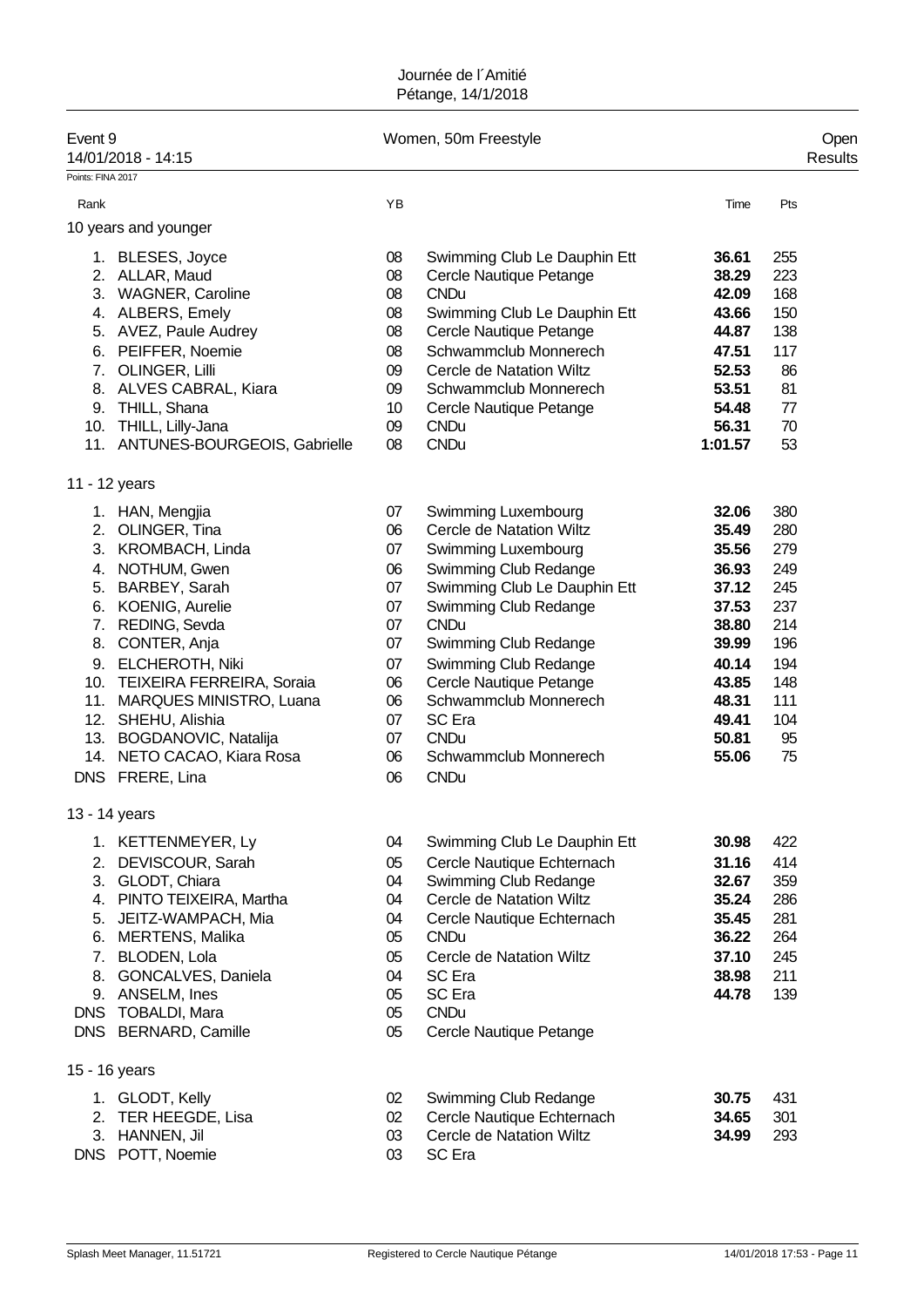# Event 9, Women, 50m Freestyle

|  |  |  | 17 years and older |  |
|--|--|--|--------------------|--|
|--|--|--|--------------------|--|

14/01/2018 - 14:25

| 1. TER HEEGDE, Chantal<br>2. WIRTH, Mandy<br>3. HOLLERICH, Anne | 99 Cercle Nautique Echternach<br>00 Cercle Nautique Petange<br>01 Swimming Club Le Dauphin Ett | 31.28<br>31.38<br>31.84 | -410<br>-406<br>- 388 |
|-----------------------------------------------------------------|------------------------------------------------------------------------------------------------|-------------------------|-----------------------|
| 4. FETZ, Melanie                                                | 01 Cercle Nautique Echternach                                                                  | 33.92                   | - 321                 |

Event 10 Open<br>
14/01/2018 - 14:25 Men, 50m Freestyle<br>
26 Menument Preestyle<br>
26 Menument Preestyle<br>
26 Menument Preestyle<br>
26 Menument Preestyle<br>
26 Menument Preestyle<br>
26 Menument Preestyle<br>
26 Menument Preestyle

| ⊃pen   |  |
|--------|--|
| esults |  |

| Points: FINA 2017 |                           |    |                                 |         |     |
|-------------------|---------------------------|----|---------------------------------|---------|-----|
| Rank              |                           | YB |                                 | Time    | Pts |
|                   | 12 years and younger      |    |                                 |         |     |
|                   | 1. JAAS, Tom              | 06 | Swimming Club Le Dauphin Ett    | 33.48   | 221 |
|                   | 2. HOLLERICH, Tom         | 06 | Swimming Club Le Dauphin Ett    | 33.86   | 214 |
| 3.                | <b>BASILE, Miro</b>       | 07 | <b>CNDu</b>                     | 34.35   | 205 |
|                   | 4. LEY, Jamie             | 07 | Swimming Club Le Dauphin Ett    | 35.12   | 191 |
|                   | 5. SCHOCKMEL, Julien      | 06 | Swimming Club Redange           | 35.72   | 182 |
|                   | 6. LANDRIEUX, Tom         | 06 | Cercle Nautique Petange         | 36.07   | 177 |
|                   | 7. HAAG, Yanic            | 07 | Swimming Club Redange           | 36.29   | 174 |
| 8.                | <b>ESCHETTE, Louis</b>    | 07 | Cercle de Natation Wiltz        | 36.33   | 173 |
|                   | 9. RIES JITCOV, Evghenii  | 07 | Cercle Nautique Petange         | 37.58   | 156 |
|                   | 10. WEILER, Theid         | 07 | Cercle de Natation Wiltz        | 43.37   | 101 |
|                   | 11. REDING, Deyan         | 09 | <b>CNDu</b>                     | 45.53   | 88  |
|                   | 12. ANISKO, Leonard       | 08 | Cercle Nautique Petange         | 45.77   | 86  |
| 13.               | SCHAEFFER, Dean           | 08 | Cercle de Natation Wiltz        | 45.80   | 86  |
|                   | 14. SOUSA DA COSTA, Bryan | 07 | SC Era                          | 46.56   | 82  |
|                   | 15. WOLTER, Noa           | 08 | Cercle Nautique Petange         | 46.94   | 80  |
|                   | 16. EVEN, Renaud          | 07 | Cercle de Natation Wiltz        | 47.36   | 78  |
|                   | 17. WAGNER, Lee           | 07 | <b>CNDu</b>                     | 47.59   | 77  |
|                   | 18. KELSEN, Matti         | 07 | <b>CNDu</b>                     | 47.96   | 75  |
|                   | 19. GAMEIRO DIAS, Dylan   | 06 | SC Era                          | 48.42   | 73  |
| 20.               | DUPONT, Julien            | 07 | <b>CNDu</b>                     | 50.93   | 62  |
|                   | 21. SAOUDAOUI, Akram      | 09 | Cercle Nautique Petange         | 54.87   | 50  |
|                   | 22. BONNAVE, Laurick      | 09 | <b>CNDu</b>                     | 55.45   | 48  |
|                   | 23. RIBEIRO GARCIA, David | 07 | Cercle Nautique Petange         | 55.83   | 47  |
|                   | 24. BRANDAO, Lyam         | 08 | Schwammclub Monnerech           | 1:00.33 | 37  |
|                   | 25. SCHAEFFER, Jack       | 10 | Cercle de Natation Wiltz        | 1:04.76 | 30  |
|                   | DNS HAINE, Marc           | 08 | <b>CNDu</b>                     |         |     |
|                   | DNS CASH, Travis          | 09 | Schwammclub Monnerech           |         |     |
|                   | 13 - 14 years             |    |                                 |         |     |
|                   | 1. JAAS, Jeff             | 04 | Swimming Club Le Dauphin Ett    | 27.25   | 410 |
|                   | 2. KOHL, Charel           | 04 | Swimming Club Le Dauphin Ett    | 29.34   | 329 |
|                   | 3. NAFFOUTI, Nael         | 05 | <b>Cercle de Natation Wiltz</b> | 30.38   | 296 |
| 4.                | SUETOE, Rafael            | 05 | Swimming Luxembourg             | 30.91   | 281 |
| 5.                | MILANOVSKI, Nikola        | 04 | Swimming Luxembourg             | 31.70   | 261 |
| 6.                | VIGUIER, Elyan            | 04 | Swimming Luxembourg             | 31.87   | 256 |
| 7.                | <b>BOENTGES, Kimi</b>     | 05 | Cercle Nautique Petange         | 33.46   | 221 |
| 8.                | FETZ, Tom                 | 04 | Cercle Nautique Echternach      | 34.55   | 201 |
| 9.                | GERE, Arthur              | 04 | Swimming Luxembourg             | 34.99   | 194 |
| 10.               | SCHOLER, Louis            | 05 | Swimming Luxembourg             | 35.12   | 191 |
| 11.               | TRESSEL, Yannis           | 05 | Swimming Club Le Dauphin Ett    | 35.15   | 191 |
| 12.               | DEFRANG, Chris            | 05 | SC Era                          | 36.69   | 168 |
| 13.               | METZLER, Guillaume        | 05 | Swimming Luxembourg             | 39.33   | 136 |
| 14.               | REGE, Shaunak             | 04 | SC Era                          | 40.08   | 129 |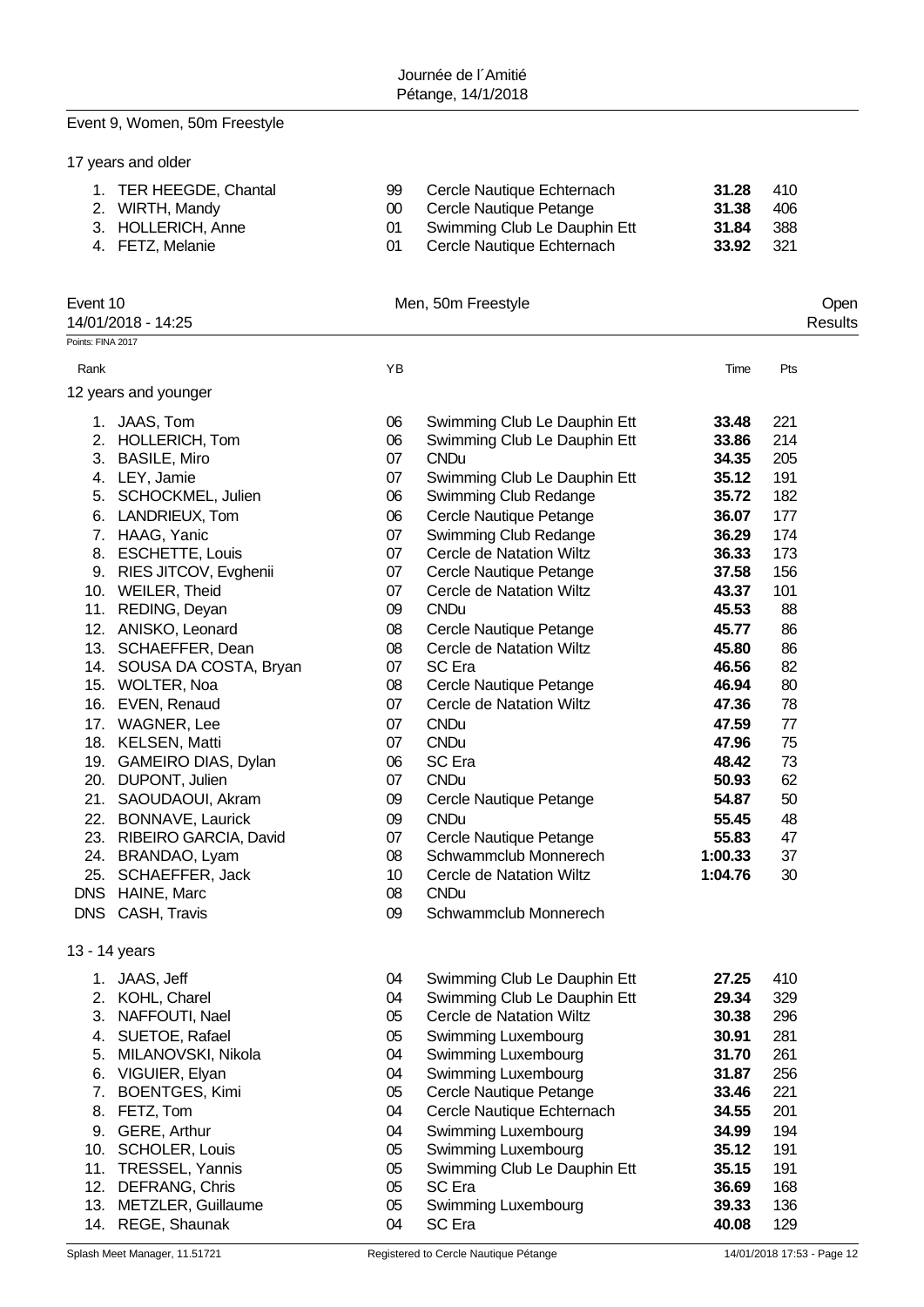|                                               | Event 10, Boys, 50m Freestyle, 13 - 14 years                                                                                                                                                                                                           |                                  |                                                                                                                                                                         |                                              |                                                     |                                                          |                                                                                                                                                                       |                                             |                                                                      |                                                      |                                                   |
|-----------------------------------------------|--------------------------------------------------------------------------------------------------------------------------------------------------------------------------------------------------------------------------------------------------------|----------------------------------|-------------------------------------------------------------------------------------------------------------------------------------------------------------------------|----------------------------------------------|-----------------------------------------------------|----------------------------------------------------------|-----------------------------------------------------------------------------------------------------------------------------------------------------------------------|---------------------------------------------|----------------------------------------------------------------------|------------------------------------------------------|---------------------------------------------------|
| Rank                                          |                                                                                                                                                                                                                                                        |                                  |                                                                                                                                                                         | ΥB                                           |                                                     |                                                          |                                                                                                                                                                       |                                             |                                                                      | Pts<br>Time                                          |                                                   |
| 15.<br><b>DNS</b><br><b>DNS</b><br><b>DNS</b> | <b>MONTENERO, Enzo</b><br>KEMP, Finn<br><b>BOURGUIGNON, Benjamin</b><br>THIEL, Vincent                                                                                                                                                                 |                                  |                                                                                                                                                                         | 05<br>05<br>05<br>04                         | <b>SC</b> Era<br>Swimming Luxembourg<br><b>CNDu</b> |                                                          | Swimming Club Le Dauphin Ett                                                                                                                                          |                                             | 50.20                                                                | 65                                                   |                                                   |
|                                               | 15 - 16 years                                                                                                                                                                                                                                          |                                  |                                                                                                                                                                         |                                              |                                                     |                                                          |                                                                                                                                                                       |                                             |                                                                      |                                                      |                                                   |
| 2.                                            | 1. KETTENMEYER, Yul<br>MOREAUX, Maxime<br>3. WIRTH, David<br>4. BOENTGES, Kevin<br>5. GIRS, Matheo<br>6. PUETZ, Yann<br>7. LETSCH, David<br>8. SLONGO, Noe                                                                                             |                                  |                                                                                                                                                                         | 03<br>02<br>02<br>03<br>02<br>02<br>02<br>03 | Swimming Luxembourg<br><b>CNDu</b>                  |                                                          | Swimming Club Le Dauphin Ett<br>Swimming Club Redange<br>Cercle Nautique Petange<br>Cercle Nautique Petange<br>Cercle de Natation Wiltz<br>Cercle Nautique Echternach |                                             | 26.73<br>26.82<br>27.43<br>28.06<br>29.10<br>30.52<br>34.24<br>36.90 | 435<br>431<br>402<br>376<br>337<br>292<br>207<br>165 |                                                   |
|                                               | 17 - 18 years                                                                                                                                                                                                                                          |                                  |                                                                                                                                                                         |                                              |                                                     |                                                          |                                                                                                                                                                       |                                             |                                                                      |                                                      |                                                   |
|                                               | 1. CAILLIAU, Nils<br>2. DEBOULET, Antonin<br>3. CELEBIC, Haris<br>4. PEREIRA, Dylan                                                                                                                                                                    |                                  |                                                                                                                                                                         | 01<br>01<br>00<br>01                         | SC Era<br>SC Era<br>SC Era                          |                                                          | Swimming Club Redange                                                                                                                                                 |                                             | 27.18<br>30.26<br>30.58<br>36.69                                     | 414<br>300<br>290<br>168                             |                                                   |
|                                               | 19 years and older                                                                                                                                                                                                                                     |                                  |                                                                                                                                                                         |                                              |                                                     |                                                          |                                                                                                                                                                       |                                             |                                                                      |                                                      |                                                   |
|                                               | 1. FREICHEL, Yann<br>2. RIBEIRO GARCIA, Daniel                                                                                                                                                                                                         |                                  |                                                                                                                                                                         | 94<br>99                                     |                                                     |                                                          | Cercle Nautique Petange<br>Cercle Nautique Petange                                                                                                                    |                                             | 27.68<br>27.76                                                       | 392<br>388                                           |                                                   |
| Event 11<br>Points: FINA 2017                 | 14/01/2018 - 14:45                                                                                                                                                                                                                                     |                                  |                                                                                                                                                                         |                                              | Women, 200m Breaststroke                            |                                                          |                                                                                                                                                                       |                                             |                                                                      |                                                      | Open<br><b>Results</b>                            |
| Rank                                          |                                                                                                                                                                                                                                                        | YB                               |                                                                                                                                                                         |                                              |                                                     | Time                                                     | Pts                                                                                                                                                                   | 50 <sub>m</sub>                             | 100m                                                                 | 150m                                                 | 200m                                              |
|                                               | 11 - 12 years                                                                                                                                                                                                                                          |                                  |                                                                                                                                                                         |                                              |                                                     |                                                          |                                                                                                                                                                       |                                             |                                                                      |                                                      |                                                   |
|                                               | 1. KETTENMEYER, Yin<br>2. KROMBACH, Linda<br>3. NOTHUM, Gwen<br>4. ELCHEROTH, Niki<br>5. SHEHU, Alishia<br>DSQ CONTER, Anja<br>B14 - id not touch the wall with both hands simultaneously and separated at the turn / finish (SW 7.6) (Time:<br>14:53) | 06<br>07<br>06<br>07<br>07<br>07 | Swimming Club Le Dauphir3:22.08 295<br>Swimming Luxembourg<br>Swimming Club Redange 3:33.95 248<br>Swimming Club Redange 3:44.42 215<br>SC Era<br>Swimming Club Redange |                                              |                                                     | 3:26.38 277<br>4:41.55 109                               |                                                                                                                                                                       | 47.17<br>46.87<br>50.34<br>53.04<br>1:03.34 | 50.92<br>52.86<br>55.07<br>58.72<br>1:11.00                          | 51.61<br>53.34<br>54.82<br>58.94<br>1:14.27          | 52.38<br>53.31<br>53.72<br>53.72<br>1:12.94       |
|                                               | 13 - 14 years                                                                                                                                                                                                                                          |                                  |                                                                                                                                                                         |                                              |                                                     |                                                          |                                                                                                                                                                       |                                             |                                                                      |                                                      |                                                   |
|                                               | 1. HAAG, Nora<br>2. DA SILVA PAIVA, Ana<br>3. FOETZ, Valerie<br>4. GONCALVES, Daniela<br>5. ANSELM, Ines<br>DNS BERNARD, Camille                                                                                                                       | 04<br>04<br>04<br>04<br>05<br>05 | Swimming Club Redange 3:01.12 410<br>SC Era<br>SC Era<br>SC Era<br>SC Era<br>Cercle Nautique Petange                                                                    |                                              |                                                     | 3:47.26 207<br>4:03.04 169<br>4:03.75 168<br>4:20.90 137 |                                                                                                                                                                       | 41.60<br>51.21<br>50.14<br>53.13<br>57.40   | 46.70<br>56.14<br>1:01.54<br>1:01.84<br>1:06.37                      | 46.58<br>59.28<br>1:04.81<br>1:04.46<br>1:09.74      | 46.24<br>1:00.63<br>1:06.55<br>1:04.32<br>1:07.39 |
|                                               | 15 - 16 years                                                                                                                                                                                                                                          |                                  |                                                                                                                                                                         |                                              |                                                     |                                                          |                                                                                                                                                                       |                                             |                                                                      |                                                      |                                                   |
|                                               | DNS POTT, Noemie                                                                                                                                                                                                                                       | 03                               | SC Era                                                                                                                                                                  |                                              |                                                     |                                                          |                                                                                                                                                                       |                                             |                                                                      |                                                      |                                                   |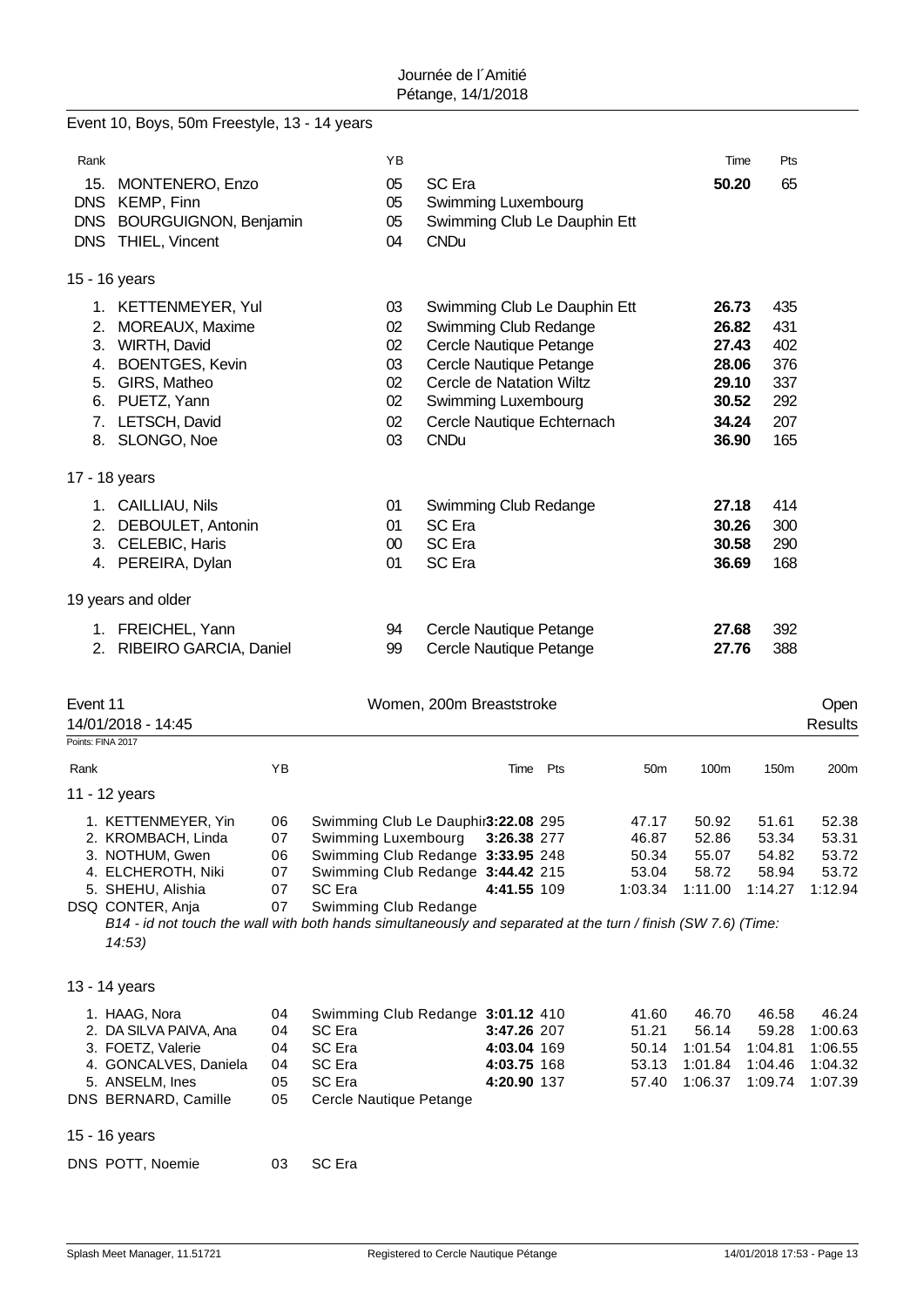|          | Event 11, Women, 200m Breaststroke                                                                                                                                                                                                                                                                                                                                                             |                                  |                                                    |                                                                                                                                                                                                                  |                               |                |                                                                                      |                                                   |                                                 |                                                                        |                                                                                |
|----------|------------------------------------------------------------------------------------------------------------------------------------------------------------------------------------------------------------------------------------------------------------------------------------------------------------------------------------------------------------------------------------------------|----------------------------------|----------------------------------------------------|------------------------------------------------------------------------------------------------------------------------------------------------------------------------------------------------------------------|-------------------------------|----------------|--------------------------------------------------------------------------------------|---------------------------------------------------|-------------------------------------------------|------------------------------------------------------------------------|--------------------------------------------------------------------------------|
|          | 17 years and older                                                                                                                                                                                                                                                                                                                                                                             |                                  |                                                    |                                                                                                                                                                                                                  |                               |                |                                                                                      |                                                   |                                                 |                                                                        |                                                                                |
|          | 1. RASTEIRO AMORIM, Ines 01                                                                                                                                                                                                                                                                                                                                                                    |                                  |                                                    | Cercle de Natation Wiltz                                                                                                                                                                                         | 3:36.33 240                   |                |                                                                                      | 48.97                                             | 53.91                                           | 57.22                                                                  | 56.23                                                                          |
| Event 12 | 14/01/2018 - 14:55                                                                                                                                                                                                                                                                                                                                                                             |                                  |                                                    | Men, 200m Breaststroke                                                                                                                                                                                           |                               |                |                                                                                      |                                                   |                                                 |                                                                        | Open<br><b>Results</b>                                                         |
|          | Points: FINA 2017                                                                                                                                                                                                                                                                                                                                                                              |                                  |                                                    |                                                                                                                                                                                                                  |                               |                |                                                                                      |                                                   |                                                 |                                                                        |                                                                                |
| Rank     |                                                                                                                                                                                                                                                                                                                                                                                                | YB                               |                                                    |                                                                                                                                                                                                                  | Time                          | Pts            |                                                                                      | 50 <sub>m</sub>                                   | 100m                                            | 150m                                                                   | 200m                                                                           |
|          | 12 years and younger                                                                                                                                                                                                                                                                                                                                                                           |                                  |                                                    |                                                                                                                                                                                                                  |                               |                |                                                                                      |                                                   |                                                 |                                                                        |                                                                                |
|          | 1. HAAG, Yanic<br>2. VISSER, Mats<br>3. EVEN, Renaud<br>4. GAMEIRO DIAS, Dylan<br>5. SCHAEFFER, Jack<br>DSQ WIRTH, Neckel<br>B9 - head did not break the surface before arms reached the widest point at the 2nd armstroke after start / turn<br>(SW 7.4) (Time: 15:13)                                                                                                                        | 07<br>08<br>07<br>06<br>10<br>07 | SC Era                                             | Swimming Club Redange 3:43.20 157<br>Swimming Club Le Dauphir3:51.33 141<br>Cercle de Natation Wiltz<br>Cercle de Natation Wiltz<br>Cercle de Natation Wiltz                                                     | 4:31.45<br>4:43.85<br>5:03.10 | 87<br>76<br>62 |                                                                                      | 52.03<br>53.83<br>1:01.32<br>1:04.93<br>1:08.08   | 57.45<br>58.99<br>1:09.00<br>1:13.31<br>1:16.12 | 57.07<br>1:01.67<br>1:10.53<br>1:14.52<br>1:21.31                      | 56.65<br>56.84<br>1:10.60<br>1:11.09<br>1:17.59                                |
|          | 13 - 14 years                                                                                                                                                                                                                                                                                                                                                                                  |                                  |                                                    |                                                                                                                                                                                                                  |                               |                |                                                                                      |                                                   |                                                 |                                                                        |                                                                                |
|          | 1. MONTENERO, Enzo<br>DSQ REGE, Shaunak<br>B14 - id not touch the wall with both hands simultaneously and separated at the turn / finish (SW 7.6) (Time:<br>15:02)                                                                                                                                                                                                                             | 05<br>04                         | SC Era<br>SC Era                                   |                                                                                                                                                                                                                  | 5:11.64 57                    |                |                                                                                      | 1:09.24                                           | 1:19.63                                         | 1:22.24                                                                | 1:20.53                                                                        |
|          | 15 - 16 years                                                                                                                                                                                                                                                                                                                                                                                  |                                  |                                                    |                                                                                                                                                                                                                  |                               |                |                                                                                      |                                                   |                                                 |                                                                        |                                                                                |
|          | 1. MAAS-KOOB, Cedric<br>2. MOREAUX, Maxime<br>3. LETSCH, David<br>4. KRIER, Dylan                                                                                                                                                                                                                                                                                                              | 02<br>02<br>02<br>03             | SC Era                                             | Swimming Club Le Dauphir2:43.46 400<br>Swimming Club Redange 2:59.77 300<br>Cercle Nautique Echternacl3:25.44 201                                                                                                | 3:55.21 134                   |                |                                                                                      | 36.38<br>40.84<br>45.62<br>47.41                  | 41.51<br>45.95<br>53.65<br>58.84                | 42.80<br>47.21<br>53.83<br>1:07.98                                     | 42.77<br>45.77<br>52.34<br>1:00.98                                             |
|          | 17 - 18 years                                                                                                                                                                                                                                                                                                                                                                                  |                                  |                                                    |                                                                                                                                                                                                                  |                               |                |                                                                                      |                                                   |                                                 |                                                                        |                                                                                |
|          | 1. PEREIRA, Dylan                                                                                                                                                                                                                                                                                                                                                                              | 01                               | SC Era                                             |                                                                                                                                                                                                                  | 3:46.87 149                   |                |                                                                                      | 49.57                                             | 55.26                                           | 59.49                                                                  | 1:02.55                                                                        |
| Event 13 | 14/01/2018 - 15:15                                                                                                                                                                                                                                                                                                                                                                             |                                  |                                                    | Women, 100m Medley                                                                                                                                                                                               |                               |                |                                                                                      |                                                   |                                                 |                                                                        | <b>Open</b><br><b>Results</b>                                                  |
|          | Points: FINA 2017                                                                                                                                                                                                                                                                                                                                                                              |                                  |                                                    |                                                                                                                                                                                                                  |                               |                |                                                                                      |                                                   |                                                 |                                                                        |                                                                                |
| Rank     |                                                                                                                                                                                                                                                                                                                                                                                                |                                  | YB                                                 |                                                                                                                                                                                                                  |                               |                | Time                                                                                 | Pts                                               |                                                 | 50 <sub>m</sub>                                                        | 100m                                                                           |
|          | 10 years and younger                                                                                                                                                                                                                                                                                                                                                                           |                                  |                                                    |                                                                                                                                                                                                                  |                               |                |                                                                                      |                                                   |                                                 |                                                                        |                                                                                |
| 3.<br>4. | 1. BLESES, Joyce<br>2. ALLAR, Maud<br>ALBERS, Emely<br>TEIXEIRA, Alicia<br>5. PHILIPPART, Enny<br>6. PEIFFER, Noemie<br>7. OLINGER, Lilli<br>8. THILL, Lilly-Jana<br>DSQ WAGNER, Caroline<br>P2 - did not bring both arms forward simultaneously over water or did not bring both arms backward<br>simultaneously under water through-out the race, according to SW 8.5 (SW 8.2) (Time: 15:24) |                                  | 08<br>08<br>08<br>08<br>09<br>08<br>09<br>09<br>08 | Swimming Club Le Dauphin Ett<br>Cercle Nautique Petange<br>Swimming Club Le Dauphin Ett<br>Schwammclub Deifferdang<br>Schwammclub Monnerech<br>Schwammclub Monnerech<br>Cercle de Natation Wiltz<br>CNDu<br>CNDu |                               |                | 1:32.81<br>1:42.37<br>1:50.28<br>1:52.33<br>1:56.54<br>2:04.08<br>2:06.50<br>2:19.23 | 227<br>169<br>135<br>128<br>114<br>95<br>89<br>67 |                                                 | 42.58<br>48.19<br>52.69<br>51.42<br>54.88<br>59.20<br>59.10<br>1:10.40 | 50.23<br>54.18<br>57.59<br>1:00.91<br>1:01.66<br>1:04.88<br>1:07.40<br>1:08.83 |
|          | DSQ PRENTIC, Anela<br>M2 - section was not finished in accordance with the rule which applies to the stroke concerned (SW 9.3) (Time:<br>15:21                                                                                                                                                                                                                                                 |                                  | 09                                                 | Schwammclub Deifferdang                                                                                                                                                                                          |                               |                |                                                                                      |                                                   |                                                 |                                                                        |                                                                                |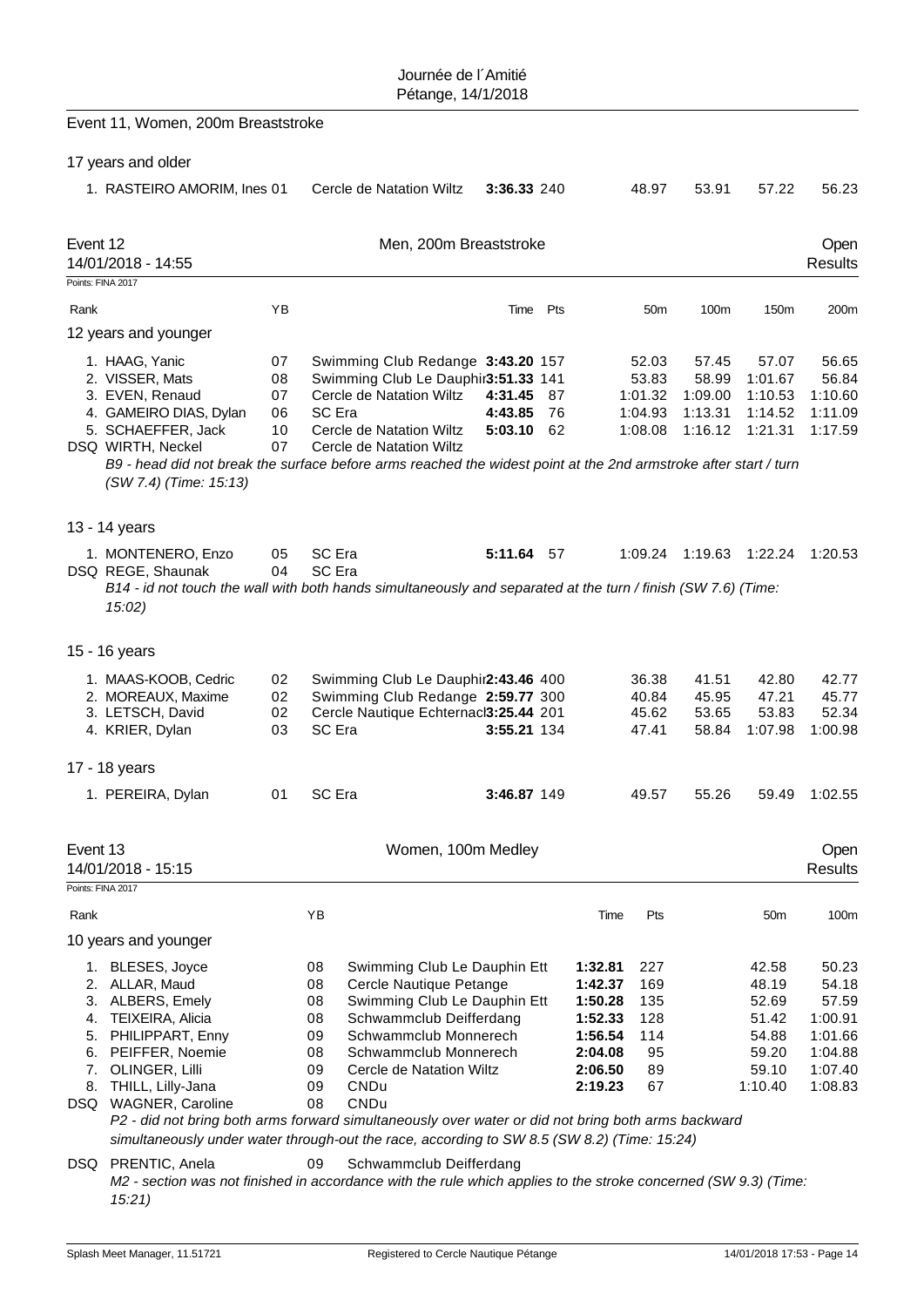|                                                               | Event 13, Girls, 100m Medley, 10 years and younger                                                                                                                                                                                                                             |                                                                            |                                                                                                                                                                                                                                                                                                                                                                                             |                                                                                                                       |                                                                          |                                                                                                 |                                                                                                     |
|---------------------------------------------------------------|--------------------------------------------------------------------------------------------------------------------------------------------------------------------------------------------------------------------------------------------------------------------------------|----------------------------------------------------------------------------|---------------------------------------------------------------------------------------------------------------------------------------------------------------------------------------------------------------------------------------------------------------------------------------------------------------------------------------------------------------------------------------------|-----------------------------------------------------------------------------------------------------------------------|--------------------------------------------------------------------------|-------------------------------------------------------------------------------------------------|-----------------------------------------------------------------------------------------------------|
| Rank                                                          |                                                                                                                                                                                                                                                                                | ΥB                                                                         |                                                                                                                                                                                                                                                                                                                                                                                             | Time                                                                                                                  | Pts                                                                      | 50 <sub>m</sub>                                                                                 | 100m                                                                                                |
| DSQ                                                           | ANTUNES-BOURGEOIS, Gabri08e                                                                                                                                                                                                                                                    |                                                                            | CNDu<br>B1 - more than one single butterfly kick before the first breaststroke kick (SW 7.1) (Time: 15:21)                                                                                                                                                                                                                                                                                  |                                                                                                                       |                                                                          |                                                                                                 |                                                                                                     |
|                                                               | DNS CONTE, Silvia                                                                                                                                                                                                                                                              | 09                                                                         | Schwammclub Monnerech                                                                                                                                                                                                                                                                                                                                                                       |                                                                                                                       |                                                                          |                                                                                                 |                                                                                                     |
|                                                               | 11 - 12 years                                                                                                                                                                                                                                                                  |                                                                            |                                                                                                                                                                                                                                                                                                                                                                                             |                                                                                                                       |                                                                          |                                                                                                 |                                                                                                     |
| 4.<br>9.<br>11.                                               | 1. HAN, Mengjia<br>2. NOTHUM, Gwen<br>3. OLINGER, Tina<br><b>KOENIG, Aurelie</b><br>5. THILL, Angie<br>6. BARBEY, Sarah<br>7. LINDMARK MELO, Maya<br>8. CONTER, Anja<br>REDING, Sevda<br>10. SELMANOVIC, Amina<br>BOGDANOVIC, Natalija<br>DSQ MARTINETTI, Elisa                | 07<br>06<br>06<br>07<br>06<br>07<br>07<br>07<br>07<br>07<br>07<br>07       | Swimming Luxembourg<br>Swimming Club Redange<br>Cercle de Natation Wiltz<br>Swimming Club Redange<br>Cercle Nautique Petange<br>Swimming Club Le Dauphin Ett<br>CNDu<br>Swimming Club Redange<br><b>CNDu</b><br>Schwammclub Deifferdang<br>CNDu<br>Schwammclub Monnerech<br>M2 - section was not finished in accordance with the rule which applies to the stroke concerned (SW 9.3) (Time: | 1:18.97<br>1:30.04<br>1:30.63<br>1:32.46<br>1:34.28<br>1:35.79<br>1:41.79<br>1:43.16<br>1:44.99<br>1:52.41<br>2:05.59 | 369<br>249<br>244<br>230<br>217<br>207<br>172<br>165<br>157<br>128<br>91 | 37.46<br>42.15<br>40.86<br>43.94<br>44.91<br>43.04<br>46.98<br>50.15<br>46.82<br>52.11<br>58.02 | 41.51<br>47.89<br>49.77<br>48.52<br>49.37<br>52.75<br>54.81<br>53.01<br>58.17<br>1:00.30<br>1:07.57 |
|                                                               | 15:19<br>DNS FRERE, Lina                                                                                                                                                                                                                                                       | 06                                                                         | CNDu                                                                                                                                                                                                                                                                                                                                                                                        |                                                                                                                       |                                                                          |                                                                                                 |                                                                                                     |
|                                                               | 13 - 14 years                                                                                                                                                                                                                                                                  |                                                                            |                                                                                                                                                                                                                                                                                                                                                                                             |                                                                                                                       |                                                                          |                                                                                                 |                                                                                                     |
| 3.<br>4.<br>7.<br>8.<br>9.<br>11.<br><b>DNS</b><br><b>DNS</b> | 1. KETTENMEYER, Ly<br>2. HAAG, Nora<br>GLODT, Chiara<br>DEVISCOUR, Sarah<br>5. MERTENS, Malika<br>6. JEITZ-WAMPACH, Mia<br>PINTO TEIXEIRA, Martha<br>DA SILVA PAIVA, Ana<br>BLODEN, Lola<br>10. FOETZ, Valerie<br>TEIXEIRA, Emilie<br><b>TOBALDI, Mara</b><br>BERNARD, Camille | 04<br>04<br>04<br>05<br>05<br>04<br>04<br>04<br>05<br>04<br>04<br>05<br>05 | Swimming Club Le Dauphin Ett<br>Swimming Club Redange<br>Swimming Club Redange<br>Cercle Nautique Echternach<br>CNDu<br>Cercle Nautique Echternach<br>Cercle de Natation Wiltz<br>SC Era<br>Cercle de Natation Wiltz<br>SC Era<br>Schwammclub Deifferdang<br>CNDu<br>Cercle Nautique Petange                                                                                                | 1:15.50<br>1:19.23<br>1:23.92<br>1:24.57<br>1:27.63<br>1:28.84<br>1:29.90<br>1:35.44<br>1:38.73<br>1:51.36<br>2:03.45 | 422<br>365<br>307<br>300<br>270<br>259<br>250<br>209<br>189<br>131<br>96 | 35.09<br>37.14<br>39.04<br>38.57<br>40.81<br>40.94<br>42.08<br>44.70<br>45.48<br>57.20<br>55.94 | 40.41<br>42.09<br>44.88<br>46.00<br>46.82<br>47.90<br>47.82<br>50.74<br>53.25<br>54.16<br>1:07.51   |
|                                                               | 15 - 16 years                                                                                                                                                                                                                                                                  |                                                                            |                                                                                                                                                                                                                                                                                                                                                                                             |                                                                                                                       |                                                                          |                                                                                                 |                                                                                                     |
|                                                               | 1. GLODT, Kelly<br>2. TER HEEGDE, Lisa<br>3. HANNEN, Jil                                                                                                                                                                                                                       | 02<br>02<br>03                                                             | Swimming Club Redange<br>Cercle Nautique Echternach<br>Cercle de Natation Wiltz                                                                                                                                                                                                                                                                                                             | 1:14.43<br>1:26.69<br>1:31.71                                                                                         | 441<br>279<br>235                                                        | 34.74<br>40.69<br>41.94                                                                         | 39.69<br>46.00<br>49.77                                                                             |
|                                                               | 17 years and older                                                                                                                                                                                                                                                             |                                                                            |                                                                                                                                                                                                                                                                                                                                                                                             |                                                                                                                       |                                                                          |                                                                                                 |                                                                                                     |
| <b>DNS</b>                                                    | 1. WIRTH, Mandy<br>HOLLERICH, Anne                                                                                                                                                                                                                                             | 00<br>01                                                                   | Cercle Nautique Petange<br>Swimming Club Le Dauphin Ett                                                                                                                                                                                                                                                                                                                                     | 1:20.70                                                                                                               | 346                                                                      | 34.90                                                                                           | 45.80                                                                                               |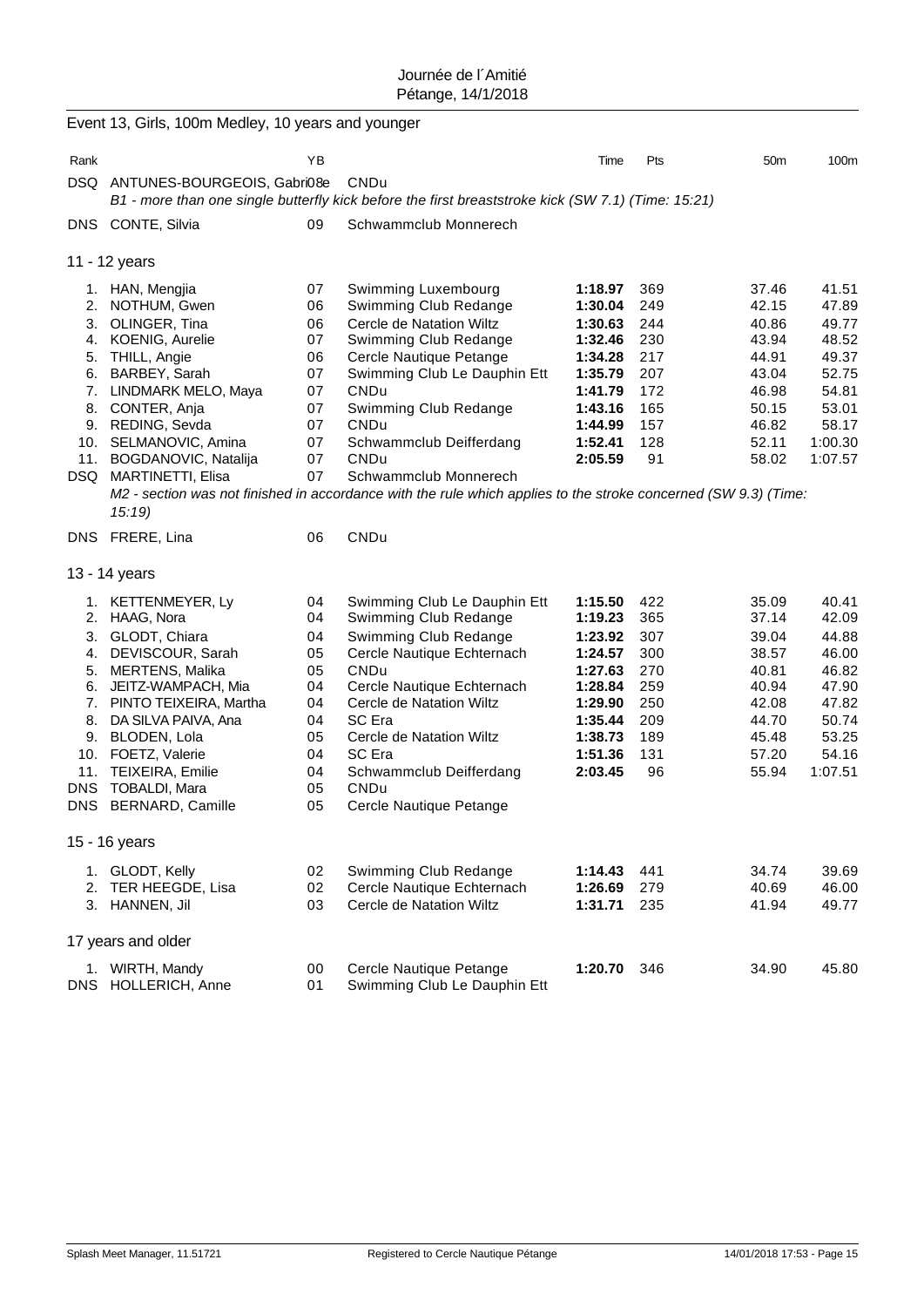| Event 14                        | 14/01/2018 - 15:35                                                                                                                                                                                     |                                  | Men, 100m Medley                                                                                                                           |                                                     |                                 |                                           | Open<br><b>Results</b>                    |
|---------------------------------|--------------------------------------------------------------------------------------------------------------------------------------------------------------------------------------------------------|----------------------------------|--------------------------------------------------------------------------------------------------------------------------------------------|-----------------------------------------------------|---------------------------------|-------------------------------------------|-------------------------------------------|
| Points: FINA 2017               |                                                                                                                                                                                                        |                                  |                                                                                                                                            |                                                     |                                 |                                           |                                           |
| Rank                            |                                                                                                                                                                                                        | YB                               |                                                                                                                                            | Time                                                | Pts                             | 50 <sub>m</sub>                           | 100m                                      |
|                                 | 12 years and younger                                                                                                                                                                                   |                                  |                                                                                                                                            |                                                     |                                 |                                           |                                           |
| 2.                              | 1. HOLLERICH, Tom<br>JAAS, Joe                                                                                                                                                                         | 06<br>06                         | Swimming Club Le Dauphin Ett<br>Swimming Club Le Dauphin Ett                                                                               | 1:27.13<br>1:27.48                                  | 192<br>190                      | 40.14<br>41.92                            | 46.99<br>45.56                            |
|                                 | 3. JAAS, Tom                                                                                                                                                                                           | 06                               | Swimming Club Le Dauphin Ett                                                                                                               | 1:28.92                                             | 181                             | 42.72                                     | 46.20<br>47.76                            |
|                                 | 4. BASILE, Miro<br>5. SCHOCKMEL, Julien                                                                                                                                                                | 07<br>06                         | CNDu<br>Swimming Club Redange                                                                                                              | 1:28.99<br>1:29.87                                  | 180<br>175                      | 41.23<br>42.79                            | 47.08                                     |
| 6.                              | LANDRIEUX, Tom                                                                                                                                                                                         | 06                               | Cercle Nautique Petange                                                                                                                    | 1:30.27                                             | 173                             | 43.99                                     | 46.28                                     |
|                                 | 7. HAAG, Yanic                                                                                                                                                                                         | 07                               | Swimming Club Redange                                                                                                                      | 1:34.81                                             | 149                             | 45.29                                     | 49.52                                     |
| 8.                              | <b>ESCHETTE, Louis</b>                                                                                                                                                                                 | 07                               | Cercle de Natation Wiltz                                                                                                                   | 1:39.22                                             | 130                             | 46.90                                     | 52.32                                     |
|                                 | 9. WIRTH, Neckel                                                                                                                                                                                       | 07                               | Cercle de Natation Wiltz                                                                                                                   | 1:39.94                                             | 127                             | 45.44                                     | 54.50                                     |
|                                 | 10. WEILER, Theid                                                                                                                                                                                      | 07                               | Cercle de Natation Wiltz                                                                                                                   | 1:49.54                                             | 96                              | 49.00                                     | 1:00.54                                   |
|                                 | 11. VALENTINI, Stefano                                                                                                                                                                                 | 09                               | Schwammclub Monnerech                                                                                                                      | 1:55.47                                             | 82                              | 53.51                                     | 1:01.96                                   |
|                                 | 12. BORDAS, Anatole                                                                                                                                                                                    | 09                               | Schwammclub Monnerech                                                                                                                      | 1:56.64                                             | 80                              | 53.23                                     | 1:03.41                                   |
| 13.                             | REDING, Deyan                                                                                                                                                                                          | 09                               | CNDu                                                                                                                                       | 1:57.49                                             | 78                              | 56.56                                     | 1:00.93                                   |
|                                 | 14. REINESCH, Inaki                                                                                                                                                                                    | 09                               | Schwammclub Deifferdang                                                                                                                    | 2:03.38                                             | 67                              | 1:02.16                                   | 1:01.22                                   |
| 16.                             | 15. PRENTIC, Anel                                                                                                                                                                                      | 10                               | Schwammclub Deifferdang                                                                                                                    | 2:04.47<br>2:07.31                                  | 65<br>61                        | 1:01.19<br>1:00.43                        | 1:03.28<br>1:06.88                        |
|                                 | BATISTA NASCIMENTO, Leona09)<br>17. FABER, Max                                                                                                                                                         | 09                               | Schwammclub Deifferdang<br>Schwammclub Monnerech                                                                                           | 2:07.41                                             | 61                              | 1:05.95                                   | 1:01.46                                   |
|                                 | 18. BERNARD, Alessandro                                                                                                                                                                                | 09                               | Schwammclub Monnerech                                                                                                                      | 2:08.88                                             | 59                              | 59.79                                     | 1:09.09                                   |
|                                 | 19. WAGNER, Lee                                                                                                                                                                                        | 07                               | CNDu                                                                                                                                       | 2:10.02                                             | 57                              | 58.06                                     | 1:11.96                                   |
|                                 | 20. KELSEN, Matti                                                                                                                                                                                      | 07                               | CNDu                                                                                                                                       | 2:12.70                                             | 54                              | 1:01.60                                   | 1:11.10                                   |
| 21.                             | BONNAVE, Laurick                                                                                                                                                                                       | 09                               | CNDu                                                                                                                                       | 2:22.71                                             | 43                              | 1:10.29                                   | 1:12.42                                   |
|                                 | DSQ LEY, Jamie                                                                                                                                                                                         | 07                               | Swimming Club Le Dauphin Ett                                                                                                               |                                                     |                                 |                                           |                                           |
|                                 | 15:55                                                                                                                                                                                                  |                                  | M2 - section was not finished in accordance with the rule which applies to the stroke concerned (SW 9.3) (Time:                            |                                                     |                                 |                                           |                                           |
| DSQ.                            | DUPONT, Julien<br>15:38                                                                                                                                                                                | 07                               | CNDu<br>B14 - id not touch the wall with both hands simultaneously and separated at the turn / finish (SW 7.6) (Time:                      |                                                     |                                 |                                           |                                           |
|                                 | DSQ ZAUSA, Giulio                                                                                                                                                                                      | 09                               | Schwammclub Monnerech<br>P3 - leg movements not simultaneous, legs or feet alternating (SW 8.3) (Time: 15:43)                              |                                                     |                                 |                                           |                                           |
| <b>DNS</b>                      | HAINE, Marc                                                                                                                                                                                            | 08                               | CNDu                                                                                                                                       |                                                     |                                 |                                           |                                           |
|                                 | DNS PEREIRA TEIXEIRA, Rodrigo<br>DNS FABIANI, Lorenzo<br>DNS HUCKLE, William                                                                                                                           | 06<br>09<br>08                   | Schwammclub Deifferdang<br>Schwammclub Monnerech<br>Schwammclub Monnerech                                                                  |                                                     |                                 |                                           |                                           |
|                                 | 13 - 14 years                                                                                                                                                                                          |                                  |                                                                                                                                            |                                                     |                                 |                                           |                                           |
| 1.                              | JAAS, Jeff                                                                                                                                                                                             | 04                               | Swimming Club Le Dauphin Ett                                                                                                               | 1:10.97                                             | 356                             | 32.86                                     | 38.11                                     |
| 3.<br>4.                        | 2. KOHL, Charel<br>MILANOVSKI, Nikola<br><b>BOENTGES, Kimi</b><br>5. DEFRANG, Chris<br>6. SIJARIC, Jordan<br>DSQ METZLER, Guillaume<br>G2 - Starting before the starting signal (SW 4.4) (Time: 15:49) | 04<br>04<br>05<br>05<br>05<br>05 | Swimming Club Le Dauphin Ett<br>Swimming Luxembourg<br>Cercle Nautique Petange<br>SC Era<br>Schwammclub Deifferdang<br>Swimming Luxembourg | 1:12.61<br>1:21.32<br>1:26.69<br>1:37.24<br>1:57.98 | 332<br>236<br>195<br>138<br>77  | 33.81<br>37.94<br>40.76<br>46.78<br>59.47 | 38.80<br>43.38<br>45.93<br>50.46<br>58.51 |
| <b>DNS</b><br>DNS<br><b>DNS</b> | KEMP, Finn<br><b>BOURGUIGNON, Benjamin</b><br>THIEL, Vincent                                                                                                                                           | 05<br>05<br>04                   | Swimming Luxembourg<br>Swimming Club Le Dauphin Ett<br>CNDu                                                                                |                                                     |                                 |                                           |                                           |
|                                 | 15 - 16 years                                                                                                                                                                                          |                                  |                                                                                                                                            |                                                     |                                 |                                           |                                           |
| 1.<br>3.<br>5.                  | MOREAUX, Maxime<br>2. KETTENMEYER, Yul<br><b>BOENTGES, Kevin</b><br>4. KRIER, Dylan<br>SLONGO, Noe                                                                                                     | 02<br>03<br>03<br>03<br>03       | Swimming Club Redange<br>Swimming Club Le Dauphin Ett<br>Cercle Nautique Petange<br>SC Era<br>CNDu                                         | 1:07.30<br>1:09.10<br>1:13.97<br>1:23.99<br>1:31.47 | 417<br>385<br>314<br>214<br>166 | 31.03<br>31.30<br>34.52<br>38.92<br>43.10 | 36.27<br>37.80<br>39.45<br>45.07<br>48.37 |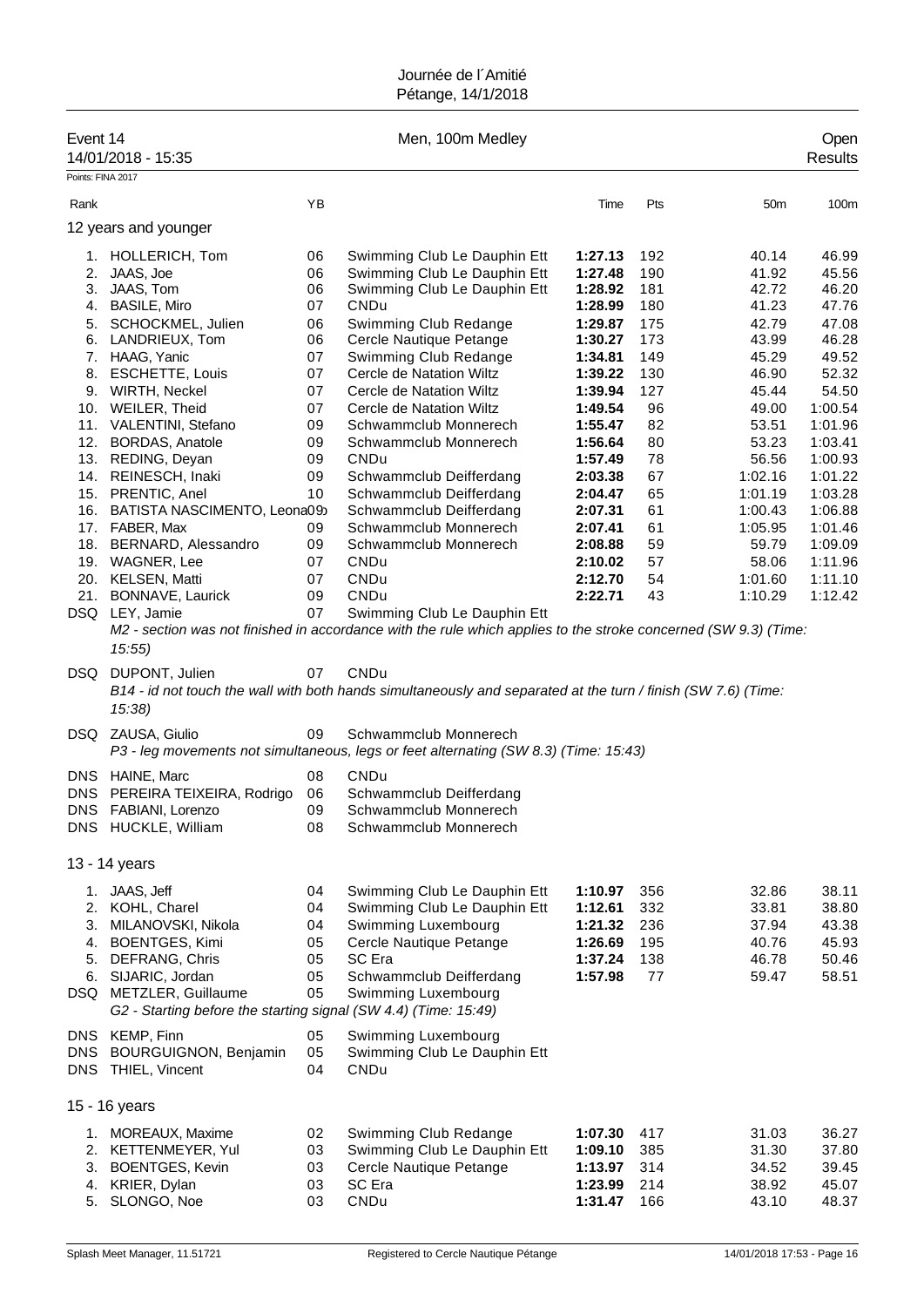|                   | Event 14, Men, 100m Medley                                                                                                                                                                   |                |                  |                                                    |                    |            |                |                |                 |
|-------------------|----------------------------------------------------------------------------------------------------------------------------------------------------------------------------------------------|----------------|------------------|----------------------------------------------------|--------------------|------------|----------------|----------------|-----------------|
|                   | 17 - 18 years                                                                                                                                                                                |                |                  |                                                    |                    |            |                |                |                 |
|                   | 1. DEBOULET, Antonin<br>2. CELEBIC, Haris<br>DSQ CAILLIAU, Nils<br>M2 - section was not finished in accordance with the rule which applies to the stroke concerned (SW 9.3) (Time:<br>16:00) | 01<br>00<br>01 | SC Era<br>SC Era | Swimming Club Redange                              | 1:22.69<br>1:24.20 | 225<br>213 |                | 39.20<br>37.26 | 43.49<br>46.94  |
|                   | 19 years and older                                                                                                                                                                           |                |                  |                                                    |                    |            |                |                |                 |
|                   | 1. FREICHEL, Yann                                                                                                                                                                            | 94             |                  | Cercle Nautique Petange                            | 1:11.43 349        |            |                | 32.77          | 38.66           |
| Event 15          | 14/01/2018 - 16:15                                                                                                                                                                           |                |                  | Women, 50m Backstroke                              |                    |            |                |                | Open<br>Results |
| Points: FINA 2017 |                                                                                                                                                                                              |                |                  |                                                    |                    |            |                |                |                 |
| Rank              | 10 years and younger                                                                                                                                                                         |                | YB               |                                                    |                    |            | Time           | Pts            |                 |
|                   | 1. AVEZ, Paule Audrey                                                                                                                                                                        |                | 08               | Cercle Nautique Petange                            |                    |            | 55.76          | 97             |                 |
|                   | 2. ALVES CABRAL, Kiara                                                                                                                                                                       |                | 09               | Schwammclub Monnerech                              |                    |            | 59.22          | 81             |                 |
|                   | 3. THILL, Shana<br>DNS ALLAR, Maud                                                                                                                                                           |                | 10<br>08         | Cercle Nautique Petange<br>Cercle Nautique Petange |                    |            | 1:04.85        | 62             |                 |
|                   | 11 - 12 years                                                                                                                                                                                |                |                  |                                                    |                    |            |                |                |                 |
|                   | 1. KOENIG, Aurelie                                                                                                                                                                           |                | 07               | Swimming Club Redange                              |                    |            | 43.71          | 202            |                 |
|                   | 2. KROMBACH, Linda                                                                                                                                                                           |                | 07               | Swimming Luxembourg                                |                    |            | 44.30          | 194            |                 |
|                   | 3. ELCHEROTH, Niki<br>4. TEIXEIRA FERREIRA, Soraia                                                                                                                                           |                | 07<br>06         | Swimming Club Redange<br>Cercle Nautique Petange   |                    |            | 46.57<br>53.07 | 167<br>113     |                 |
|                   | 5. SHEHU, Alishia                                                                                                                                                                            |                | 07               | <b>SC</b> Era                                      |                    |            | 1:09.48        | 50             |                 |
|                   | 13 - 14 years                                                                                                                                                                                |                |                  |                                                    |                    |            |                |                |                 |
|                   | 1. GLODT, Chiara                                                                                                                                                                             |                | 04               | Swimming Club Redange                              |                    |            | 36.55          | 346            |                 |
|                   | 2. DA SILVA PAIVA, Ana                                                                                                                                                                       |                | 04               | SC Era                                             |                    |            | 44.44          | 192            |                 |
|                   | 3. GONCALVES, Daniela                                                                                                                                                                        |                | 04               | SC Era                                             |                    |            | 49.66          | 138            |                 |
|                   | 4. ANSELM, Ines<br>5. FOETZ, Valerie                                                                                                                                                         |                | 05<br>04         | SC Era<br>SC Era                                   |                    |            | 50.61<br>54.36 | 130<br>105     |                 |
|                   |                                                                                                                                                                                              |                |                  |                                                    |                    |            |                |                |                 |
|                   | 15 - 16 years                                                                                                                                                                                |                |                  |                                                    |                    |            |                |                |                 |
|                   | 1. GLODT, Kelly                                                                                                                                                                              |                | 02               | Swimming Club Redange                              |                    |            | 35.13          | 390            |                 |
|                   | DNS POTT, Noemie                                                                                                                                                                             |                | 03               | SC Era                                             |                    |            |                |                |                 |
|                   | 17 years and older                                                                                                                                                                           |                |                  |                                                    |                    |            |                |                |                 |
|                   | 1. WIRTH, Mandy                                                                                                                                                                              |                | 00               | Cercle Nautique Petange                            |                    |            | 33.96          | 431            |                 |
|                   | 2. FETZ, Melanie                                                                                                                                                                             |                | 01               | Cercle Nautique Echternach                         |                    |            | 34.60          | 408            |                 |
|                   | 3. TER HEEGDE, Chantal                                                                                                                                                                       |                | 99               | Cercle Nautique Echternach                         |                    |            | 35.80          | 368            |                 |
|                   | 4. RASTEIRO AMORIM, Ines                                                                                                                                                                     |                | 01               | Cercle de Natation Wiltz                           |                    |            | 45.50          | 179            |                 |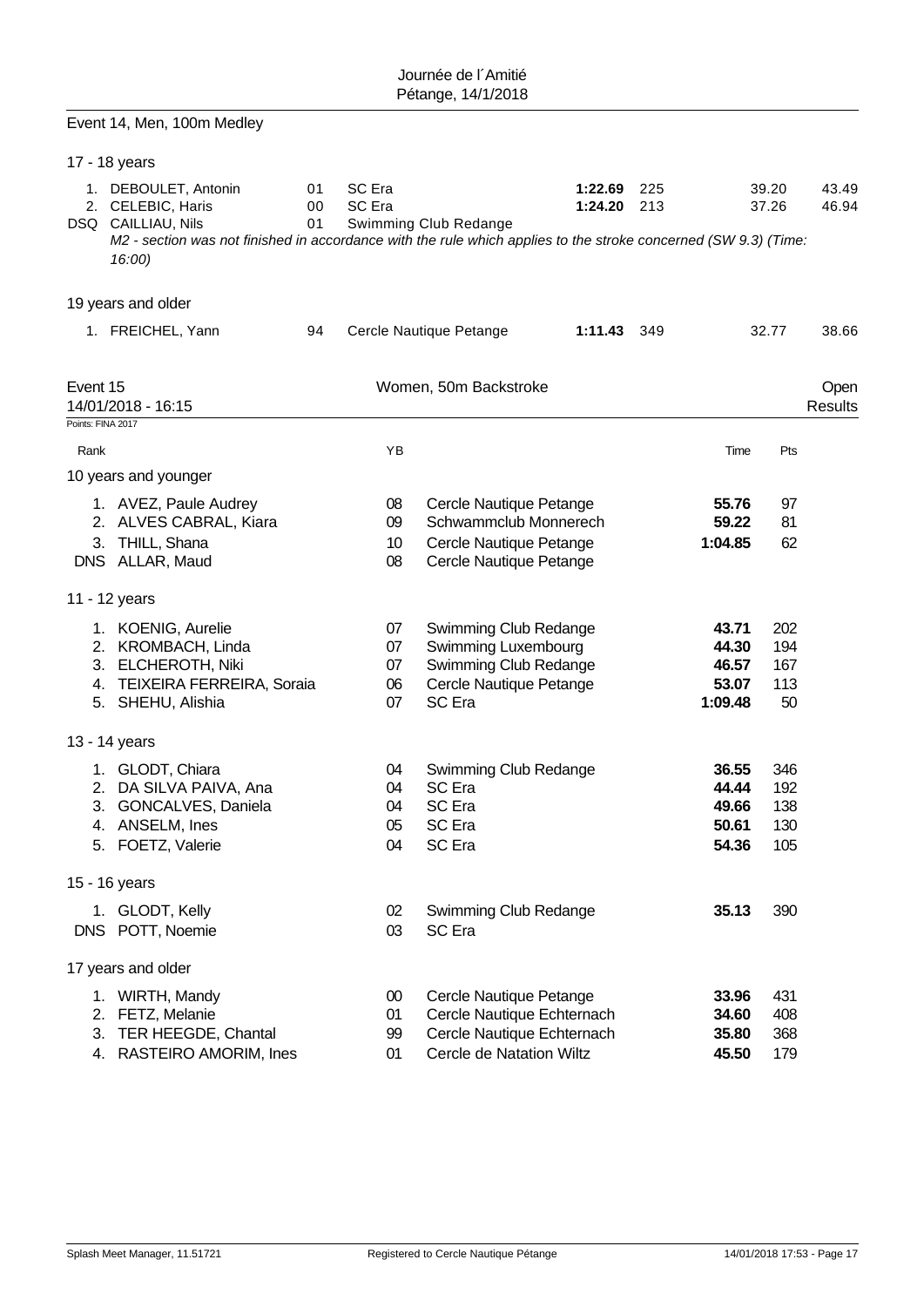| Event 16<br>14/01/2018 - 16:20 |                                                                                                                                                                                                   |                                                          | Men, 50m Backstroke                                                                                                                                                                                              |                                                                                 |                                                           |  |  |  |
|--------------------------------|---------------------------------------------------------------------------------------------------------------------------------------------------------------------------------------------------|----------------------------------------------------------|------------------------------------------------------------------------------------------------------------------------------------------------------------------------------------------------------------------|---------------------------------------------------------------------------------|-----------------------------------------------------------|--|--|--|
| Points: FINA 2017              |                                                                                                                                                                                                   |                                                          |                                                                                                                                                                                                                  |                                                                                 |                                                           |  |  |  |
| Rank                           |                                                                                                                                                                                                   | YB                                                       |                                                                                                                                                                                                                  | Time                                                                            | Pts                                                       |  |  |  |
|                                | 12 years and younger                                                                                                                                                                              |                                                          |                                                                                                                                                                                                                  |                                                                                 |                                                           |  |  |  |
|                                | 1. JAAS, Joe<br>2. SCHOCKMEL, Julien<br>3. RIES JITCOV, Evghenii                                                                                                                                  | 06<br>06<br>07                                           | Swimming Club Le Dauphin Ett<br>Swimming Club Redange<br>Cercle Nautique Petange                                                                                                                                 | 41.88<br>42.98<br>47.53                                                         | 149<br>138<br>102                                         |  |  |  |
|                                | 4. SCHAEFFER, Dean<br>5. VALENTINI, Stefano<br>6. ANISKO, Leonard                                                                                                                                 | 08<br>09<br>80                                           | <b>Cercle de Natation Wiltz</b><br>Schwammclub Monnerech<br>Cercle Nautique Petange                                                                                                                              | 49.57<br>51.54<br>51.89                                                         | 90<br>80<br>78                                            |  |  |  |
|                                | 7. WOLTER, Noa<br>8. BORDAS, Anatole<br>9. GAMEIRO DIAS, Dylan                                                                                                                                    | 08<br>09<br>06                                           | Cercle Nautique Petange<br>Schwammclub Monnerech<br>SC Era                                                                                                                                                       | 52.67<br>53.72<br>57.77                                                         | 75<br>70<br>56                                            |  |  |  |
|                                | 10. SOUSA DA COSTA, Bryan<br>11. RIBEIRO GARCIA, David<br>12. SCHAEFFER, Jack<br>13. BRANDAO, Lyam                                                                                                | 07<br>07<br>10 <sup>°</sup><br>08                        | SC Era<br>Cercle Nautique Petange<br>Cercle de Natation Wiltz<br>Schwammclub Monnerech                                                                                                                           | 58.42<br>58.62<br>1:02.57<br>1:03.16                                            | 55<br>54<br>44<br>43                                      |  |  |  |
|                                | 14. FABER, Max<br>DSQ SAOUDAOUI, Akram                                                                                                                                                            | 09<br>09                                                 | Schwammclub Monnerech<br>Cercle Nautique Petange<br>D8 - upon the finish the swimmer did not touch the wall on the back (SW 6.6) (Time: 16:30)                                                                   | 1:05.13                                                                         | 39                                                        |  |  |  |
|                                | 13 - 14 years                                                                                                                                                                                     |                                                          |                                                                                                                                                                                                                  |                                                                                 |                                                           |  |  |  |
| 5.                             | 1. NAFFOUTI, Nael<br>FETZ, Tom<br>3. SUETOE, Rafael<br>4. VIGUIER, Elyan<br>TRESSEL, Yannis<br>6. SCHOLER, Louis<br>7. DEFRANG, Chris<br>8. REGE, Shaunak<br>9. MONTENERO, Enzo<br>DNS KEMP, Finn | 05<br>04<br>05<br>04<br>05<br>05<br>05<br>04<br>05<br>05 | Cercle de Natation Wiltz<br>Cercle Nautique Echternach<br>Swimming Luxembourg<br>Swimming Luxembourg<br>Swimming Club Le Dauphin Ett<br>Swimming Luxembourg<br>SC Era<br>SC Era<br>SC Era<br>Swimming Luxembourg | 38.16<br>38.16<br>38.67<br>39.01<br>40.76<br>43.22<br>46.48<br>48.87<br>1:04.37 | 197<br>197<br>189<br>184<br>162<br>135<br>109<br>93<br>41 |  |  |  |
| 1.<br>2.<br>3.                 | 15 - 16 years<br>MOREAUX, Maxime<br>WIRTH, David<br>GIRS, Matheo<br>4. KRIER, Dylan                                                                                                               | 02<br>02<br>02<br>03                                     | Swimming Club Redange<br>Cercle Nautique Petange<br>Cercle de Natation Wiltz<br>SC Era                                                                                                                           | 31.71<br>31.94<br>32.67<br>41.16                                                | 344<br>336<br>314<br>157                                  |  |  |  |
|                                | 17 - 18 years                                                                                                                                                                                     |                                                          |                                                                                                                                                                                                                  |                                                                                 |                                                           |  |  |  |
|                                | 1. CAILLIAU, Nils<br>2. CELEBIC, Haris<br>3. DEBOULET, Antonin<br>4. PEREIRA, Dylan                                                                                                               | 01<br>$00\,$<br>01<br>01                                 | Swimming Club Redange<br>SC Era<br>SC Era<br>SC Era                                                                                                                                                              | 32.44<br>36.86<br>43.81<br>51.35                                                | 321<br>219<br>130<br>81                                   |  |  |  |
|                                | 19 years and older                                                                                                                                                                                |                                                          |                                                                                                                                                                                                                  |                                                                                 |                                                           |  |  |  |
|                                | 1. FREICHEL, Yann                                                                                                                                                                                 | 94                                                       | Cercle Nautique Petange                                                                                                                                                                                          | 34.07                                                                           | 277                                                       |  |  |  |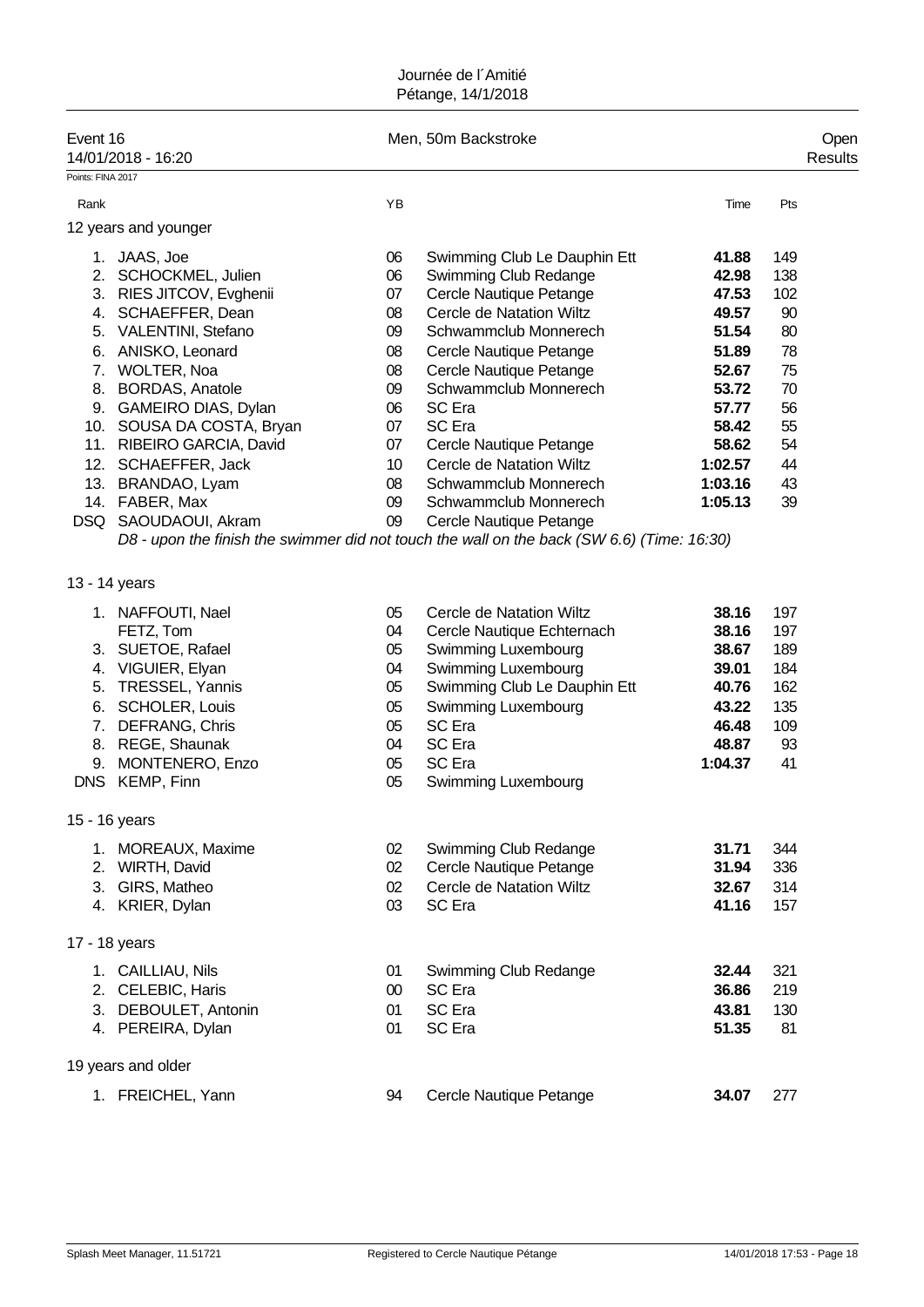| Event 17          | 14/01/2018 - 16:30                                              |          | Women, 100m Freestyle                   |                    |            |                 | Open<br><b>Results</b> |
|-------------------|-----------------------------------------------------------------|----------|-----------------------------------------|--------------------|------------|-----------------|------------------------|
| Points: FINA 2017 |                                                                 |          |                                         |                    |            |                 |                        |
| Rank              |                                                                 | ΥB       |                                         | Time               | Pts        | 50 <sub>m</sub> | 100m                   |
|                   | 10 years and younger                                            |          |                                         |                    |            |                 |                        |
|                   |                                                                 |          |                                         |                    |            |                 |                        |
|                   | 1. BLESES, Joyce                                                | 08       | Swimming Club Le Dauphin Ett            | 1:23.27            | 228        | 39.63           | 43.64                  |
| 2.                | ALLAR, Maud                                                     | 08       | Cercle Nautique Petange                 | 1:29.02            | 187        | 41.99           | 47.03                  |
| 3.                | PHILIPPART, Enny                                                | 09<br>08 | Schwammclub Monnerech<br>CNDu           | 1:32.23<br>1:40.10 | 168<br>131 | 45.45<br>47.25  | 46.78<br>52.85         |
| 4.                | <b>WAGNER, Caroline</b>                                         |          |                                         |                    |            |                 |                        |
| 5.                | ALBERS, Emely                                                   | 08       | Swimming Club Le Dauphin Ett            | 1:46.67            | 108        | 48.45           | 58.22                  |
| 6.<br>7.          | AVEZ, Paule Audrey                                              | 08<br>08 | Cercle Nautique Petange                 | 1:53.34<br>1:54.30 | 90<br>88   | 47.59<br>52.47  | 1:05.75<br>1:01.83     |
| 8.                | TEIXEIRA, Alicia<br>PRENTIC, Anela                              | 09       | Schwammclub Deifferdang                 |                    | 87         |                 | 1:01.39                |
|                   |                                                                 |          | Schwammclub Deifferdang                 | 1:54.88            |            | 53.49           |                        |
| 9.                | PEIFFER, Noemie                                                 | 08<br>09 | Schwammclub Monnerech                   | 1:57.74            | 80<br>77   | 53.27           | 1:04.47<br>1:02.88     |
| 10.               | OLINGER, Lilli                                                  |          | Cercle de Natation Wiltz<br><b>CNDu</b> | 1:59.24            |            | 56.36           |                        |
| 11.               | THILL, Lilly-Jana                                               | 09<br>09 |                                         | 2:08.30<br>2:09.06 | 62         | 1:02.80         | 1:05.50<br>1:11.43     |
| 12.               | ALVES CABRAL, Kiara                                             |          | Schwammclub Monnerech                   |                    | 61         | 57.63           |                        |
| 13.               | ANTUNES-BOURGEOIS, Gabri08e                                     |          | CNDu                                    | 2:19.90            | 48         | 1:07.56         | 1:12.34                |
| <b>DNS</b>        | CONTE, Silvia                                                   | 09       | Schwammclub Monnerech                   |                    |            |                 |                        |
|                   | 11 - 12 years                                                   |          |                                         |                    |            |                 |                        |
| 1.                | HAN, Mengjia                                                    | 07       | Swimming Luxembourg                     | 1:10.26            | 380        | 34.23           | 36.03                  |
| 2.                | KETTENMEYER, Yin                                                | 06       | Swimming Club Le Dauphin Ett            | 1:18.34            | 274        | 37.44           | 40.90                  |
| 3.                | NOTHUM, Gwen                                                    | 06       | Swimming Club Redange                   | 1:18.99            | 267        | 38.18           | 40.81                  |
| 4.                | OLINGER, Tina                                                   | 06       | Cercle de Natation Wiltz                | 1:21.44            | 244        | 39.06           | 42.38                  |
| 5.                | KOENIG, Aurelie                                                 | 07       | Swimming Club Redange                   | 1:22.50            | 234        | 40.40           | 42.10                  |
| 6.                | THILL, Angie                                                    | 06       | Cercle Nautique Petange                 | 1:24.62            | 217        | 40.28           | 44.34                  |
| 7.                | CONTER, Anja                                                    | 07       | Swimming Club Redange                   | 1:29.87            | 181        | 43.62           | 46.25                  |
| 8.                | ELCHEROTH, Niki                                                 | 07       | Swimming Club Redange                   | 1:30.96            | 175        | 44.10           | 46.86                  |
| 9.                | REDING, Sevda                                                   | 07       | CNDu                                    | 1:33.13            | 163        | 42.58           | 50.55                  |
| 10.               | LINDMARK MELO, Maya                                             | 07       | <b>CNDu</b>                             | 1:38.25            | 139        | 44.71           | 53.54                  |
| 11.               | TEIXEIRA FERREIRA, Soraia                                       | 06       | Cercle Nautique Petange                 | 1:39.79            | 132        | 48.14           | 51.65                  |
|                   | 12. SELMANOVIC, Amina                                           | 07       | Schwammclub Deifferdang                 | 1:48.95            | 102        | 47.15           | 1:01.80                |
| 13.               | MARQUES MINISTRO, Luana                                         | 06       | Schwammclub Monnerech                   | 1:52.47            | 92         | 51.87           | 1:00.60                |
| 14.               | <b>MARTINETTI, Elisa</b>                                        | 07       | Schwammclub Monnerech                   | 1:54.71            | 87         | 50.79           | 1:03.92                |
| 15.               | SHEHU, Alishia                                                  | 07       | SC Era                                  | 2:04.77            | 67         | 54.50           | 1:10.27                |
| 16.               | NETO CACAO, Kiara Rosa                                          | 06       | Schwammclub Monnerech                   | 2:06.87            | 64         | 55.93           | 1:10.94                |
|                   | 17. BOGDANOVIC, Natalija                                        | 07       | CNDu                                    | 2:07.55            | 63         | 58.18           | 1:09.37                |
|                   | DSQ BARBEY, Sarah                                               | 07       | Swimming Club Le Dauphin Ett            |                    |            |                 |                        |
|                   | G2 - Starting before the starting signal (SW 4.4) (Time: 16:53) |          |                                         |                    |            |                 |                        |
|                   | DNS FRERE, Lina                                                 | 06       | CNDu                                    |                    |            |                 |                        |
|                   |                                                                 |          |                                         |                    |            |                 |                        |
|                   | 13 - 14 years                                                   |          |                                         |                    |            |                 |                        |
|                   | 1. KETTENMEYER, Ly                                              | 04       | Swimming Club Le Dauphin Ett            | 1:07.78            | 423        | 32.31           | 35.47                  |
| 2.                | DEVISCOUR, Sarah                                                | 05       | Cercle Nautique Echternach              | 1:09.51            | 392        | 34.03           | 35.48                  |
| 3.                | GLODT, Chiara                                                   | 04       | Swimming Club Redange                   | 1:10.91            | 370        | 34.48           | 36.43                  |
| 4.                | HAAG, Nora                                                      | 04       | Swimming Club Redange                   | 1:11.11            | 366        | 34.78           | 36.33                  |
|                   | 5. MERTENS, Malika                                              | 05       | CNDu                                    | 1:18.13            | 276        | 37.50           | 40.63                  |
| 6.                | PINTO TEIXEIRA, Martha                                          | 04       | Cercle de Natation Wiltz                | 1:19.70            | 260        | 38.17           | 41.53                  |
| 7.                | JEITZ-WAMPACH, Mia                                              | 04       | Cercle Nautique Echternach              | 1:20.35            | 254        | 38.10           | 42.25                  |
| 8.                | DA SILVA PAIVA, Ana                                             | 04       | SC Era                                  | 1:21.69            | 242        | 39.45           | 42.24                  |
| 9.                | BLODEN, Lola                                                    | 05       | Cercle de Natation Wiltz                | 1:22.95            | 231        | 39.16           | 43.79                  |
|                   | 10. FOETZ, Valerie                                              | 04       | SC Era                                  | 1:32.88            | 164        | 45.32           | 47.56                  |
|                   | 11. GONCALVES, Daniela                                          | 04       | SC Era                                  | 1:34.08            | 158        | 43.92           | 50.16                  |
|                   | 12. ANSELM, Ines                                                | 05       | SC Era                                  | 1:43.04            | 120        | 45.50           | 57.54                  |
| 13.               | TEIXEIRA, Emilie                                                | 04       | Schwammclub Deifferdang                 | 1:53.02            | 91         | 49.43           | 1:03.59                |
| DNS               | TOBALDI, Mara                                                   | 05       | CNDu                                    |                    |            |                 |                        |
|                   | DNS BERNARD, Camille                                            | 05       | Cercle Nautique Petange                 |                    |            |                 |                        |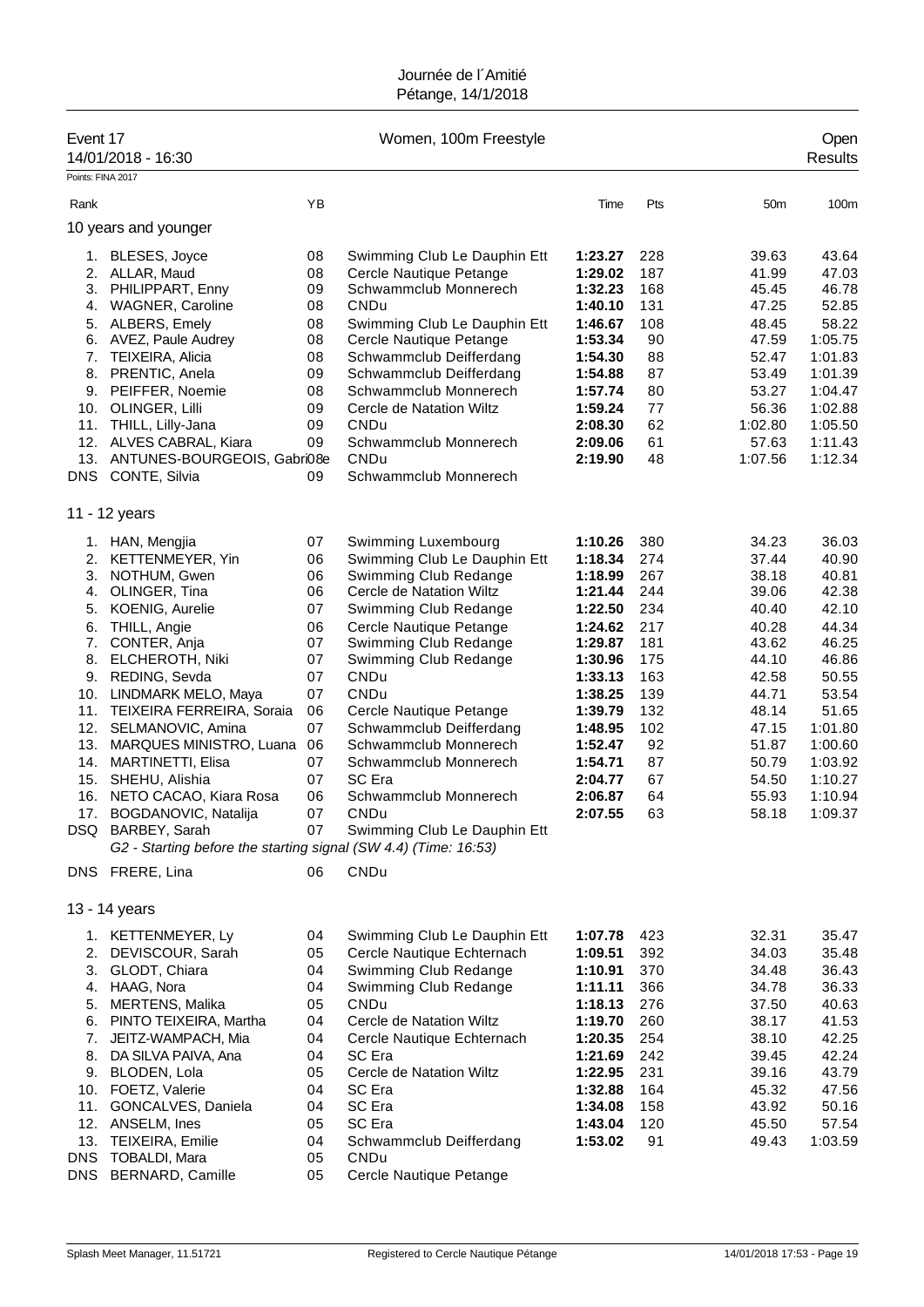# Event 17, Women, 100m Freestyle

|                   | 15 - 16 years                              |          |                                        |                    |           |                 |                |
|-------------------|--------------------------------------------|----------|----------------------------------------|--------------------|-----------|-----------------|----------------|
|                   | 1. GLODT, Kelly                            | 02       | Swimming Club Redange                  | 1:05.94            | 460       | 32.12           | 33.82          |
|                   | 2. TER HEEGDE, Lisa                        | 02       | Cercle Nautique Echternach             | 1:14.50            | 319       | 35.79           | 38.71          |
|                   | 3. HANNEN, Jil                             | 03       | Cercle de Natation Wiltz               | 1:15.95            | 301       | 36.55           | 39.40          |
|                   | DNS POTT, Noemie                           | 03       | SC Era                                 |                    |           |                 |                |
|                   | 17 years and older                         |          |                                        |                    |           |                 |                |
|                   | 1. FETZ, Melanie                           | 01       | Cercle Nautique Echternach             | 1:08.22            | 415       | 33.49           | 34.73          |
|                   | 2. HOLLERICH, Anne                         | 01       | Swimming Club Le Dauphin Ett           | 1:09.04            | 400       | 33.28           | 35.76          |
|                   | 3. TER HEEGDE, Chantal                     | 99       | Cercle Nautique Echternach             | 1:09.79            | 388       | 33.41           | 36.38          |
|                   | 4. WIRTH, Mandy                            | 00       | Cercle Nautique Petange                | 1:12.86            | 341       | 33.99           | 38.87          |
|                   | 5. RASTEIRO AMORIM, Ines                   | 01       | Cercle de Natation Wiltz               | 1:25.16            | 213       | 41.52           | 43.64          |
|                   |                                            |          |                                        |                    |           |                 |                |
| Event 18          |                                            |          | Men, 100m Freestyle                    |                    |           |                 | Open           |
|                   | 14/01/2018 - 17:00                         |          |                                        |                    |           |                 | <b>Results</b> |
| Points: FINA 2017 |                                            |          |                                        |                    |           |                 |                |
| Rank              |                                            | YB       |                                        | Time               | Pts       | 50 <sub>m</sub> | 100m           |
|                   | 12 years and younger                       |          |                                        |                    |           |                 |                |
|                   | 1. HOLLERICH, Tom                          | 06       | Swimming Club Le Dauphin Ett           | 1:15.98            | 206       | 36.59           | 39.39          |
|                   | 2. LANDRIEUX, Tom                          | 06       | Cercle Nautique Petange                | 1:18.02            | 191       | 37.65           | 40.37          |
|                   | 3. LEY, Jamie                              | 07       | Swimming Club Le Dauphin Ett           | 1:18.88            | 184       | 38.74           | 40.14          |
|                   | 4. BASILE, Miro                            | 07       | CNDu                                   | 1:19.11            | 183       | 37.34           | 41.77          |
| 5.                | SCHOCKMEL, Julien                          | 06       | Swimming Club Redange                  | 1:21.30            | 168       | 38.89           | 42.41          |
|                   | 6. JAAS, Tom                               | 06       | Swimming Club Le Dauphin Ett           | 1:21.41            | 168       | 38.71           | 42.70          |
| 7.                | RIES JITCOV, Evghenii                      | 07       | Cercle Nautique Petange                | 1:22.17            | 163       | 39.06           | 43.11          |
| 8.                | JAAS, Joe                                  | 06       | Swimming Club Le Dauphin Ett           | 1:22.20            | 163       | 39.42           | 42.78          |
|                   | 9. HAAG, Yanic                             | 07       | Swimming Club Redange                  | 1:22.78            | 160       | 39.60           | 43.18          |
|                   | 10. ESCHETTE, Louis                        | 07       | Cercle de Natation Wiltz               | 1:24.51            | 150       | 40.31           | 44.20          |
|                   | 11. WIRTH, Neckel                          | 07       | Cercle de Natation Wiltz               | 1:29.97            | 124       | 42.90           | 47.07          |
|                   | 12. VISSER, Mats                           | 08       | Swimming Club Le Dauphin Ett           | 1:31.92            | 116       | 43.73           | 48.19          |
|                   | 13. WEILER, Theid                          | 07<br>09 | Cercle de Natation Wiltz               | 1:35.76            | 103<br>78 | 46.05           | 49.71          |
|                   | 14. REINESCH, Inaki<br>15. ANISKO, Leonard | 08       | Schwammclub Deifferdang                | 1:44.88            | 77        | 50.59<br>48.12  | 54.29          |
| 16.               | REDING, Deyan                              | 09       | Cercle Nautique Petange<br><b>CNDu</b> | 1:45.60<br>1:45.65 | 76        | 50.88           | 57.48<br>54.77 |
| 17.               | SCHAEFFER, Dean                            | 08       | Cercle de Natation Wiltz               | 1:46.71            | 74        | 47.78           | 58.93          |
|                   | 18. WOLTER, Noa                            | 08       | Cercle Nautique Petange                | 1:47.12            | 73        | 50.88           | 56.24          |
|                   | 19. PRENTIC, Anel                          | 10       | Schwammclub Deifferdang                | 1:47.85            | 72        | 49.38           | 58.47          |
| 20.               | WAGNER, Lee                                | 07       | CNDu                                   | 1:49.87            | 68        | 49.62           | 1:00.25        |
| 21.               | VALENTINI, Stefano                         | 09       | Schwammclub Monnerech                  | 1:49.97            | 68        | 51.05           | 58.92          |
| 22.               | FABER, Max                                 | 09       | Schwammclub Monnerech                  | 1:50.83            | 66        | 51.62           | 59.21          |
|                   | 23. EVEN, Renaud                           | 07       | Cercle de Natation Wiltz               | 1:53.66            | 61        | 52.44           | 1:01.22        |
|                   | 24. KELSEN, Matti                          | 07       | CNDu                                   | 1:53.71            | 61        | 51.12           | 1:02.59        |
| 25.               | GAMEIRO DIAS, Dylan                        | 06       | SC Era                                 | 1:54.13            | 61        | 54.74           | 59.39          |
| 26.               | DUPONT, Julien                             | 07       | CNDu                                   | 1:54.79            | 60        | 53.92           | 1:00.87        |
| 27.               | BATISTA NASCIMENTO, Leona09)               |          | Schwammclub Deifferdang                | 1:57.19            | 56        | 55.30           | 1:01.89        |
| 28.               | <b>BORDAS, Anatole</b>                     | 09       | Schwammclub Monnerech                  | 2:01.41            | 50        | 52.50           | 1:08.91        |
| 29.               | SOUSA DA COSTA, Bryan                      | 07       | SC Era                                 | 2:02.86            | 48        | 53.98           | 1:08.88        |
| 30.               | BERNARD, Alessandro                        | 09       | Schwammclub Monnerech                  | 2:04.74            | 46        | 56.07           | 1:08.67        |
| 31.               | BONNAVE, Laurick                           | 09       | CNDu                                   | 2:15.16            | 36        | 1:01.69         | 1:13.47        |
| 32.               | BRANDAO, Lyam                              | 08       | Schwammclub Monnerech                  | 2:27.96            | 28        | 1:05.80         | 1:22.16        |
| <b>DNS</b>        | HAINE, Marc                                | 08       | CNDu                                   |                    |           |                 |                |
| <b>DNS</b>        | PEREIRA TEIXEIRA, Rodrigo                  | 06       | Schwammclub Deifferdang                |                    |           |                 |                |
| <b>DNS</b>        | CASH, Travis                               | 09       | Schwammclub Monnerech                  |                    |           |                 |                |
| <b>DNS</b>        | FABIANI, Lorenzo                           | 09       | Schwammclub Monnerech                  |                    |           |                 |                |
| <b>DNS</b>        | HUCKLE, William                            | 08       | Schwammclub Monnerech                  |                    |           |                 |                |
| <b>DNS</b>        | ZAUSA, Giulio                              | 09       | Schwammclub Monnerech                  |                    |           |                 |                |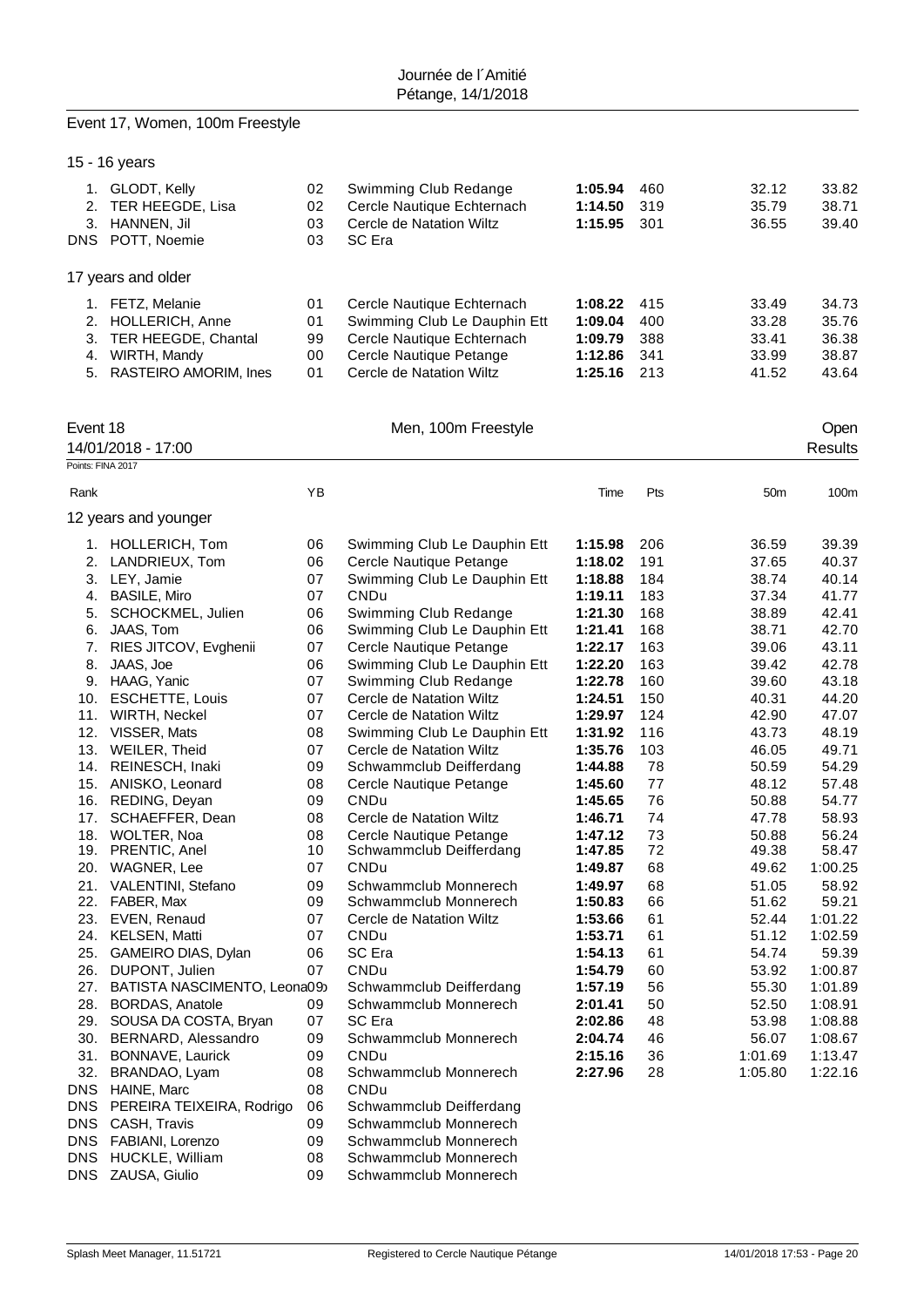# Event 18, Men, 100m Freestyle

|  | 13 - 14 years |  |
|--|---------------|--|
|--|---------------|--|

| 1. JAAS, Jeff<br>04<br>Swimming Club Le Dauphin Ett<br>403<br>29.33<br>1:00.83<br>2. KOHL, Charel<br>04<br>Swimming Club Le Dauphin Ett<br>1:04.05<br>345<br>31.00<br>05<br>294<br>3.<br>NAFFOUTI, Nael<br>Cercle de Natation Wiltz<br>1:07.56<br>32.20<br>05<br>SUETOE, Rafael<br>Swimming Luxembourg<br>1:09.94<br>265<br>33.15<br>4.<br>VIGUIER, Elyan<br>04<br>Swimming Luxembourg<br>1:11.49<br>248<br>34.20<br>5.<br>04<br>Swimming Luxembourg<br>244<br>6.<br>MILANOVSKI, Nikola<br>1:11.89<br>34.61<br>7.<br>05<br>Cercle Nautique Petange<br>212<br>35.73<br><b>BOENTGES, Kimi</b><br>1:15.36<br>GERE, Arthur<br>04<br>192<br>8.<br>Swimming Luxembourg<br>1:17.80<br>38.28<br>FETZ, Tom<br>04<br>Cercle Nautique Echternach<br>190<br>9.<br>1:18.12<br>36.35<br>TRESSEL, Yannis<br>05<br>Swimming Club Le Dauphin Ett<br>10.<br>1:21.56<br>167<br>39.10<br>05<br>DEFRANG, Chris<br>SC Era<br>1:29.38<br>127<br>45.91<br>11.<br>12.<br>05<br>Swimming Luxembourg<br>119<br>METZLER, Guillaume<br>1:31.32<br>42.90<br>13. REGE, Shaunak<br>SC Era<br>93<br>44.60<br>04<br>1:39.11<br>05<br>14. SIJARIC, Jordan<br>Schwammclub Deifferdang<br>1:49.63<br>68<br>49.99<br>05<br>SC Era<br>49<br>15.<br>MONTENERO, Enzo<br>2:02.80<br>59.17<br><b>BOURGUIGNON, Benjamin</b><br>05<br>Swimming Club Le Dauphin Ett<br>THIEL, Vincent<br>04<br><b>CNDu</b><br>Swimming Club Redange<br>1. MOREAUX, Maxime<br>02<br>58.49<br>453<br>28.14<br>02<br>Cercle Nautique Petange<br>420<br>28.82<br>2. WIRTH, David<br>59.98<br>03<br>Swimming Club Le Dauphin Ett<br>3.<br>KETTENMEYER, Yul<br>1:00.10<br>418<br>28.40<br>03<br>Cercle Nautique Petange<br>359<br><b>BOENTGES, Kevin</b><br>1:03.20<br>30.64<br>4.<br>02<br>331<br>GIRS, Matheo<br>Cercle de Natation Wiltz<br>1:04.93<br>31.17<br>5.<br>02<br>PUETZ, Yann<br>Swimming Luxembourg<br>1:06.41<br>309<br>32.10<br>6.<br>02<br>Swimming Club Le Dauphin Ett<br>276<br>7.<br>MAAS-KOOB, Cedric<br>1:09.01<br>34.13<br>03<br>SC Era<br>259<br>8.<br>KRIER, Dylan<br>1:10.50<br>33.06<br>LETSCH, David<br>02<br>Cercle Nautique Echternach<br>217<br>9.<br>1:14.72<br>35.53<br>10. SLONGO, Noe<br>03<br>CNDu<br>1:22.51<br>161<br>38.98<br>01<br>59.31<br>435<br>29.49<br>1. CAILLIAU, Nils<br>Swimming Club Redange<br>SC Era<br>2. DEBOULET, Antonin<br>01<br>1:16.34<br>204<br>36.01<br>3. CELEBIC, Haris<br>SC Era<br>00<br>1:18.82<br>185<br>37.86<br>SC Era<br>4. PEREIRA, Dylan<br>01<br>1:23.64<br>155<br>39.18<br>29.13<br>1. FREICHEL, Yann<br>94<br>Cercle Nautique Petange<br>1:01.80<br>384<br>30.42<br>2. RIBEIRO GARCIA, Daniel<br>99<br>Cercle Nautique Petange<br>1:01.86<br>383<br>Women, 4 x 50m Medley<br>Rank<br>Time<br>Pts<br>2:29.43<br>330<br>Cercle Nautique Echternach 1<br>Cercle Nautique Echternach<br>1.<br>TER HEEGDE, Lisa<br>TER HEEGDE, Chantal<br>$+0,54$<br>36.15<br>02<br>39.81<br>99<br>42.30<br>DEVISCOUR, Sarah<br>$+0,52$<br>FETZ, Melanie<br>01<br>$+0,62$<br>05<br>31.17<br>205<br>Cercle Nautique Pétange 1<br>Cercle Nautique Petange<br>2:54.89<br>2.<br>THILL, Angie<br>45.86<br><b>BERNARD, Camille</b><br>$+0,42$<br>35.12<br>06<br>05<br>ALLAR, Maud<br>$+0,59$<br>49.53<br>TEIXEIRA FERREIRA, Soraia<br>44.38<br>08<br>06<br>$+0,12$ |                    |  |  |  |  |  |                                                                                                                                       |
|------------------------------------------------------------------------------------------------------------------------------------------------------------------------------------------------------------------------------------------------------------------------------------------------------------------------------------------------------------------------------------------------------------------------------------------------------------------------------------------------------------------------------------------------------------------------------------------------------------------------------------------------------------------------------------------------------------------------------------------------------------------------------------------------------------------------------------------------------------------------------------------------------------------------------------------------------------------------------------------------------------------------------------------------------------------------------------------------------------------------------------------------------------------------------------------------------------------------------------------------------------------------------------------------------------------------------------------------------------------------------------------------------------------------------------------------------------------------------------------------------------------------------------------------------------------------------------------------------------------------------------------------------------------------------------------------------------------------------------------------------------------------------------------------------------------------------------------------------------------------------------------------------------------------------------------------------------------------------------------------------------------------------------------------------------------------------------------------------------------------------------------------------------------------------------------------------------------------------------------------------------------------------------------------------------------------------------------------------------------------------------------------------------------------------------------------------------------------------------------------------------------------------------------------------------------------------------------------------------------------------------------------------------------------------------------------------------------------------------------------------------------------------------------------------------------------------------------------------------------------------------------------------------------------------------------------------------------------------------------------------------------------------------------------------------------------------------------------------------------------------------------------------------------------------------------------------------------------------------------------|--------------------|--|--|--|--|--|---------------------------------------------------------------------------------------------------------------------------------------|
| 15 - 16 years<br>17 - 18 years<br>19 years and older<br>Event 19<br>14/01/2018 - 17:35<br>Points: FINA 2017                                                                                                                                                                                                                                                                                                                                                                                                                                                                                                                                                                                                                                                                                                                                                                                                                                                                                                                                                                                                                                                                                                                                                                                                                                                                                                                                                                                                                                                                                                                                                                                                                                                                                                                                                                                                                                                                                                                                                                                                                                                                                                                                                                                                                                                                                                                                                                                                                                                                                                                                                                                                                                                                                                                                                                                                                                                                                                                                                                                                                                                                                                                                    | <b>DNS</b><br>DNS. |  |  |  |  |  | 31.50<br>33.05<br>35.36<br>36.79<br>37.29<br>37.28<br>39.63<br>39.52<br>41.77<br>42.46<br>43.47<br>48.42<br>54.51<br>59.64<br>1:03.63 |
|                                                                                                                                                                                                                                                                                                                                                                                                                                                                                                                                                                                                                                                                                                                                                                                                                                                                                                                                                                                                                                                                                                                                                                                                                                                                                                                                                                                                                                                                                                                                                                                                                                                                                                                                                                                                                                                                                                                                                                                                                                                                                                                                                                                                                                                                                                                                                                                                                                                                                                                                                                                                                                                                                                                                                                                                                                                                                                                                                                                                                                                                                                                                                                                                                                                |                    |  |  |  |  |  |                                                                                                                                       |
|                                                                                                                                                                                                                                                                                                                                                                                                                                                                                                                                                                                                                                                                                                                                                                                                                                                                                                                                                                                                                                                                                                                                                                                                                                                                                                                                                                                                                                                                                                                                                                                                                                                                                                                                                                                                                                                                                                                                                                                                                                                                                                                                                                                                                                                                                                                                                                                                                                                                                                                                                                                                                                                                                                                                                                                                                                                                                                                                                                                                                                                                                                                                                                                                                                                |                    |  |  |  |  |  | 30.35<br>31.16<br>31.70<br>32.56<br>33.76<br>34.31<br>34.88<br>37.44<br>39.19<br>43.53                                                |
|                                                                                                                                                                                                                                                                                                                                                                                                                                                                                                                                                                                                                                                                                                                                                                                                                                                                                                                                                                                                                                                                                                                                                                                                                                                                                                                                                                                                                                                                                                                                                                                                                                                                                                                                                                                                                                                                                                                                                                                                                                                                                                                                                                                                                                                                                                                                                                                                                                                                                                                                                                                                                                                                                                                                                                                                                                                                                                                                                                                                                                                                                                                                                                                                                                                |                    |  |  |  |  |  |                                                                                                                                       |
|                                                                                                                                                                                                                                                                                                                                                                                                                                                                                                                                                                                                                                                                                                                                                                                                                                                                                                                                                                                                                                                                                                                                                                                                                                                                                                                                                                                                                                                                                                                                                                                                                                                                                                                                                                                                                                                                                                                                                                                                                                                                                                                                                                                                                                                                                                                                                                                                                                                                                                                                                                                                                                                                                                                                                                                                                                                                                                                                                                                                                                                                                                                                                                                                                                                |                    |  |  |  |  |  | 29.82<br>40.33<br>40.96<br>44.46                                                                                                      |
|                                                                                                                                                                                                                                                                                                                                                                                                                                                                                                                                                                                                                                                                                                                                                                                                                                                                                                                                                                                                                                                                                                                                                                                                                                                                                                                                                                                                                                                                                                                                                                                                                                                                                                                                                                                                                                                                                                                                                                                                                                                                                                                                                                                                                                                                                                                                                                                                                                                                                                                                                                                                                                                                                                                                                                                                                                                                                                                                                                                                                                                                                                                                                                                                                                                |                    |  |  |  |  |  |                                                                                                                                       |
|                                                                                                                                                                                                                                                                                                                                                                                                                                                                                                                                                                                                                                                                                                                                                                                                                                                                                                                                                                                                                                                                                                                                                                                                                                                                                                                                                                                                                                                                                                                                                                                                                                                                                                                                                                                                                                                                                                                                                                                                                                                                                                                                                                                                                                                                                                                                                                                                                                                                                                                                                                                                                                                                                                                                                                                                                                                                                                                                                                                                                                                                                                                                                                                                                                                |                    |  |  |  |  |  | 32.67<br>31.44                                                                                                                        |
|                                                                                                                                                                                                                                                                                                                                                                                                                                                                                                                                                                                                                                                                                                                                                                                                                                                                                                                                                                                                                                                                                                                                                                                                                                                                                                                                                                                                                                                                                                                                                                                                                                                                                                                                                                                                                                                                                                                                                                                                                                                                                                                                                                                                                                                                                                                                                                                                                                                                                                                                                                                                                                                                                                                                                                                                                                                                                                                                                                                                                                                                                                                                                                                                                                                |                    |  |  |  |  |  | Open<br>Results                                                                                                                       |
|                                                                                                                                                                                                                                                                                                                                                                                                                                                                                                                                                                                                                                                                                                                                                                                                                                                                                                                                                                                                                                                                                                                                                                                                                                                                                                                                                                                                                                                                                                                                                                                                                                                                                                                                                                                                                                                                                                                                                                                                                                                                                                                                                                                                                                                                                                                                                                                                                                                                                                                                                                                                                                                                                                                                                                                                                                                                                                                                                                                                                                                                                                                                                                                                                                                |                    |  |  |  |  |  |                                                                                                                                       |
|                                                                                                                                                                                                                                                                                                                                                                                                                                                                                                                                                                                                                                                                                                                                                                                                                                                                                                                                                                                                                                                                                                                                                                                                                                                                                                                                                                                                                                                                                                                                                                                                                                                                                                                                                                                                                                                                                                                                                                                                                                                                                                                                                                                                                                                                                                                                                                                                                                                                                                                                                                                                                                                                                                                                                                                                                                                                                                                                                                                                                                                                                                                                                                                                                                                |                    |  |  |  |  |  |                                                                                                                                       |
|                                                                                                                                                                                                                                                                                                                                                                                                                                                                                                                                                                                                                                                                                                                                                                                                                                                                                                                                                                                                                                                                                                                                                                                                                                                                                                                                                                                                                                                                                                                                                                                                                                                                                                                                                                                                                                                                                                                                                                                                                                                                                                                                                                                                                                                                                                                                                                                                                                                                                                                                                                                                                                                                                                                                                                                                                                                                                                                                                                                                                                                                                                                                                                                                                                                |                    |  |  |  |  |  |                                                                                                                                       |
|                                                                                                                                                                                                                                                                                                                                                                                                                                                                                                                                                                                                                                                                                                                                                                                                                                                                                                                                                                                                                                                                                                                                                                                                                                                                                                                                                                                                                                                                                                                                                                                                                                                                                                                                                                                                                                                                                                                                                                                                                                                                                                                                                                                                                                                                                                                                                                                                                                                                                                                                                                                                                                                                                                                                                                                                                                                                                                                                                                                                                                                                                                                                                                                                                                                |                    |  |  |  |  |  |                                                                                                                                       |

DNS Schwammclub Monnerech 1 Schwammclub Monnerech